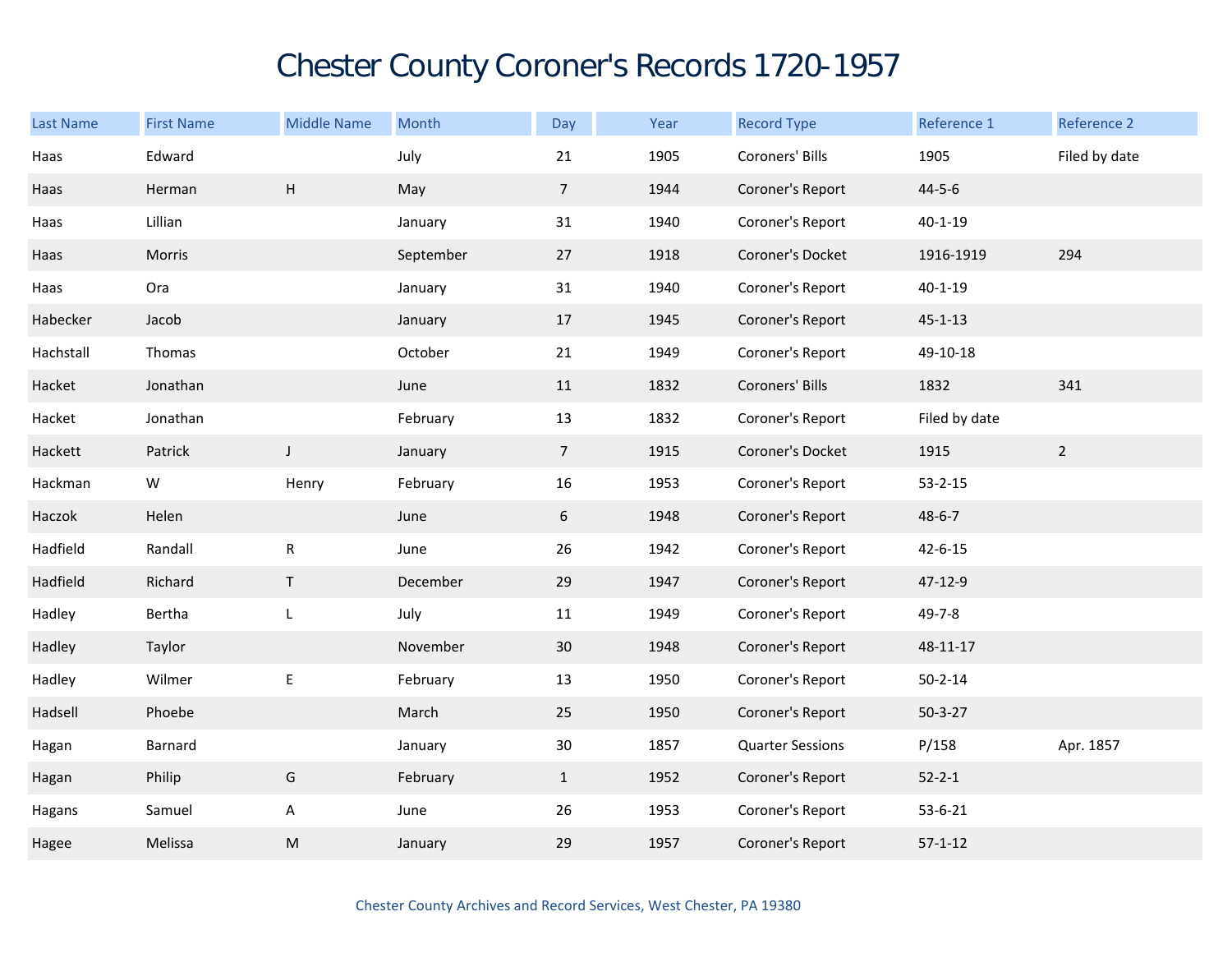| <b>Last Name</b> | <b>First Name</b> | <b>Middle Name</b> | Month     | Day            | Year | <b>Record Type</b> | Reference 1    | <b>Reference 2</b> |
|------------------|-------------------|--------------------|-----------|----------------|------|--------------------|----------------|--------------------|
| Hagen            | Edna              | P                  | October   | 5              | 1934 | Coroner's Report   | 34-9-12        |                    |
| Hagen            | Francis           |                    | December  | 26             | 1877 | Coroner's Report   | Filed by date  |                    |
| Hagerty          | Zellma            | E                  | September | 22             | 1915 | Coroner's Docket   | 1915           | 79                 |
| Hages            | Thomas            | M                  | June      | 25             | 1906 | Coroner's Docket   | 1906-1908      | 74                 |
| Haggerty         | Patrick           |                    | January   | 21             | 1907 | Coroner's Docket   | 1906-1908      | 156                |
| Hagins           | Robert            | Nelson             | December  | 7 <sup>1</sup> | 1941 | Coroner's Report   | 41-12-9        |                    |
| Hagy             | LeRoy             | R                  | April     | 29             | 1952 | Coroner's Report   | $52 - 4 - 21$  |                    |
| Hahn             | George            | A                  | November  | 7 <sup>1</sup> | 1931 | Coroner's Report   | $31 - 11 - 4$  |                    |
| Hainer           | mary              |                    | February  | 27             | 1897 | Coroner's Docket   | 1891-1912      | 186                |
| Hainer           | Mary              |                    | March     | 3              | 1897 | Coroners' Bills    | 1897           | 905                |
| Hainer           | Mary              |                    | February  | 27             | 1897 | Coroner's Docket   | 1897-1905      | 101                |
| Haines           | Charles           | $\mathsf{C}$       | January   | 17             | 1930 | Coroner's Report   | $30 - 1 - 12$  |                    |
| Haines           | Emily             |                    | January   | 23             | 1934 | Coroner's Report   | $34-1-3$       |                    |
| Haines           | Florence          | Elizabeth          | March     | 15             | 1955 | Coroner's Report   | $55 - 3 - 7$   |                    |
| Haines           | Franklin          | D                  | July      | 13             | 1942 | Coroner's Report   | $42 - 7 - 7$   |                    |
| Haines           | Harry             |                    | August    | 31             | 1918 | Coroner's Docket   | 1916-1920      | 137                |
| Haines           | Jesse             |                    | August    | 15             | 1941 | Coroner's Report   | $41 - 8 - 10$  |                    |
| Haines           | Myra              | Cheney             | January   | 18             | 1953 | Coroner's Report   | $53 - 1 - 26$  |                    |
| Haines           | Nathan            |                    | January   | 16             | 1941 | Coroner's Report   | $41 - 1 - 14$  |                    |
| Haines           | Ruth              | Esther Dickinso    | December  | 15             | 1910 | Coroner's Docket   | 1909-1911      | 258                |
| Haines           | Sara              | Theresa            | November  | 12             | 1952 | Coroner's Report   | $52 - 11 - 14$ |                    |
| Haines           | William           | H                  | September | 13             | 1910 | Coroner's Docket   | 1909-1911      | 222                |
| Haines           | William           | L                  | July      | 13             | 1934 | Coroner's Report   | $34 - 7 - 6$   |                    |
| Haines           | William           | $\sf S$            | July      | 18             | 1955 | Coroner's Report   | $55 - 7 - 11$  |                    |
| Hakun            | George            |                    | February  | $\mathbf{3}$   | 1953 | Coroner's Report   | $53 - 2 - 3$   |                    |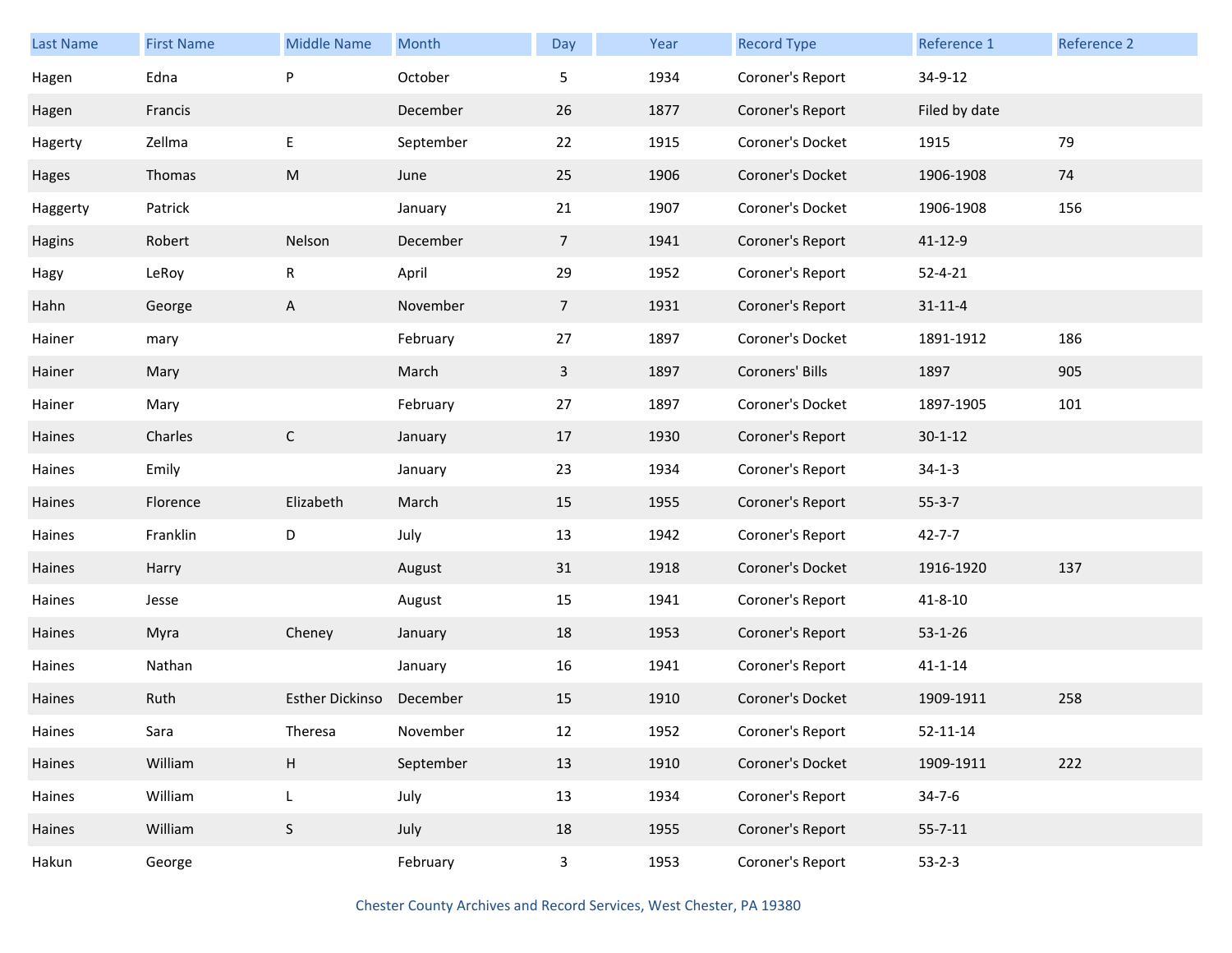| Last Name | <b>First Name</b>  | <b>Middle Name</b> | Month     | Day            | Year | <b>Record Type</b>      | Reference 1   | <b>Reference 2</b> |
|-----------|--------------------|--------------------|-----------|----------------|------|-------------------------|---------------|--------------------|
| Haldeman  | Michael            | Lee                | February  | 28             | 1954 | Coroner's Report        | $54 - 2 - 21$ |                    |
| Halderman | (child of Wayne)   |                    | April     | 18             | 1898 | Coroners' Bills         | 1898          | 1107               |
| Halderman | John               | ${\sf W}$          | April     | 18             | 1898 | Coroner's Docket        | 1897-1905     | 103                |
| Halderman | John               | W                  | April     | 18             | 1898 | Coroner's Docket        | 1891-1912     | 182                |
| Hale      | William            | $\mathsf C$        | November  | 17             | 1943 | Coroner's Report        | 43-11-7       |                    |
| Haley     | Ellen              |                    | December  | $\mathbf{1}$   | 1896 | Coroners' Bills         | 1896          | 3780               |
| Haley     | Ellen              |                    | November  | 28             | 1896 | Coroner's Report        | 1896-11-4     |                    |
| Haley     | Ellen              |                    | November  | 28             | 1896 | Coroners' Bills         | 1896          | 3968               |
| Haley     | George             | William            | March     | $\overline{4}$ | 1886 | Coroners' Bills         | 1886          | 677                |
| Haley     | Henry              |                    | June      | $\overline{7}$ | 1907 | Coroner's Docket        | 1906-1908     | 214                |
| Haley     | John               |                    | July      | 29             | 1856 | <b>Quarter Sessions</b> | P/121         | Oct. 1856          |
| Haley     | Walter             | н                  | September | 10             | 1943 | Coroner's Report        | 43-9-5        |                    |
| Halfen    | James              | Franklin           | December  | 30             | 1930 | Coroner's Report        | $30-12-2$     |                    |
| Haliam    | Nativity           |                    | August    | 27             | 1903 | Coroner's Docket        | 1897-1905     | 102                |
| Halian    | Nativity           |                    | August    | 27             | 1903 | Coroner's Docket        | 1891-1912     | 173                |
| Halian    | Nativity           |                    | August    | 31             | 1903 | Coroners' Bills         | 1903          | 1674               |
| Hall      | (infant of Hannah) |                    | May       | $\mathbf{1}$   | 1833 | Coroners' Bills         | 1833          | 346                |
| Hall      | Adrian             | Vale               | February  | 19             | 1931 | Coroner's Report        | $31 - 2 - 6$  |                    |
| Hall      | Albert             |                    | February  | 13             | 1930 | Coroner's Report        | $30 - 2 - 7$  |                    |
| Hall      | Cecil              | т                  | January   | 15             | 1951 | Coroner's Report        | $51 - 1 - 13$ |                    |
| Hall      | David              | B                  | September | 18             | 1931 | Coroner's Report        | 31-9-17       |                    |
| Hall      | Donald             | Wayne              | July      | 8              | 1942 | Coroner's Report        | $42 - 7 - 4$  |                    |
| Hall      | Earle              | $\mathsf J$        | February  | 20             | 1945 | Coroner's Report        | 45-2-28       |                    |
| Hall      | George             | Spratt             | February  | 26             | 1946 | Coroner's Report        | $46 - 1 - 15$ |                    |
| Hall      | George             | ${\sf W}$          | July      | 16             | 1860 | Coroners' Bills         | 1860          | 462                |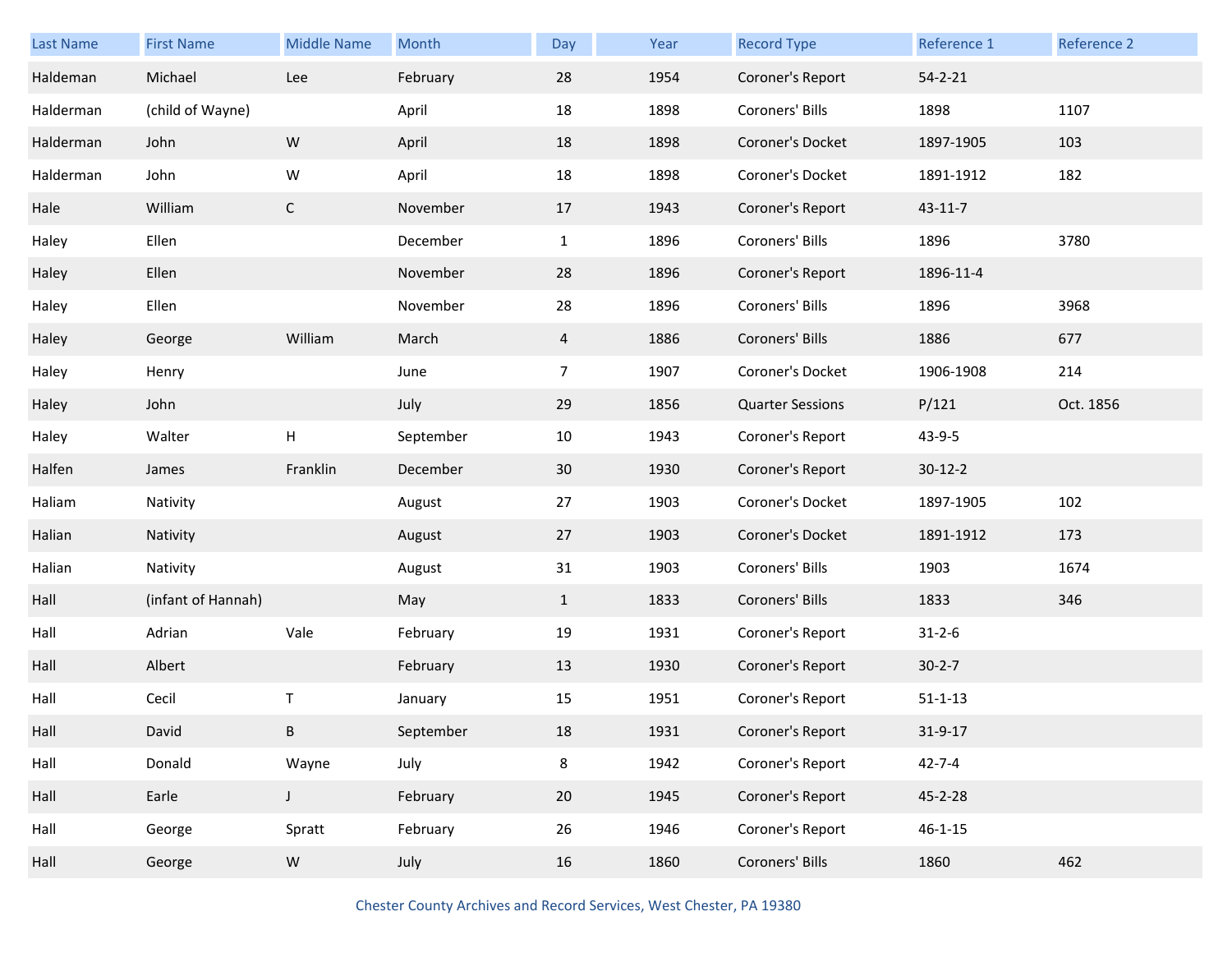| Last Name | <b>First Name</b> | <b>Middle Name</b>        | Month     | Day            | Year | <b>Record Type</b> | Reference 1    | Reference 2   |
|-----------|-------------------|---------------------------|-----------|----------------|------|--------------------|----------------|---------------|
| Hall      | Harold            | Jacob                     | November  | 11             | 1908 | Coroner's Docket   | 1906-1908      | 426           |
| Hall      | Harry             | S                         | October   | 26             | 1944 | Coroner's Report   | 44-10-20       |               |
| Hall      | Isaac             |                           | November  | 9              | 1940 | Coroner's Report   | $40 - 11 - 6$  |               |
| Hall      | Jacob             | Harold                    | November  | 18             | 1908 | Coroners' Bills    | 1908           | Filed by date |
| Hall      | James             |                           | October   | 5 <sub>1</sub> | 1918 | Coroner's Docket   | 1916-1920      | 141           |
| Hall      | John              |                           | April     | 9              | 1909 | Coroner's Docket   | 1909-1911      | 40            |
| Hall      | John              |                           | April     | 19             | 1909 | Coroners' Bills    | 1909           | 964           |
| Hall      | John              |                           | April     | 19             | 1909 | Coroners' Bills    | 1909           | 974           |
| Hall      | John              |                           | November  | 3              | 1919 | Coroner's Docket   | 1916-1919      | 411           |
| Hall      | John              | Handy                     | July      | $\mathbf{1}$   | 1919 | Coroner's Docket   | 1916-1920      | 165           |
| Hall      | John              | M                         | December  | 11             | 1951 | Coroner's Report   | $51 - 12 - 13$ |               |
| Hall      | Lillie            | Robb                      | March     | 17             | 1954 | Coroner's Report   | $54 - 3 - 12$  |               |
| Hall      | Margeret          |                           | August    | 29             | 1769 | Coroners' Bills    | 1760-63        | Filed by Date |
| Hall      | Martha            | Ellen                     | September | $\overline{7}$ | 1915 | Coroner's Docket   | 1915           | 72            |
| Hall      | Percy             |                           | November  | 8              | 1931 | Coroner's Report   | $31 - 11 - 12$ |               |
| Hall      | Phoebe            |                           | March     | 28             | 1904 | Coroners' Bills    | 1904           | 878           |
| Hall      | Phoebe            |                           | March     | 22             | 1904 | Coroner's Docket   | 1891-1912      | 187           |
| Hall      | Phoebe            |                           | March     | 22             | 1904 | Coroner's Docket   | 1897-1905      | 101           |
| Hall      | Sidney            | R B                       | February  | 6              | 1934 | Coroner's Report   | $34 - 2 - 5$   |               |
| Hall      | Susan             | E                         | February  | 14             | 1953 | Coroner's Report   | $53 - 2 - 10$  |               |
| Hall      | William           |                           | November  | 11             | 1902 | Coroner's Docket   | 1891-1912      | 200           |
| Hall      | William           |                           | July      | $2^{\circ}$    | 1903 | Coroner's Docket   | 1897-1905      | 102           |
| Hall      | William           |                           | July      | $\mathbf{1}$   | 1903 | Coroner's Docket   | 1891-1912      | 195           |
| Hall      | William           |                           | January   | $\overline{7}$ | 1953 | Coroner's Report   | $53 - 1 - 10$  |               |
| Hall      | William           | $\boldsymbol{\mathsf{H}}$ | November  | 10             | 1902 | Coroner's Docket   | 1897-1905      | 102           |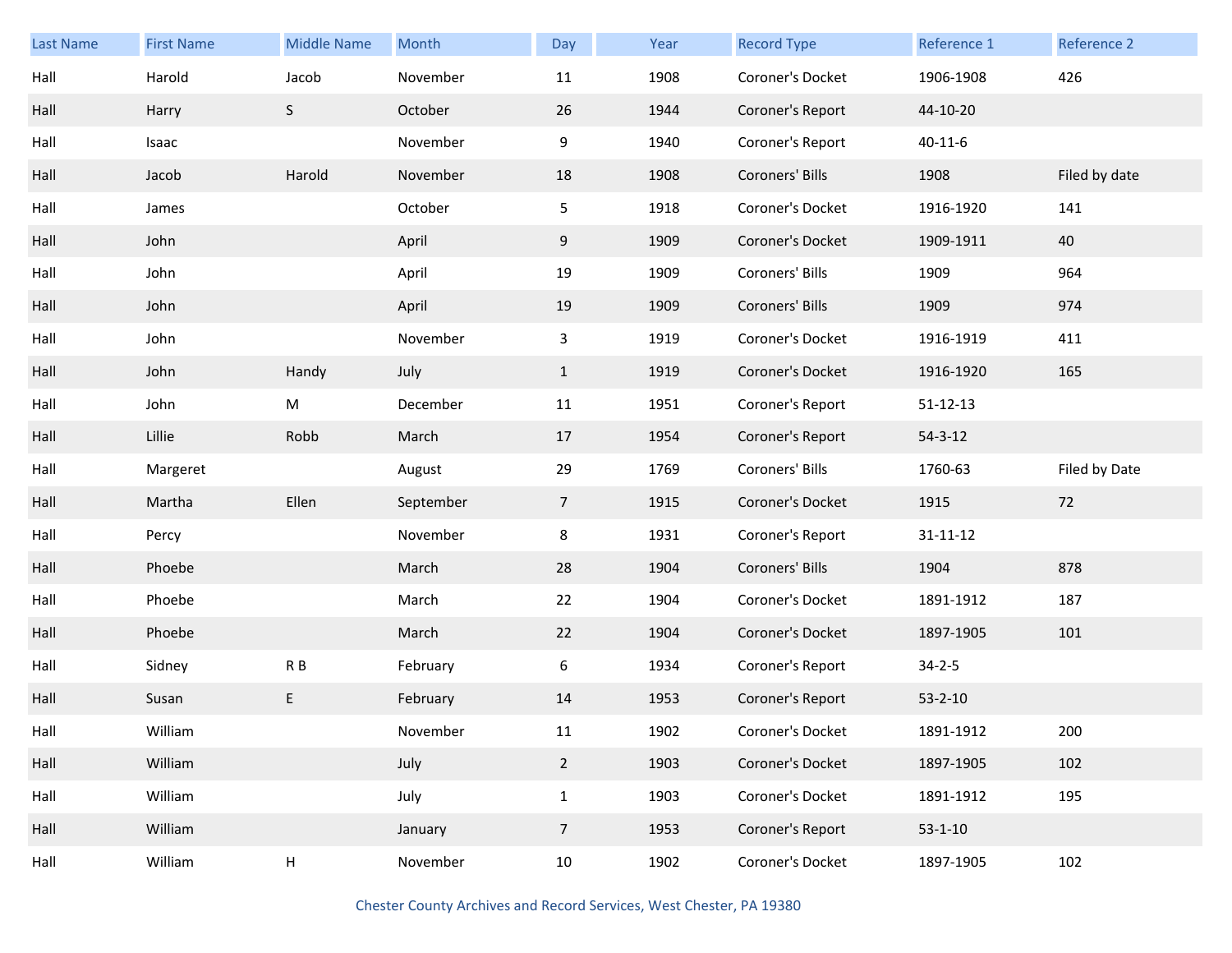| Last Name | <b>First Name</b> | <b>Middle Name</b> | Month     | Day            | Year | <b>Record Type</b>      | Reference 1    | Reference 2   |
|-----------|-------------------|--------------------|-----------|----------------|------|-------------------------|----------------|---------------|
| Hall      | William           | Н                  | November  | 15             | 1902 | Coroners' Bills         | 1902           | 2890          |
| Hall      | William           | J                  | February  | 17             | 1950 | Coroner's Report        | $50 - 2 - 18$  |               |
| Hall      | William           | ${\sf R}$          | June      | 9              | 1937 | Coroner's Report        | $37 - 6 - 3$   |               |
| Hall      | William           | $\mathsf T$        | November  | 21             | 1933 | Coroner's Report        | 33-11-28       |               |
| Hall      | William           | $\mathsf T$        | October   | $\mathbf{3}$   | 1946 | Coroner's Report        | $46 - 10 - 2$  |               |
| Hall      | William           | W                  | December  | 30             | 1941 | Coroner's Report        | 41-12-35       |               |
| Hallager  | Henry             |                    | December  | 30             | 1951 | Coroner's Report        | $51 - 12 - 27$ |               |
| Hallman   | Charles           | Irvin              | March     | 16             | 1937 | Coroner's Report        | $37 - 3 - 13$  |               |
| Hallman   | Elizabeth         | L                  | March     | $\mathbf{1}$   | 1912 | Coroners' Bills         | 1912           | Filed by date |
| Hallman   | Elizabeth         | L                  | February  | 28             | 1912 | Coroner's Docket        | 1912-1914      | 29            |
| Hallman   | Elmer             | E                  | October   | 17             | 1949 | Coroner's Report        | 49-10-12       |               |
| Hallman   | Hannah            | M                  | November  | 18             | 1934 | Coroner's Report        | 34-11-15       |               |
| Hallman   | John              | L                  | August    | 28             | 1948 | Coroner's Report        | 48-8-18        |               |
| Hallman   | Lewis             | $\mathsf{C}$       | January   | 25             | 1860 | <b>Quarter Sessions</b> | Papers only    | Jan. 1860     |
| Hallman   | Lewis             | $\mathsf C$        | February  | $2^{\circ}$    | 1860 | Coroners' Bills         | 1860           | 85            |
| Hallman   | Margaret          | Ella               | July      | 19             | 1913 | Coroner's Docket        | 1912-1914      | 208           |
| Hallman   | Margaret          | Jean               | November  | 17             | 1945 | Coroner's Report        | $45 - 11 - 8$  |               |
| Hallman   | Melzer            | G                  | December  | 25             | 1942 | Coroner's Report        | 42-12-13       |               |
| Hallman   | Richard           | Francis            | April     | 19             | 1951 | Coroner's Report        | $51 - 4 - 12$  |               |
| Hallowell | Thomas            |                    | July      | 16             | 1907 | Coroners' Bills         | 1907           | 1927          |
| Hallowell | Thomas            | H                  | July      | 9              | 1907 | Coroner's Docket        | 1906-1908      | 228           |
| Halman    | F.                | William            | December  | 28             | 1877 | Coroners' Bills         | 1877           | Filed by Date |
| Halman    | Sallie            | $\mathsf K$        | October   | 5 <sub>1</sub> | 1877 | Coroner's Report        | Filed by date  |               |
| Halsey    | Patricia          | Jean               | September | 13             | 1950 | Coroner's Report        | $50-9-5$       |               |
| Halteman  | Josiah            | Ellsworth          | May       | 23             | 1955 | Coroner's Report        | 55-5-24        |               |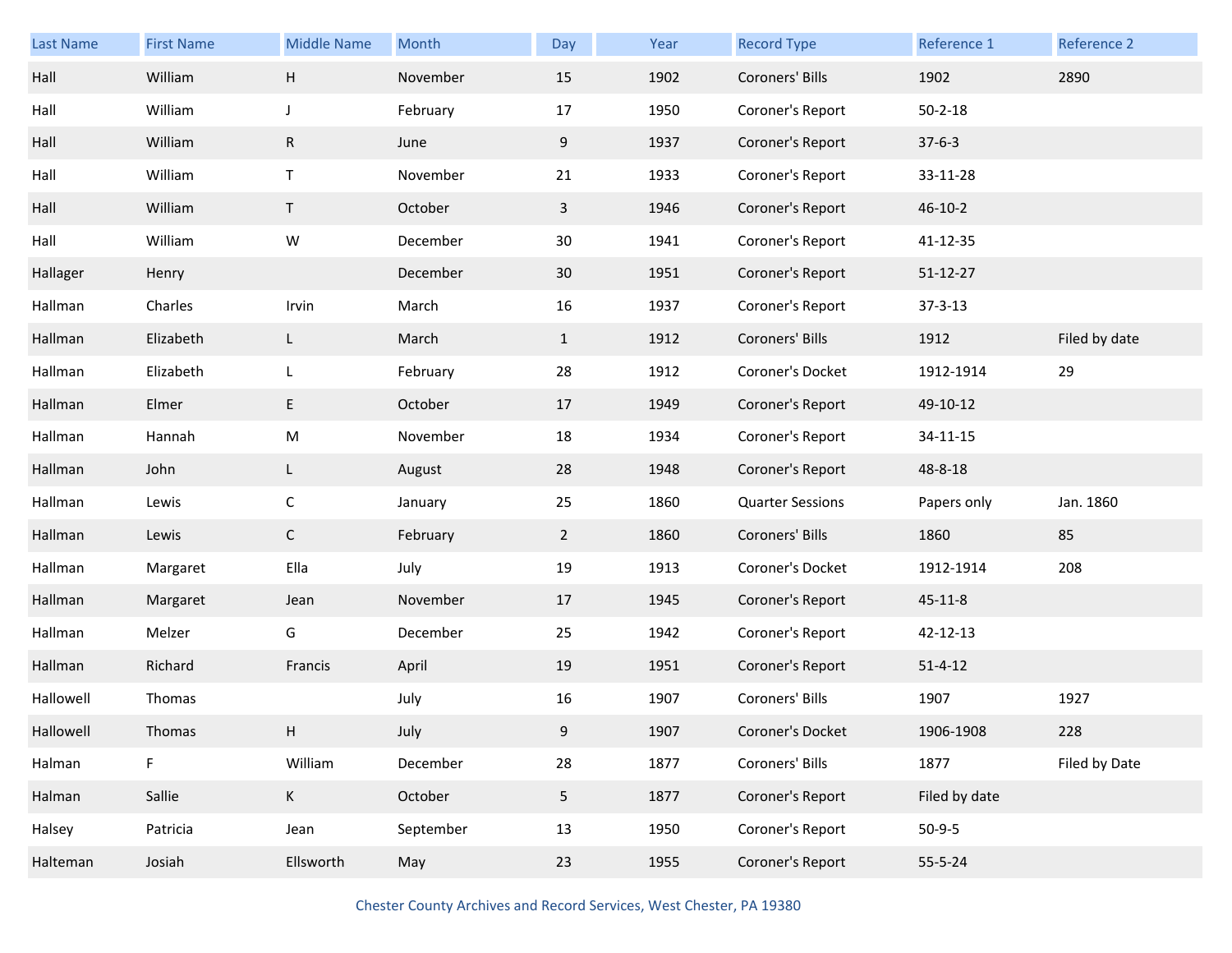| Last Name | <b>First Name</b> | <b>Middle Name</b> | Month     | Day            | Year | <b>Record Type</b> | Reference 1   | Reference 2   |
|-----------|-------------------|--------------------|-----------|----------------|------|--------------------|---------------|---------------|
| Halton    | Rosa              | Violetta           | May       | 23             | 1896 | Coroner's Report   | 1896-5-2      |               |
| Ham       | James             |                    | May       | 6              | 1935 | Coroner's Report   | $35 - 5 - 2$  |               |
| Ham       | Thomas            |                    | May       | 17             | 1909 | Coroners' Bills    | 1909          | 1384          |
| Ham       | Thomas            |                    | May       | 9              | 1909 | Coroner's Docket   | 1909-1911     | 48            |
| Hamell    | Florence          | M                  | September | 29             | 1914 | Coroner's Docket   | 1912-1914     | 340           |
| Hamerick  | George            |                    | March     | 29             | 1941 | Coroner's Report   | $41 - 3 - 25$ |               |
| Hamill    | James             |                    | November  | 11             | 1909 | Coroners' Bills    | 1909          | 3166          |
| Hamill    | James             | $\mathsf{R}$       | November  | 11             | 1909 | Coroners' Bills    | 1909          | Filed by date |
| Hamill    | W                 | Harry              | April     | 16             | 1936 | Coroner's Report   | $36 - 4 - 17$ |               |
| Hamilton  | Allan             | $\sf B$            | December  | $\overline{4}$ | 1943 | Coroner's Report   | $43 - 12 - 3$ |               |
| Hamilton  | Earl              |                    | October   | 14             | 1932 | Coroner's Report   | 32-10-11      |               |
| Hamilton  | Edward            |                    | July      | 24             | 1889 | Coroners' Bills    | 1889          | Filed by Date |
| Hamilton  | George            |                    | October   | $30\,$         | 1940 | Coroner's Report   | 40-10-18      |               |
| Hamilton  | Harry             |                    | June      | 10             | 1938 | Coroner's Report   | $38 - 6 - 4$  |               |
| Hamilton  | Hoover            | H                  | December  | 6              | 1907 | Coroner's Docket   | 1906-1908     | 300           |
| Hamilton  | James             |                    | April     | $\overline{2}$ | 1902 | Coroner's Docket   | 1897-1905     | 103           |
| Hamilton  | James             |                    | April     | 29             | 1902 | Coroners' Bills    | 1902          | Filed by date |
| Hamilton  | James             |                    | April     | $2^{\circ}$    | 1902 | Coroner's Docket   | 1891-1912     | 190           |
| Hamilton  | Joseph            | M                  | August    | 27             | 1900 | Coroners' Bills    | 1900          | Filed by Date |
| Hamilton  | Joseph            | M                  | August    | 20             | 1900 | Coroner's Docket   | 1897-1905     | 109           |
| Hamilton  | Joseph            | M                  | August    | 20             | 1900 | Coroner's Docket   | 1891-1912     | 176           |
| Hamilton  | Walter            |                    | October   | 21             | 1945 | Coroner's Report   | 45-10-14      |               |
| Hamilton  | Webb              |                    | August    | $\mathbf{1}$   | 1940 | Coroner's Report   | 40-7-23       |               |
| Hamlin    | George            |                    | February  | 26             | 1941 | Coroner's Report   | $41 - 2 - 22$ |               |
| Hamm      | Marie             |                    | February  | 27             | 1948 | Coroner's Report   | 48-2-14       |               |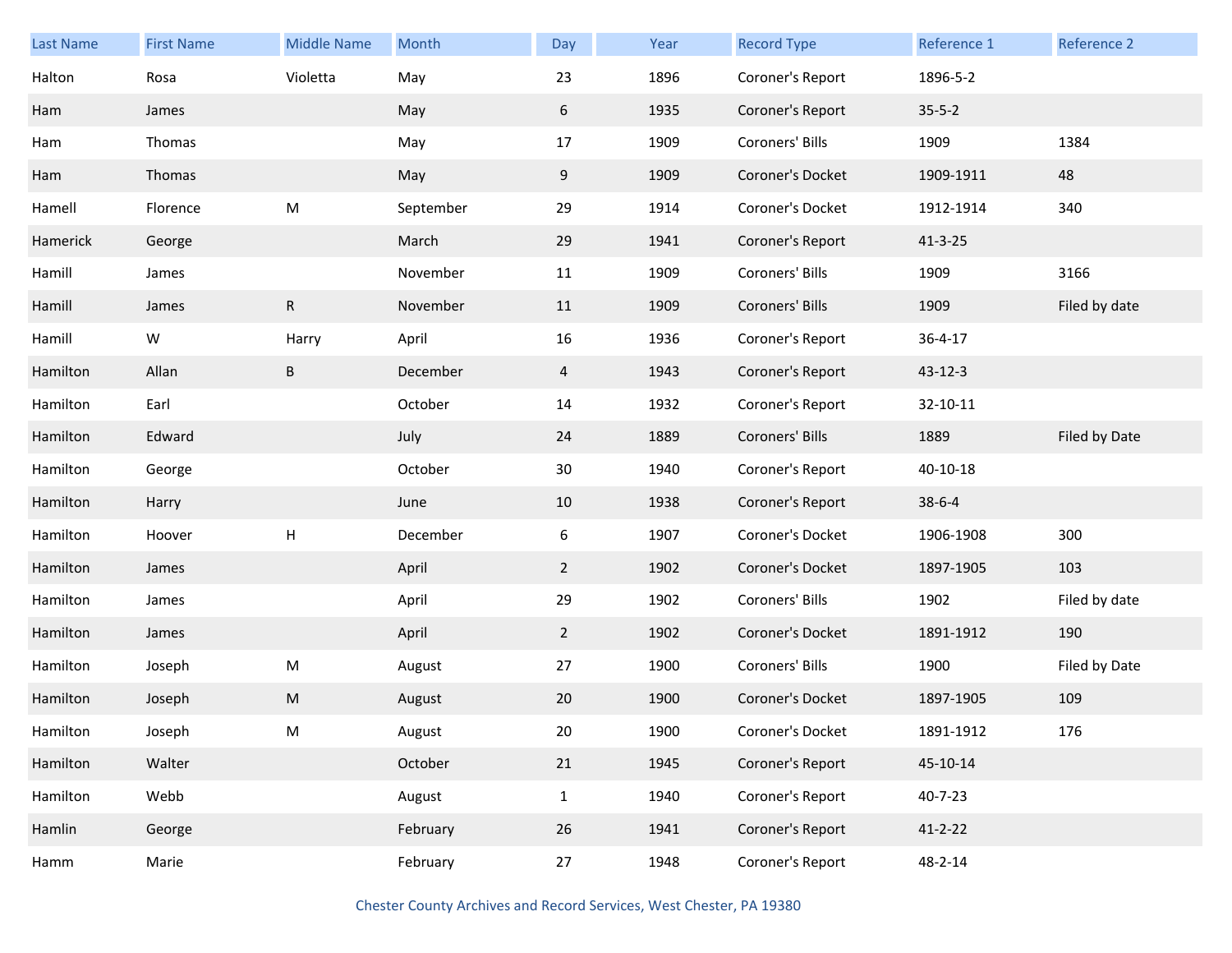| Last Name            | <b>First Name</b> | <b>Middle Name</b> | Month     | Day            | Year | <b>Record Type</b> | Reference 1    | Reference 2   |
|----------------------|-------------------|--------------------|-----------|----------------|------|--------------------|----------------|---------------|
| Hamm                 | Nancy             | Lou                | September | 5              | 1944 | Coroner's Report   | 44-9-6         |               |
| Hammer               | August            |                    | April     | 28             | 1935 | Coroner's Report   | 35-4-22        |               |
| Hammer               | Louis             |                    | May       | $\overline{4}$ | 1951 | Coroner's Report   | $51 - 5 - 3$   |               |
| Hammerschmitt Joseph |                   |                    | July      | 3              | 1951 | Coroner's Report   | $51 - 7 - 4$   |               |
| Hammond              | Allen             | Francis            | December  | 29             | 1948 | Coroner's Report   | 48-12-18       |               |
| Hammond              | Banard            | B                  | March     | 21             | 1914 | Coroner's Docket   | 1912-1914      | 282           |
| Hammond              | Benjamin          | A                  | January   | $\mathbf{1}$   | 1945 | Coroner's Report   | 44-12-17       |               |
| Hammond              | Bernard           |                    | December  | $\mathbf{1}$   | 1930 | Coroner's Report   | $30 - 12 - 1$  |               |
| Hammond              | Charles           | Ruddie             | January   | 29             | 1953 | Coroner's Report   | $53 - 1 - 33$  |               |
| Hammond              | Grace             | May                | August    | 6              | 1909 | Coroner's Docket   | 1909-1911      | 78            |
| Hammond              | Lewis             |                    | July      | $\mathbf{1}$   | 1902 | Coroner's Docket   | 1891-1912      | 199           |
| Hammond              | Lewis             |                    | July      | $\mathbf{1}$   | 1902 | Coroner's Docket   | 1897-1905      | 103           |
| Hammond              | Lewis             |                    | July      | $\mathbf{3}$   | 1902 | Coroners' Bills    | 1902           | 1728          |
| Hammund              | Grace             | May                | August    | 9              | 1909 | Coroners' Bills    | 1909           | 2017          |
| Hampton              | (child of Emma)   |                    | November  | 27             | 1905 | Coroners' Bills    | 1905           | 3169          |
| Hampton              | (child of Emma)   |                    | November  | 24             | 1905 | Coroner's Docket   | 1891-1912      | 192           |
| Hampton              | Benjamin          |                    | May       | 12             | 1791 | Coroners' Bills    | 1791           | Filed by Date |
| Hampton              | Charles           | Norman             | March     | 27             | 1943 | Coroner's Report   | 43-3-21        |               |
| Hampton              | Earl              | B                  | December  | 9              | 1941 | Coroner's Report   | 41-12-14       |               |
| Hampton              | Eber              | E                  | September | $\mathbf{1}$   | 1940 | Coroner's Report   | $40 - 9 - 1$   |               |
| Hampton              | Elwood            | H                  | November  | 25             | 1950 | Coroner's Report   | $50 - 11 - 10$ |               |
| Hampton              | Norman            | $\mathsf E$        | December  | 26             | 1934 | Coroner's Report   | 34-12-20       |               |
| Hams                 | Rebecca           | $\mathsf S$        | January   | $\overline{4}$ | 1916 | Coroner's Docket   | 1916-1920      | $\mathbf{3}$  |
| Hamsher              | Elizabeth         |                    | February  | 23             | 1876 | Coroner's Report   | Filed by date  |               |
| Hamsher              | Frank             |                    | May       | 27             | 1907 | Coroner's Docket   | 1906-1908      | 209           |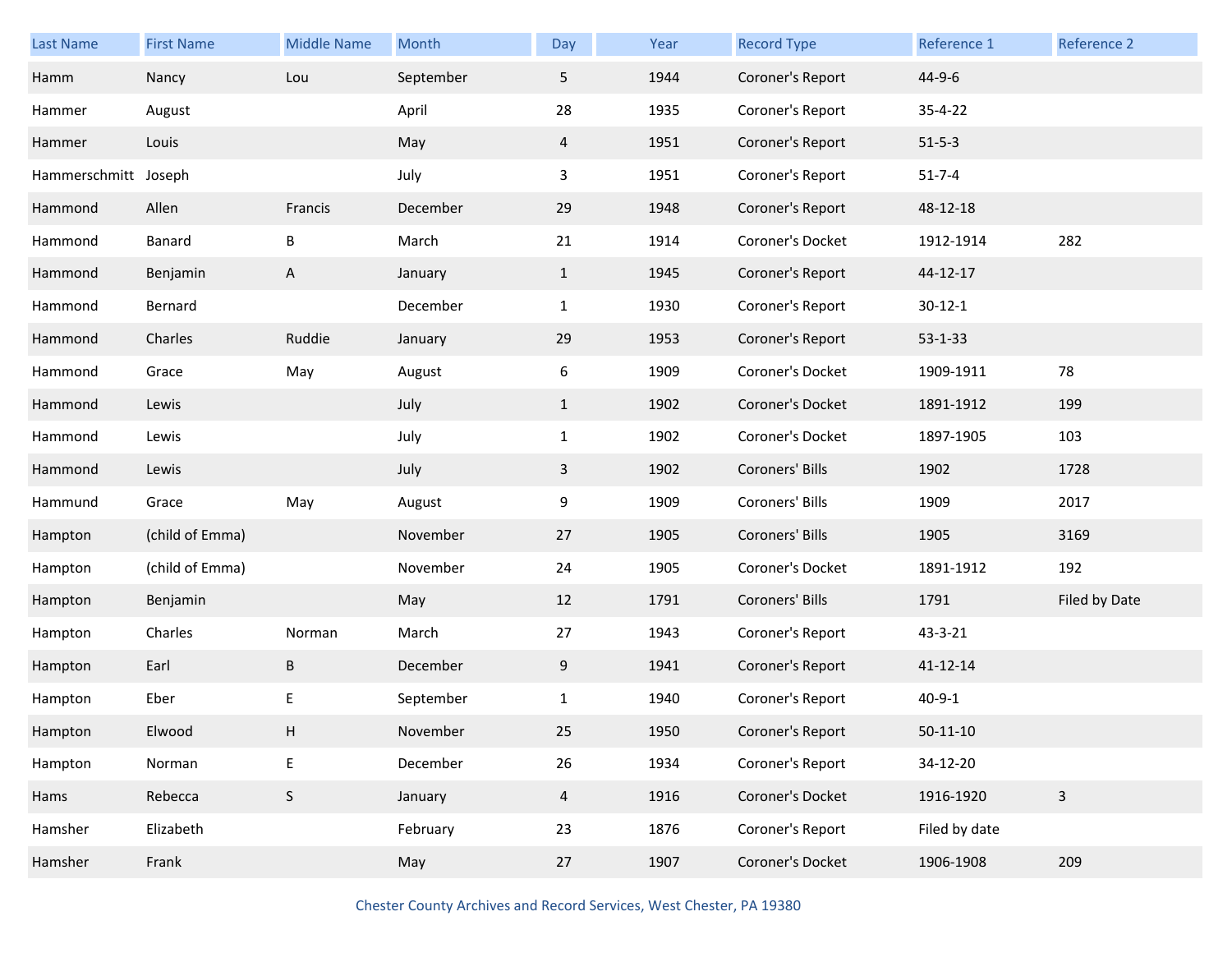| Last Name | <b>First Name</b> | <b>Middle Name</b> | Month     | Day            | Year | <b>Record Type</b>      | Reference 1   | Reference 2   |
|-----------|-------------------|--------------------|-----------|----------------|------|-------------------------|---------------|---------------|
| Hanak     | Elizabeth         | Sharron            | October   | 13             | 1950 | Coroner's Report        | $50-10-13$    |               |
| Hanaway   | L                 | Edwin              | July      | 28             | 1952 | Coroner's Report        | $52 - 7 - 20$ |               |
| Hanchorik | Ignatz            |                    | September | 29             | 1941 | Coroner's Report        | 41-9-13       |               |
| Handrin   | Edward            |                    | December  | $\overline{2}$ | 1940 | Coroner's Report        | $40 - 12 - 3$ |               |
| Handwork  | Andrew            |                    | November  | 4              | 1897 | Coroner's Docket        | 1891-1912     | 198           |
| Handwork  | Andrew            |                    | November  | 5              | 1897 | Coroners' Bills         | 1897          | Filed by Date |
| Handwork  | Andrew            |                    | November  | 4              | 1897 | Coroner's Docket        | 1897-1905     | 104           |
| Handwork  | Horace            |                    | March     | 10             | 1943 | Coroner's Report        | $43 - 3 - 9$  |               |
| Handwork  | Philip            | $\mathsf D$        | January   | 3              | 1906 | Coroner's Docket        | 1906-1908     | $\mathbf{1}$  |
| Handwork  | Steven            |                    | February  | 22             | 1908 | Coroner's Docket        | 1906-1908     | 330           |
| Handwork  | Steven            |                    | February  | 26             | 1908 | Coroners' Bills         | 1908          | 838           |
| Handy     | John              |                    | January   | 10             | 1931 | Coroner's Report        | $31 - 1 - 11$ |               |
| Hanegan   | Richard           |                    | June      | 22             | 1856 | <b>Quarter Sessions</b> | P/76          | Apr. 1856     |
| Haney     | Patrick           |                    | April     | 19             | 1916 | Coroner's Docket        | 1916-1920     | 25            |
| Haney     | Thomas            |                    | May       | 13             | 1888 | Coroners' Bills         | 1888          | Filed by Date |
| Haney     | Thomas            |                    | May       | 14             | 1888 | Coroners' Bills         | 1888          | Filed by Date |
| Hanger    | Anthony           |                    | October   | 17             | 1942 | Coroner's Report        | $42 - 10 - 4$ |               |
| Hanlan    | Patrick           |                    | March     | 13             | 1901 | Coroner's Docket        | 1891-1912     | 190           |
| Hanlan    | Patrick           | J                  | March     | 19             | 1901 | Coroners' Bills         | 1901          | Filed by Date |
| Hanley    | Clarance          |                    | July      | 3              | 1955 | Coroner's Report        | $55 - 7 - 2$  |               |
| Hanley    | James             |                    | November  | 25             | 1942 | Coroner's Report        | 42-11-24      |               |
| Hanley    | James             | ${\sf W}$          | January   | 25             | 1935 | Coroner's Report        | $35 - 1 - 15$ |               |
| Hanley    | John              |                    | September | 21             | 1944 | Coroner's Report        | 44-9-13       |               |
| Hanley    | John              | Wesley             | July      | 18             | 1945 | Coroner's Report        | $45 - 7 - 10$ |               |
| Hanna     | David             |                    | December  | 26             | 1910 | Coroners' Bills         | 1910          | 3540          |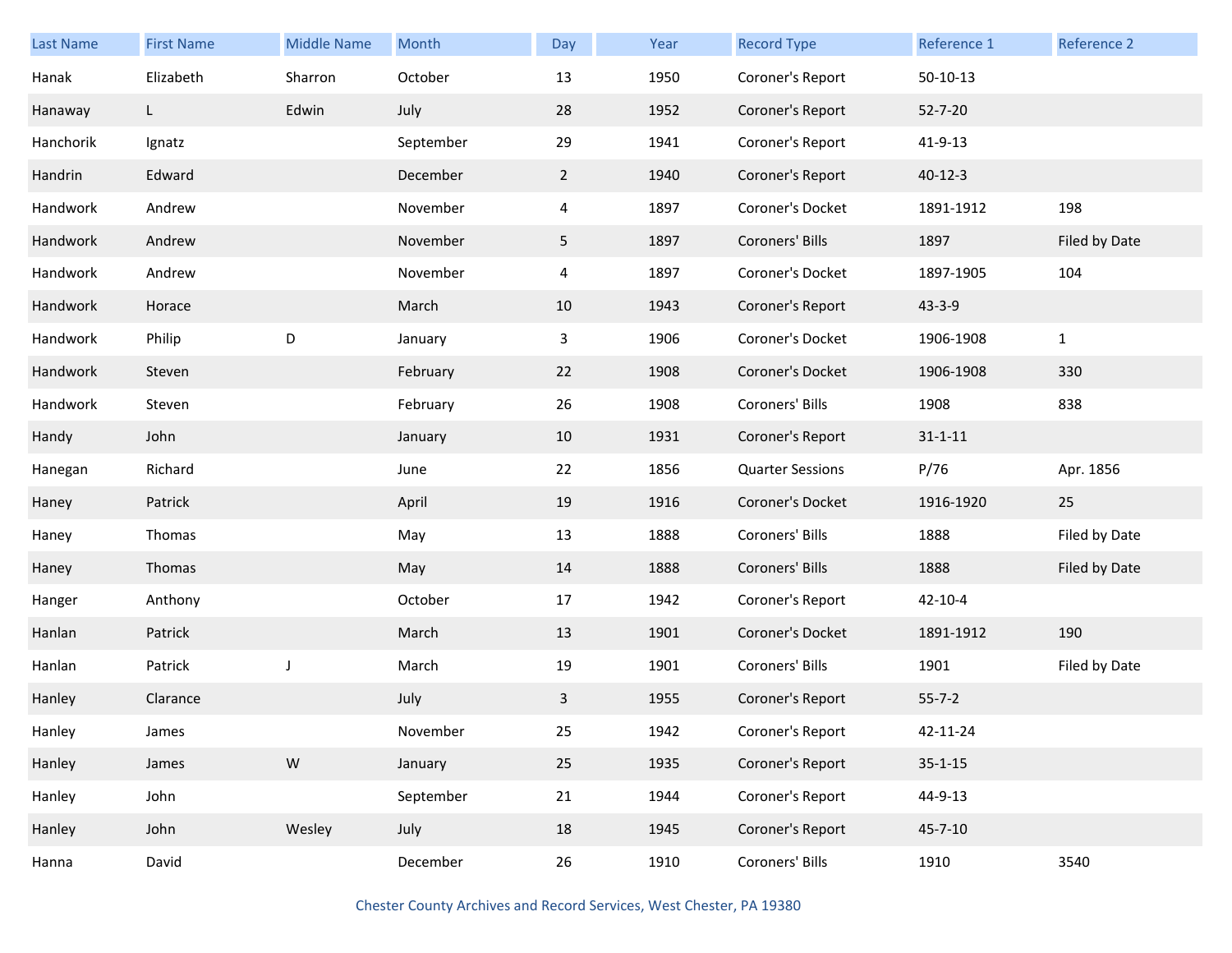| Last Name  | <b>First Name</b> | <b>Middle Name</b> | Month     | Day            | Year | <b>Record Type</b> | Reference 1    | Reference 2    |
|------------|-------------------|--------------------|-----------|----------------|------|--------------------|----------------|----------------|
| Hanna      | David             |                    | December  | 25             | 1910 | Coroner's Docket   | 1909-1911      | 267            |
| Hanna      | David             |                    | January   | 4              | 1911 | Coroners' Bills    | 1911           | Filed by date  |
| Hanna      | John              | ${\sf R}$          | November  | 27             | 1899 | Coroner's Docket   | 1897-1905      | 104            |
| Hanna      | John              | R                  | November  | 27             | 1899 | Coroner's Docket   | 1891-1912      | 177            |
| Hanna      | Joseph            |                    | November  | $\overline{4}$ | 1876 | Coroner's Report   | Filed by date  |                |
| Hanna      | Louis             |                    | March     | 14             | 1940 | Coroner's Report   | $40 - 3 - 3$   |                |
| Hanna      | Ralph             |                    | December  | 21             | 1899 | Coroner's Docket   | 1897-1905      | 104            |
| Hanna      | Ralph             |                    | December  | 21             | 1899 | Coroner's Docket   | 1891-1912      | 198            |
| Hannum     | Earl              | ${\sf P}$          | August    | 7 <sup>7</sup> | 1945 | Coroner's Report   | $45 - 8 - 4$   |                |
| Hannum     | Raymond           | S                  | March     | 13             | 1943 | Coroner's Report   | 43-3-10        |                |
| Hannum     | Walter            |                    | December  | 4              | 1943 | Coroner's Report   | 43-12-2        |                |
| Hansel     | Harvey            |                    | May       | 25             | 1841 | Coroner's Report   | Filed by date  |                |
| Hansom     | Margaret          |                    | January   | 16             | 1912 | Coroner's Docket   | 1912-1914      | 5 <sub>5</sub> |
| Hansom     | Robert            |                    | December  | 23             | 1915 | Coroner's Docket   | 1915           | 110            |
| Hanway     | Edward            |                    | December  | 31             | 1911 | Coroner's Docket   | 1909-1911      | 416            |
| Happensett | Agnes             |                    | September | 11             | 1907 | Coroners' Bills    | 1907           | Filed by date  |
| Happerset  | Agnes             |                    | September | 6              | 1907 | Coroner's Docket   | 1906-1908      | 258            |
| Happersett | Edward            | J                  | August    | $\mathbf{1}$   | 1931 | Coroner's Report   | 31-8-20        |                |
| Happersett | Rachael           | L                  | June      | 21             | 1911 | Coroners' Bills    | 1911           | Filed by date  |
| Happersett | Rachel            |                    | June      | 26             | 1911 | Coroners' Bills    | 1911           | 1707           |
| Happersett | Rachel            | L.                 | June      | 18             | 1911 | Coroner's Docket   | 1909-1911      | 340            |
| Happersett | Theodore          |                    | November  | 5              | 1934 | Coroner's Report   | $34 - 11 - 4$  |                |
| Happersett | Theodore          |                    | August    | $\mathbf{3}$   | 1944 | Coroner's Report   | 44-8-2         |                |
| Harbison   | Ella              |                    | November  | 28             | 1940 | Coroner's Report   | $40 - 11 - 16$ |                |
| Harbison   | John              |                    | January   | 11             | 1950 | Coroner's Report   | $50-1-5$       |                |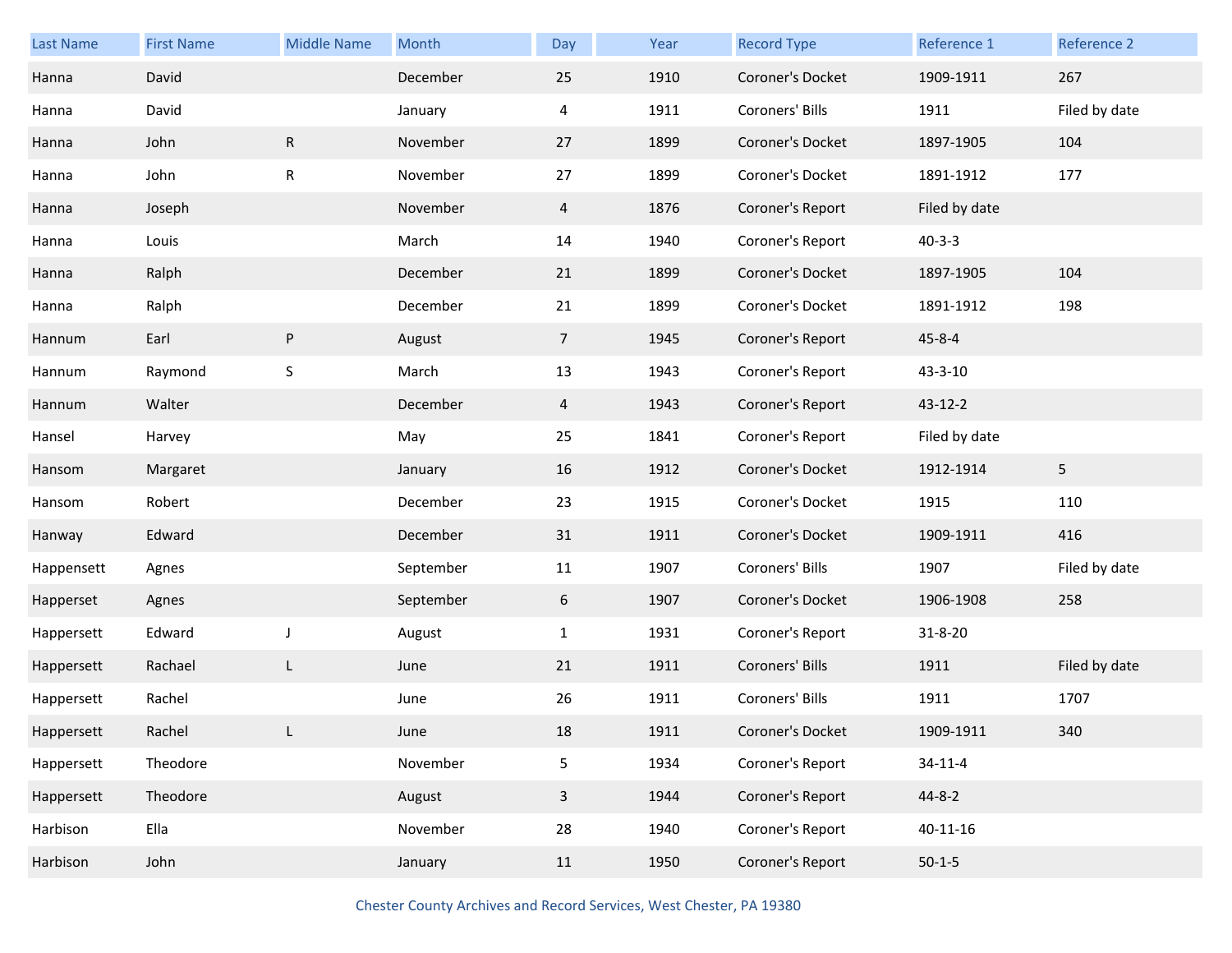| <b>Last Name</b> | <b>First Name</b> | <b>Middle Name</b> | Month     | Day            | Year | <b>Record Type</b>      | Reference 1   | Reference 2   |
|------------------|-------------------|--------------------|-----------|----------------|------|-------------------------|---------------|---------------|
| Harding          | James             | Francis            | January   | $\overline{2}$ | 1931 | Coroner's Report        | $31 - 1 - 3$  |               |
| Hardy            | Daniel            |                    | December  | $\overline{7}$ | 1798 | Coroner's Report        | Filed by date |               |
| Hardy            | Daniel            |                    | August    | $\overline{4}$ | 1854 | <b>Quarter Sessions</b> | O/470         | Jul. 1854     |
| Hardy            | Lidie             |                    | December  | 14             | 1917 | Coroner's Docket        | 1916-1919     | 195           |
| Hardy            | Ross              |                    | February  | 23             | 1878 | Coroner's Report        | Filed by date |               |
| Hare             | Martin            | Luther             | April     | $\overline{7}$ | 1954 | Coroner's Report        | $54 - 4 - 8$  |               |
| Hare             | Maurice           | H                  | January   | 19             | 1947 | Coroner's Report        | $47 - 1 - 10$ |               |
| Harigan          | Charles           |                    | February  | 11             | 1902 | Coroner's Docket        | 1897-1905     | 106           |
| Haring           | Harvard           | ${\sf P}$          | November  | 5 <sub>1</sub> | 1946 | Coroner's Report        | $46 - 11 - 3$ |               |
| <b>Harkins</b>   | Amer              |                    | June      | 17             | 1946 | Coroner's Report        | $46 - 6 - 13$ |               |
| Harkins          | Margaret          | (Maggie)           | January   | 6              | 1957 | Coroner's Report        | $57-1-3$      |               |
| <b>Harkins</b>   | Millard           | Toy                | December  | 16             | 1941 | Coroner's Report        | 41-12-22      |               |
| Harkins          | Roy               | Leon               | September | 5              | 1914 | Coroner's Docket        | 1912-1914     | 330           |
| Harklen          | Mabel             |                    | November  | 20             | 1890 | Coroners' Bills         | 1890          | Filed by Date |
| Harkless         | Joseph            |                    | August    | $\overline{7}$ | 1889 | Coroners' Bills         | 1889          | 1795          |
| Harkless         | Mabel             |                    | November  | 22             | 1890 | Coroners' Bills         | 1890          | 2467          |
| Harkness         | William           |                    | November  | 5 <sub>1</sub> | 1900 | Coroner's Docket        | 1891-1912     | 197           |
| Harkness         | William           |                    | November  | 5              | 1900 | Coroner's Docket        | 1897-1905     | 105           |
| Harkness         | William           |                    | November  | 14             | 1900 | Coroners' Bills         | 1900          | Filed by Date |
| Harlain          | Caleb             |                    | October   | 16             | 1876 | Coroner's Report        | Filed by date |               |
| Harlan           | Benjamin          |                    | July      | 29             | 1906 | Coroner's Docket        | 1906-1908     | 88            |
| Harlan           | Lucinda           | $\mathsf J$        | July      | 21             | 1886 | Coroners' Bills         | 1886          | 1753          |
| Harlan           | Stephen           |                    | June      | 13             | 1795 | Coroner's Report        | Filed by date |               |
| Harley           | Caroline          |                    | December  | 23             | 1919 | Coroner's Docket        | 1916-1919     | 357           |
| Harley           | Charles           |                    | September | 6              | 1910 | Coroner's Docket        | 1909-1911     | 215           |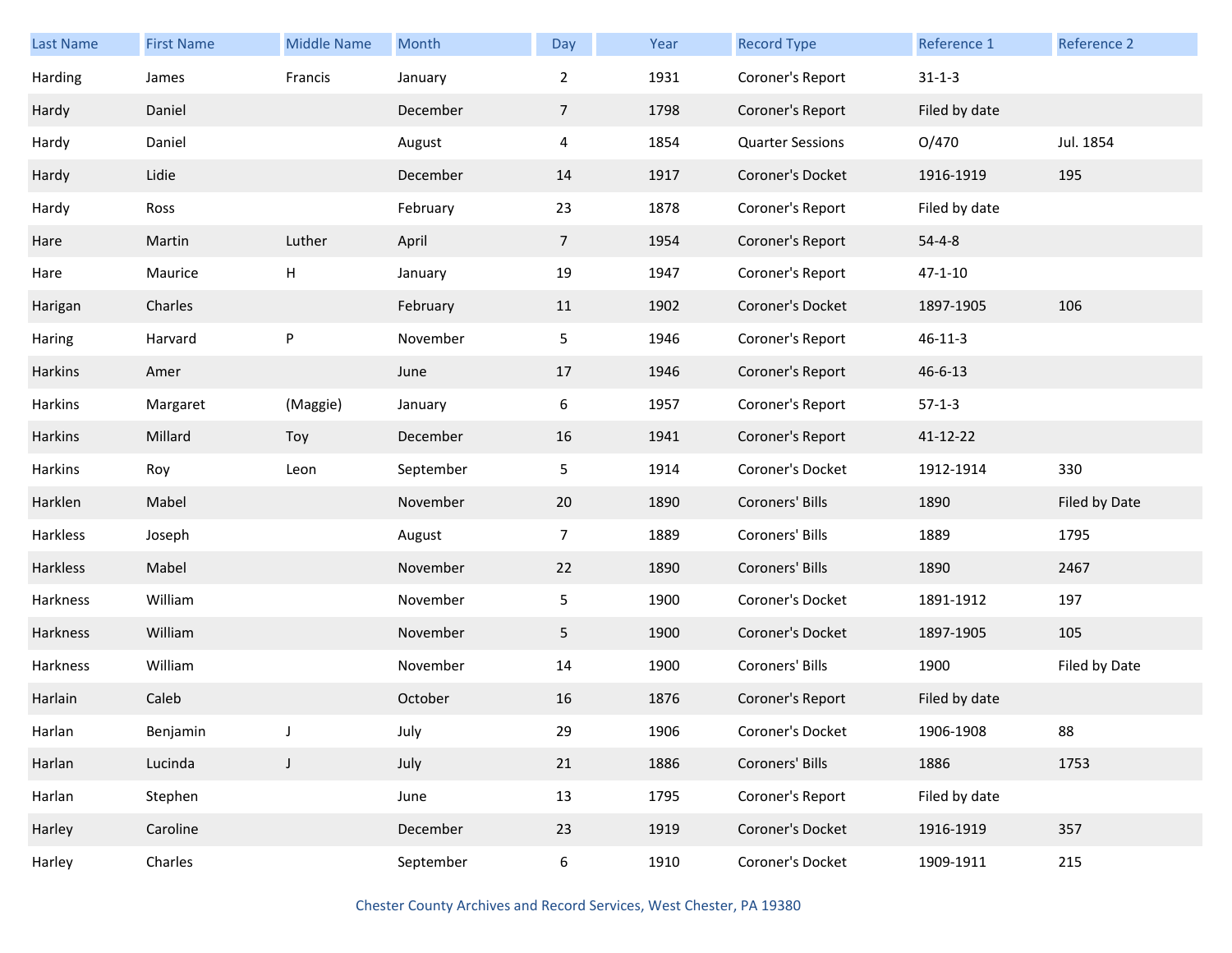| <b>Last Name</b> | <b>First Name</b> | <b>Middle Name</b> | Month     | Day             | Year | <b>Record Type</b> | Reference 1   | Reference 2   |
|------------------|-------------------|--------------------|-----------|-----------------|------|--------------------|---------------|---------------|
| Harley           | Charles           |                    | September | 15              | 1910 | Coroners' Bills    | 1910          | Filed by date |
| Harley           | Elmer             |                    | May       | 29              | 1945 | Coroner's Report   | 45-5-18       |               |
| Harley           | Ida               |                    | January   | 16              | 1950 | Coroner's Report   | $50 - 1 - 8$  |               |
| harley           | James             | Francis            | September | 21              | 1914 | Coroner's Docket   | 1912-1914     | 334           |
| Harley           | Rodman            | Francis            | March     | $\overline{2}$  | 1953 | Coroner's Report   | $53 - 3 - 1$  |               |
| Harley           | Rudolph           | Е                  | August    | 22              | 1940 | Coroner's Report   | 40-8-17       |               |
| Harley           | Wayne             |                    | June      | 14              | 1940 | Coroner's Report   | $40 - 6 - 7$  |               |
| Harlyman         | Mary              |                    | April     | 28              | 1801 | Coroner's Report   | Filed by date |               |
| Harmanez         | Peter             | John               | June      | $\overline{4}$  | 1941 | Coroner's Report   | $41 - 6 - 3$  |               |
| Harmath          | John              |                    | May       | 22              | 1944 | Coroner's Report   | 44-5-17       |               |
| Harmon           | Richard           |                    | March     | 16              | 1941 | Coroner's Report   | $41 - 3 - 18$ |               |
| Harned           | Anna              | Mary               | March     | 22              | 1940 | Coroner's Report   | $40 - 3 - 9$  |               |
| Harner           | Harry             | $\sf V$            | January   | 16              | 1934 | Coroner's Report   | $34 - 1 - 1$  |               |
| Harnesberger     | G                 | $\mathsf{C}$       | July      | 8               | 1919 | Coroner's Docket   | 1916-1920     | 166           |
| Harpel           | Frank             | К                  | May       | 28              | 1941 | Coroner's Report   | $41 - 5 - 20$ |               |
| Harper           | Alfred            |                    | June      | 15              | 1918 | Coroner's Docket   | 1916-1919     | 259           |
| Harper           | Barton            | $\mathsf J$        | August    | 17              | 1950 | Coroner's Report   | $50 - 8 - 15$ |               |
| Harper           | Francis           | Pierce             | July      | 20              | 1955 | Coroner's Report   | $55 - 7 - 12$ |               |
| Harper           | Frank             | $\mathsf{C}$       | October   | $7\overline{ }$ | 1903 | Coroner's Docket   | 1897-1905     | 105           |
| Harper           | Frank             | С                  | October   | 7               | 1903 | Coroner's Docket   | 1891-1912     | 190           |
| Harper           | Mary              | Emma               | March     | 27              | 1939 | Coroner's Report   | 39-3-11       |               |
| Harper           | Thomas            | D                  | August    | 12              | 1912 | Coroners' Bills    | 1912          | Filed by date |
| Harper           | Thomas            | $\mathsf D$        | July      | 28              | 1912 | Coroner's Docket   | 1912-1914     | 94            |
| Harple           | Charles           |                    | November  | 13              | 1933 | Coroner's Report   | 33-10-14      |               |
| Harple           | George            | Ewing              | August    | 9               | 1942 | Coroner's Report   | $42 - 8 - 9$  |               |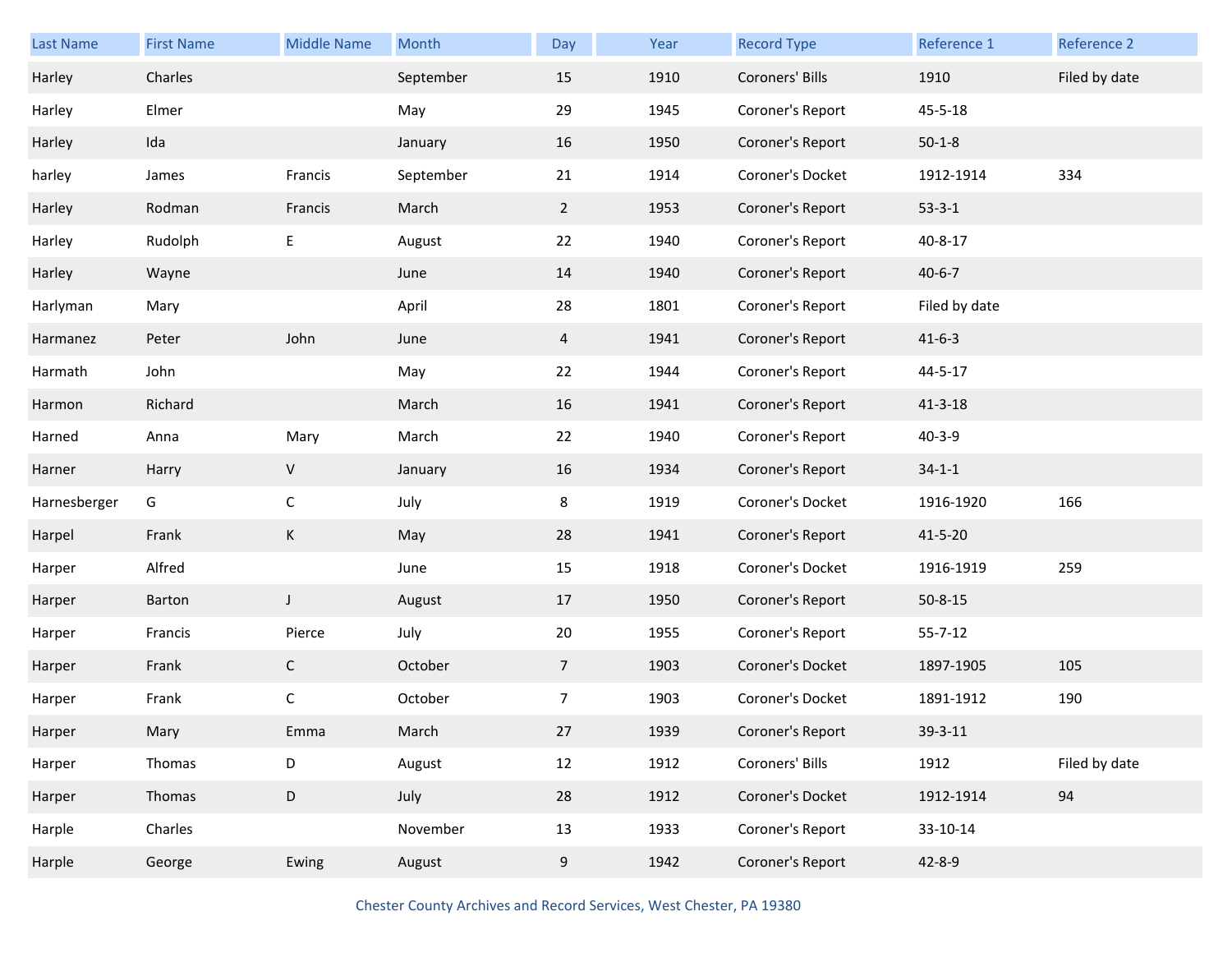| <b>Last Name</b> | <b>First Name</b> | <b>Middle Name</b> | Month     | Day            | Year | <b>Record Type</b> | Reference 1   | Reference 2   |
|------------------|-------------------|--------------------|-----------|----------------|------|--------------------|---------------|---------------|
| Harple           | Hannah            | $\sf S$            | September | 7              | 1950 | Coroner's Report   | $50-9-1$      |               |
| Harrigan         | Charles           |                    | March     | 20             | 1902 | Coroners' Bills    | 1902          | 859           |
| Harrigan         | Charles           |                    | February  | 11             | 1902 | Coroner's Docket   | 1891-1912     | 197           |
| Harrigan         | Elizabeth         |                    | August    | 4              | 1940 | Coroner's Report   | $40 - 8 - 7$  |               |
| Harrigan         | Michael           |                    | November  | 5              | 1946 | Coroner's Report   | $46 - 11 - 5$ |               |
| Harrigan         | Michael           |                    | October   | 27             | 1954 | Coroner's Report   | $54-10-15$    |               |
| Harrington       | Clarence          |                    | June      | 11             | 1931 | Coroner's Report   | $31 - 6 - 9$  |               |
| Harris           | (infant of Irene) |                    | June      | 21             | 1910 | Coroner's Docket   | 1909-1911     | 183           |
| Harris           | Alfred            | John               | April     | 25             | 1931 | Coroner's Report   | $31 - 4 - 4$  |               |
| Harris           | <b>Bradock</b>    |                    | January   | 17             | 1830 | Coroner's Report   | Filed by date |               |
| Harris           | <b>Bradock</b>    |                    | February  | $\overline{2}$ | 1830 | Coroners' Bills    | 1830          | 44            |
| Harris           | Garner            | ${\sf W}$          | September | 28             | 1934 | Coroner's Report   | 34-9-19       |               |
| Harris           | Henry             |                    | November  | 29             | 1897 | Coroners' Bills    | 1897          | 3750          |
| Harris           | Henry             |                    | November  | 26             | 1897 | Coroner's Docket   | 1891-1912     | 196           |
| Harris           | Henry             |                    | May       | 14             | 1897 | Coroner's Docket   | 1897-1905     | 106           |
| Harris           | Henry             |                    | November  | 26             | 1897 | Coroner's Docket   | 1897-1905     | 106           |
| Harris           | Irene             |                    | June      | 22             | 1910 | Coroners' Bills    | 1910          | Filed by date |
| Harris           | James             |                    | November  | 3              | 1891 | Coroners' Bills    | 1891          | 2301          |
| Harris           | James             |                    | November  | $\mathbf{3}$   | 1891 | Coroners' Bills    | 1891          | 2301          |
| Harris           | James             |                    | October   | 27             | 1891 | Coroner's Report   | 1891-10-1     |               |
| Harris           | James             |                    | December  | 22             | 1912 | Coroner's Docket   | 1912-1914     | 142           |
| Harris           | John              |                    | November  | 28             | 1948 | Coroner's Report   | 48-11-12      |               |
| Harris           | Joshuah           | H                  | May       | 14             | 1897 | Coroner's Docket   | 1891-1912     | 196           |
| Harris           | Owen              | Francis            | October   | 9              | 1955 | Coroner's Report   | $55-10-5$     |               |
| Harris           | William           |                    | April     | 14             | 1917 | Coroner's Docket   | 1916-1919     | 106           |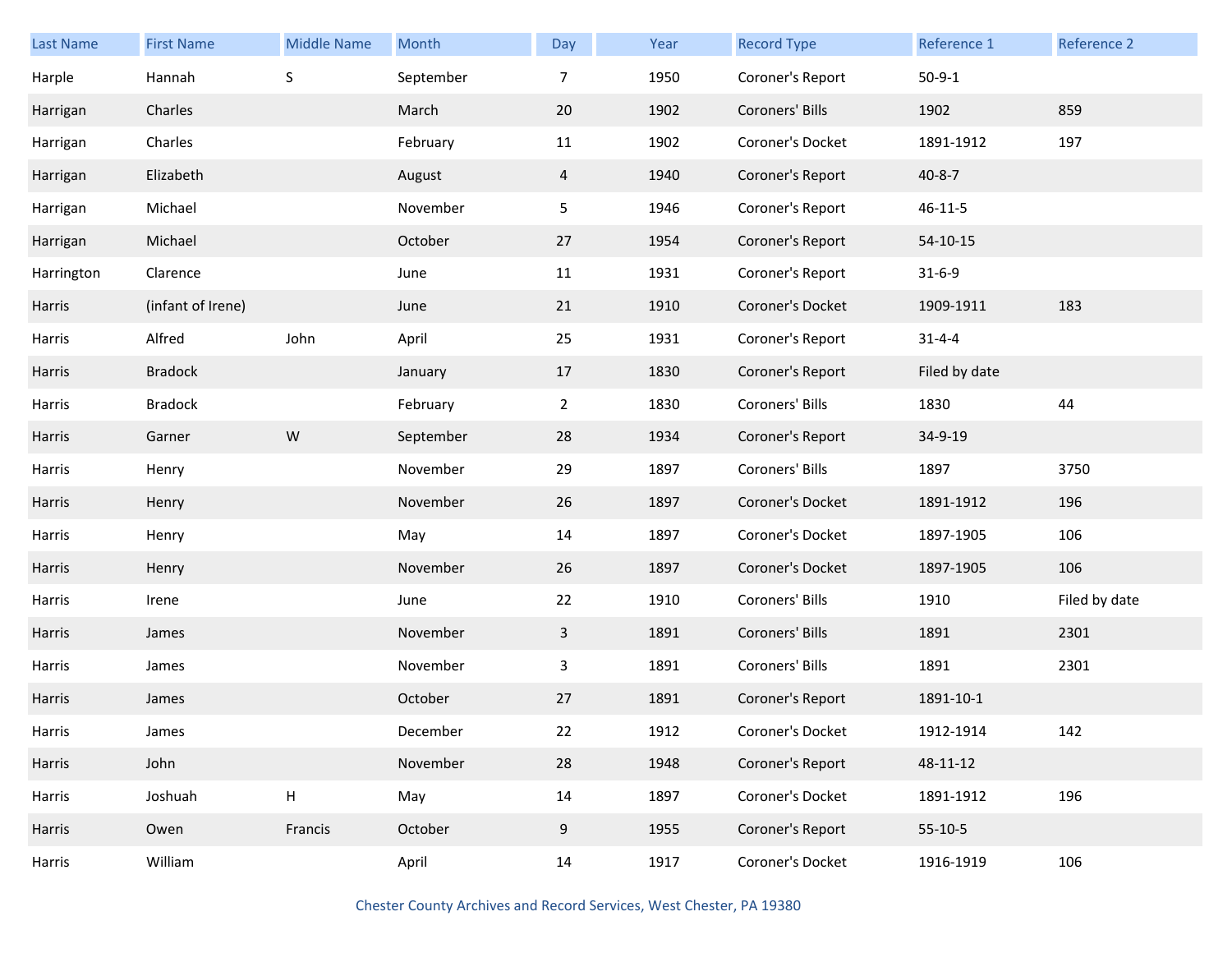| Last Name   | <b>First Name</b> | <b>Middle Name</b>        | Month     | Day            | Year | <b>Record Type</b> | Reference 1    | Reference 2   |
|-------------|-------------------|---------------------------|-----------|----------------|------|--------------------|----------------|---------------|
| Harris      | William           | $\boldsymbol{\mathsf{H}}$ | September | 19             | 1910 | Coroners' Bills    | 1910           | Filed by date |
| Harris      | William           | Н                         | May       | 27             | 1945 | Coroner's Report   | 45-5-19        |               |
| Harrison    | Margaret          |                           | January   | 15             | 1912 | Coroners' Bills    | 1912           | 50            |
| Harrison    | Walter            | Н                         | April     | $\overline{2}$ | 1934 | Coroner's Report   | $34 - 4 - 2$   |               |
| Harrison    | William           |                           | August    | 5 <sub>1</sub> | 1834 | Coroners' Bills    | 1834           | 551           |
| Harrod      | Mary              | Eliza                     | July      | 25             | 1901 | Coroners' Bills    | 1901           | Filed by Date |
| Harry       | Howard            | ${\sf W}$                 | June      | $\mathbf{1}$   | 1893 | Coroners' Bills    | 1893           | 1436          |
| Harry       | Jesse             | L                         | January   | 24             | 1933 | Coroner's Report   | $33 - 1 - 16$  |               |
| Harry       | Sarah             | Jane                      | July      | 19             | 1907 | Coroner's Docket   | 1906-1908      | 233           |
| Harshbarger | James             |                           | November  | 11             | 1941 | Coroner's Report   | $41 - 11 - 12$ |               |
| Hart        | Agnes             |                           | April     | 9              | 1906 | Coroner's Docket   | 1906-1908      | 38            |
| Hart        | George            | Marshal                   | May       | 21             | 1949 | Coroner's Report   | 49-5-14        |               |
| Hartenstine | John              | Walter                    | July      | 11             | 1948 | Coroner's Report   | 49-7-14        |               |
| Hartl       | Richard           | $\mathsf{C}$              | September | 9              | 1946 | Coroner's Report   | $46 - 8 - 1$   |               |
| Hartman     | Edwin             | ${\sf R}$                 | August    | 16             | 1954 | Coroner's Report   | $54 - 8 - 7$   |               |
| Hartman     | Harry             |                           | December  | 30             | 1905 | Coroner's Docket   | 1897-1905      | 334           |
| Hartman     | harry             |                           | December  | 30             | 1905 | Coroner's Docket   | 1891-1912      | 174           |
| Hartman     | Harry             |                           | January   | 15             | 1906 | Coroners' Bills    | 1906           | Filed by date |
| Hartman     | Howard            | Samuel                    | April     | 6              | 1948 | Coroner's Report   | $48 - 4 - 3$   |               |
| Hartman     | William           | Н                         | December  | 13             | 1940 | Coroner's Report   | 40-12-9        |               |
| Hartmann    | Edgar             | T                         | July      | 17             | 1935 | Coroner's Report   | $35 - 7 - 10$  |               |
| Hartnett    | Joseph            |                           | September | $9\,$          | 1901 | Coroner's Docket   | 1897-1905      | 107           |
| Hartnett    | Joseph            |                           | September | 9              | 1901 | Coroner's Docket   | 1891-1912      | 188           |
| Hartnett    | Joseph            |                           | September | 12             | 1901 | Coroners' Bills    | 1901           | 2373          |
| Hartshorne  | Charles           |                           | March     | 23             | 1936 | Coroner's Report   | $36 - 3 - 14$  |               |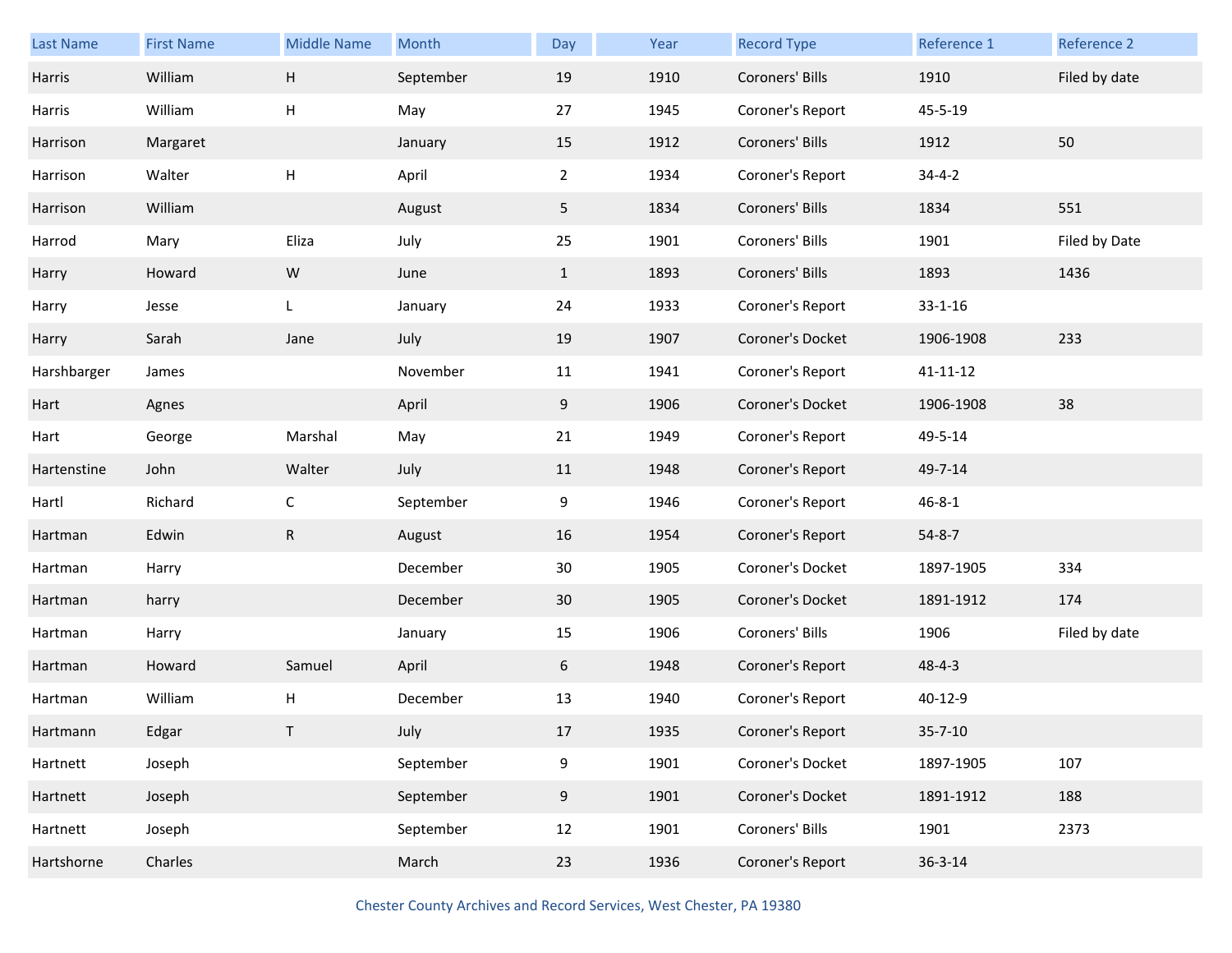| <b>Last Name</b> | <b>First Name</b> | <b>Middle Name</b> | Month     | Day          | Year | <b>Record Type</b> | Reference 1   | <b>Reference 2</b> |
|------------------|-------------------|--------------------|-----------|--------------|------|--------------------|---------------|--------------------|
| Hartshorne       | Charles           | Thomas             | December  | 30           | 1940 | Coroner's Report   | 40-12-20      |                    |
| Hartshorne       | George            | A                  | October   | 9            | 1949 | Coroner's Report   | 49-10-6       |                    |
| Hartz            | Earl              | D                  | October   | 25           | 1932 | Coroner's Report   | 32-10-15      |                    |
| Hartzel          | Walter            | $\mathsf{J}$       | June      | 24           | 1951 | Coroner's Report   | $51 - 6 - 17$ |                    |
| Harvey           | Helen             | ${\sf P}$          | June      | 30           | 1907 | Coroner's Docket   | 1906-1908     | 224                |
| Harvey           | Howard            |                    | November  | 23           | 1901 | Coroner's Docket   | 1891-1912     | 183                |
| Harvey           | Howard            | P                  | November  | 23           | 1901 | Coroner's Docket   | 1897-1905     | 107                |
| Harvey           | John              | J                  | April     | 3            | 1934 | Coroner's Report   | $34 - 4 - 3$  |                    |
| Harvy            | Howard            | ${\sf P}$          | November  | 27           | 1901 | Coroners' Bills    | 1901          | 3091               |
| Harward          | James             | J                  | January   | 10           | 1931 | Coroner's Report   | $31 - 1 - 7$  |                    |
| Hash             | Edna              | Mae                | September | 24           | 1953 | Coroner's Report   | 53-9-21       |                    |
| Hasiey           | Anna              |                    | January   | 11           | 1953 | Coroner's Report   | $53 - 1 - 18$ |                    |
| Haskins          | Sharon            | Lee                | September | $\mathbf{1}$ | 1952 | Coroner's Report   | $52-9-3$      |                    |
| Hassell          | Wilson            |                    | May       | 17           | 1947 | Coroner's Report   | $47 - 5 - 9$  |                    |
| Hassen           | John              |                    | December  | 12           | 1830 | Coroner's Report   | Filed by date |                    |
| Hasson           | George            |                    | January   | 28           | 1901 | Coroner's Docket   | 1891-1912     | 189                |
| Hasson           | George            |                    | January   | 28           | 1901 | Coroner's Docket   | 1897-1905     | 107                |
| Hastings         | Rebecca           | E                  | October   | 24           | 1912 | Coroner's Docket   | 1912-1914     | 122                |
| Hastings         | Roy               |                    | November  | 8            | 1935 | Coroner's Report   | $35 - 11 - 1$ |                    |
| Hastings         | William           |                    | November  | 18           | 1908 | Coroner's Docket   | 1906-1908     | 430                |
| Hatchett         | John              |                    | February  | 4            | 1834 | Coroners' Bills    | 1834          | 75                 |
| Hatfield         | James             | E                  | November  | 13           | 1905 | Coroners' Bills    | 1905          | 3137               |
| Hatfield         | James             | $\mathsf E$        | November  | 8            | 1905 | Coroner's Docket   | 1897-1905     | 310                |
| Hatfield         | James             | E                  | November  | 8            | 1905 | Coroner's Docket   | 1891-1912     | 180                |
| Hatfield         | John              |                    | June      | 16           | 1831 | Coroner's Report   | Filed by date |                    |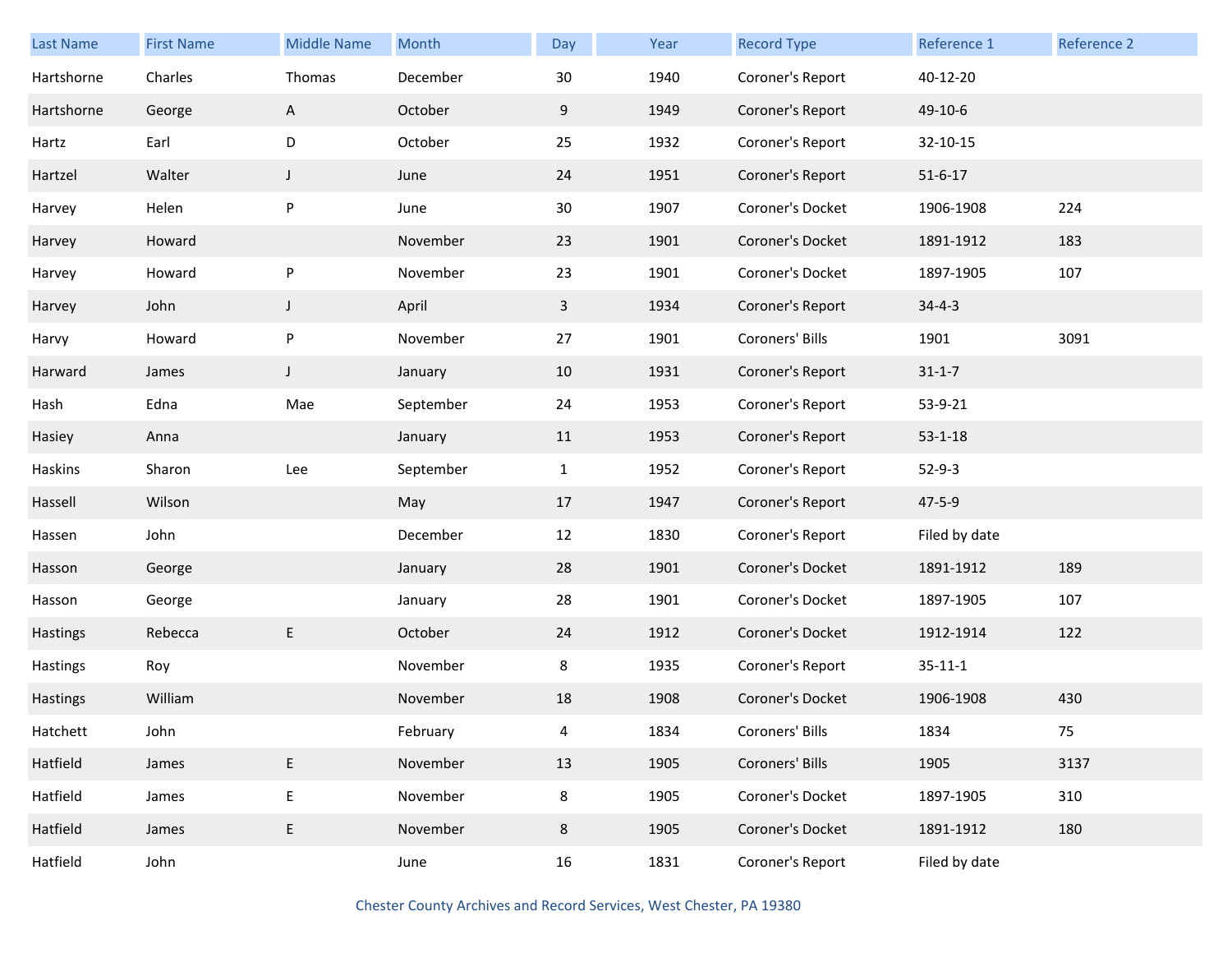| Last Name  | <b>First Name</b> | <b>Middle Name</b> | Month     | Day            | Year | <b>Record Type</b>      | Reference 1   | Reference 2   |
|------------|-------------------|--------------------|-----------|----------------|------|-------------------------|---------------|---------------|
| Hatfield   | Percy             | A                  | January   | 19             | 1950 | Coroner's Report        | $50 - 1 - 11$ |               |
| Hathaway   | Charles           |                    | May       | $\overline{7}$ | 1919 | Coroner's Docket        | 1916-1919     | 373           |
| Hatton     | dora              | G                  | March     | 26             | 1952 | Coroner's Report        | $52 - 3 - 17$ |               |
| Hatton     | Howard            |                    | September | $\mathbf{1}$   | 1901 | Coroner's Docket        | 1891-1912     | 172           |
| Hatton     | Howard            |                    | September | $\mathbf{1}$   | 1901 | Coroner's Docket        | 1897-1905     | 108           |
| Hatton     | Jervis            |                    | August    | 13             | 1919 | Coroner's Docket        | 1916-1919     | 392           |
| Haubrick   | Charles           | $\mathsf J$        | June      | 8              | 1910 | Coroner's Docket        | 1909-1911     | 176           |
| Hauenstein | Laura             | W                  | May       | $\mathbf{1}$   | 1938 | Coroner's Report        | $38 - 4 - 2$  |               |
| Haulon     | Patrick           | $\mathsf J$        | March     | 13             | 1901 | Coroner's Docket        | 1897-1905     | 105           |
| Haupt      | Elvin             | H                  | March     | 3              | 1913 | Coroner's Docket        | 1912-1914     | 175           |
| Hause      | Clifton           |                    | October   | 13             | 1937 | Coroner's Report        | 37-10-9       |               |
| Hause      | George            |                    | July      | 4              | 1949 | Coroner's Report        | $49 - 7 - 3$  |               |
| Hause      | Harry             |                    | December  | 18             | 1950 | Coroner's Report        | $50-12-16$    |               |
| Hause      | Harry             | H                  | June      | 23             | 1951 | Coroner's Report        | $51 - 6 - 14$ |               |
| Hause      | John              | ${\sf W}$          | October   | 25             | 1936 | Coroner's Report        | 36-10-23      |               |
| Hause      | Martha            |                    | June      | 15             | 1910 | Coroner's Docket        | 1909-1911     | 180           |
| Hause      | Martha            |                    | June      | 20             | 1910 | Coroners' Bills         | 1910          | Filed by date |
| Hauser     | William           | $\mathsf C$        | June      | 4              | 1936 | Coroner's Report        | $36 - 6 - 2$  |               |
| Hausey     | Ann               | $\mathsf S$        | October   | 22             | 1859 | Coroners' Bills         | 1859          | 530           |
| Haushower  | Walter            |                    | June      | 24             | 1912 | Coroner's Docket        | 1912-1914     | 84            |
| Havrill    | James             | R                  | November  | 8              | 1909 | Coroner's Docket        | 1909-1911     | 102           |
| Havrilla   | Andrew            |                    | June      | 8              | 1906 | Coroner's Docket        | 1906-1908     | 65            |
| Hawk       | Jesse             |                    | December  | 18             | 1859 | <b>Quarter Sessions</b> | P/416         | Jan. 1860     |
| Hawk       | Jesse             |                    | February  | $\overline{2}$ | 1860 | Coroners' Bills         | 1860          | 84            |
| Hawkins    | Edna              | E                  | February  | $\mathbf{3}$   | 1950 | Coroner's Report        | $50 - 1 - 18$ |               |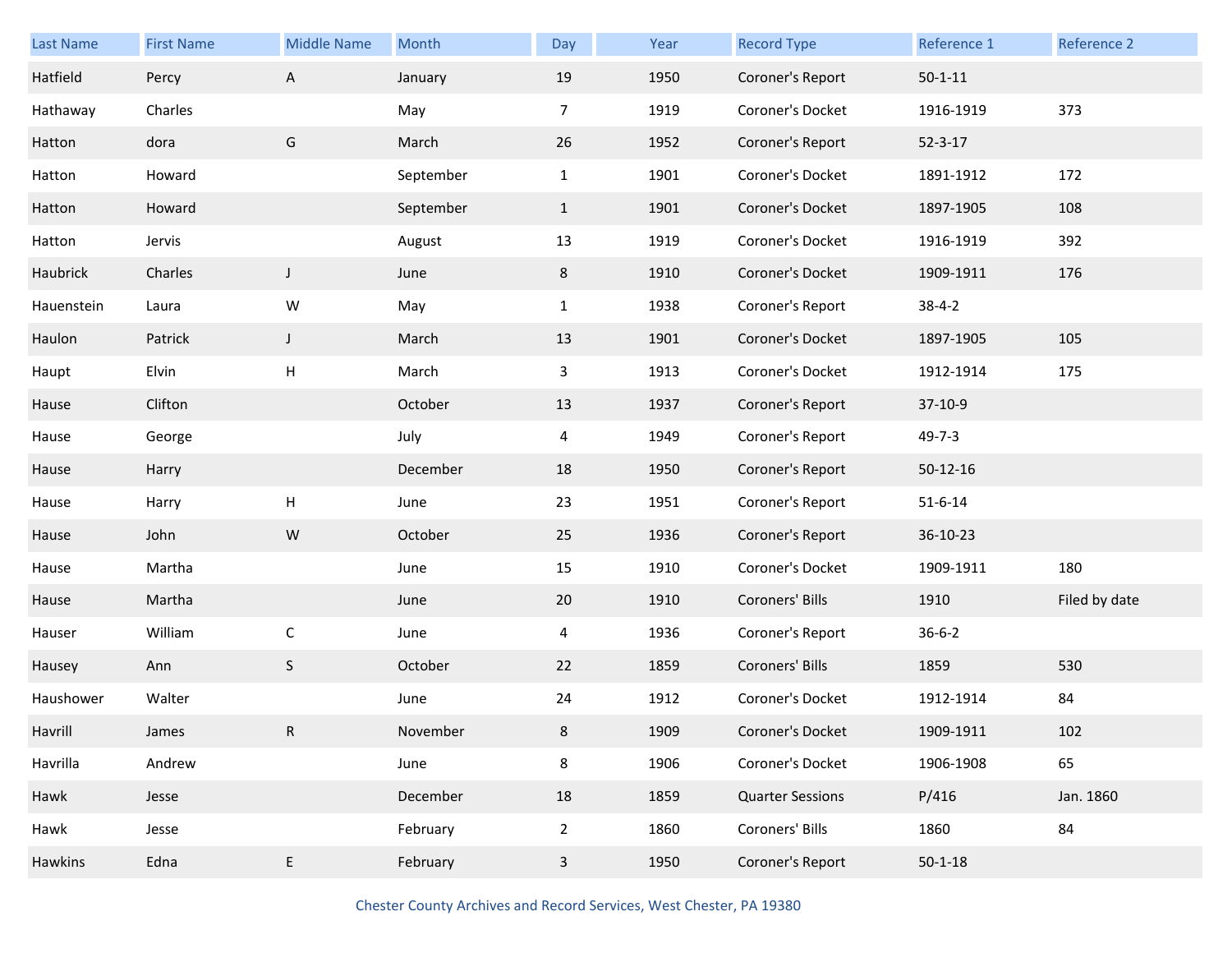| <b>Last Name</b> | <b>First Name</b> | <b>Middle Name</b> | Month     | Day            | Year | <b>Record Type</b>      | <b>Reference 1</b> | Reference 2   |
|------------------|-------------------|--------------------|-----------|----------------|------|-------------------------|--------------------|---------------|
| Hawkins          | James             |                    | August    | $\overline{2}$ | 1909 | Coroners' Bills         | 1909               | Filed by date |
| Hawkins          | James             |                    | September | 6              | 1909 | Coroners' Bills         | 1909               | 2378          |
| Hawkins          | Robert            | E                  | December  | 4              | 1943 | Coroner's Report        | $43 - 12 - 3$      |               |
| Hawthorne        | Geddes            |                    | February  | 6              | 1949 | Coroner's Report        | $49 - 2 - 3$       |               |
| Hawthorne        | John              |                    | April     | 24             | 1952 | Coroner's Report        | $52 - 4 - 19$      |               |
| Hayden           | John              |                    | February  | $2^{\circ}$    | 1877 | Coroner's Report        | Filed by date      |               |
| Hayden           | Joseph            |                    | August    | 29             | 1888 | Coroners' Bills         | 1888               | 1704          |
| Hayden           | Joseph            |                    | August    | 28             | 1888 | Coroners' Bills         | 1888               | 1795          |
| Hayes            | Charles           |                    | December  | 19             | 1942 | Coroner's Report        | 42-12-10           |               |
| Hayes            | Ellen             |                    | December  | 12             | 1902 | Coroner's Docket        | 1891-1912          | 189           |
| Hayes            | Ellen             |                    | December  | 12             | 1902 | Coroner's Docket        | 1897-1905          | 108           |
| Hayes            | Ellen             |                    | December  | 15             | 1902 | Coroners' Bills         | 1902               | 3101          |
| Hayes            | Elmer             | Arthur             | January   | 18             | 1944 | Coroner's Report        | $44 - 1 - 15$      |               |
| Hayes            | Ethel             |                    | December  | $\overline{7}$ | 1941 | Coroner's Report        | $41 - 12 - 11$     |               |
| Hayes            | George            |                    | March     | 18             | 1915 | Coroner's Docket        | 1915               | 22            |
| Hayes            | Howard            |                    | November  | $\mathbf{1}$   | 1930 | Coroner's Report        | 30-11-16           |               |
| Hayes            | John              |                    | September | 22             | 1913 | Coroner's Docket        | 1912-1914          | 235           |
| Hayes            | Mary              |                    | February  | 28             | 1854 | <b>Quarter Sessions</b> | O/433              | Jan. 1854     |
| Hayes            | Nathan            | F                  | April     | 26             | 1893 | Coroners' Bills         | 1893               | 1244          |
| Hayes            | Nathan            | Т                  | April     | 25             | 1893 | Coroner's Report        | 1893-4-2           |               |
| Hayes            | Robert            |                    | July      | 11             | 1901 | Coroner's Docket        | 1897-1905          | 108           |
| Hayes            | Robert            | L                  | July      | 16             | 1901 | Coroners' Bills         | 1901               | 1841          |
| Hayes            | Robert            | L                  | February  | 20             | 1905 | Coroner's Docket        | 1891-1912          | 191           |
| Hayes            | Samuel            |                    | August    | 24             | 1931 | Coroner's Report        | $31 - 8 - 8$       |               |
| Hayes            | Thomas            | M                  | June      | 25             | 1906 | Coroner's Docket        | 1906-1908          | 74            |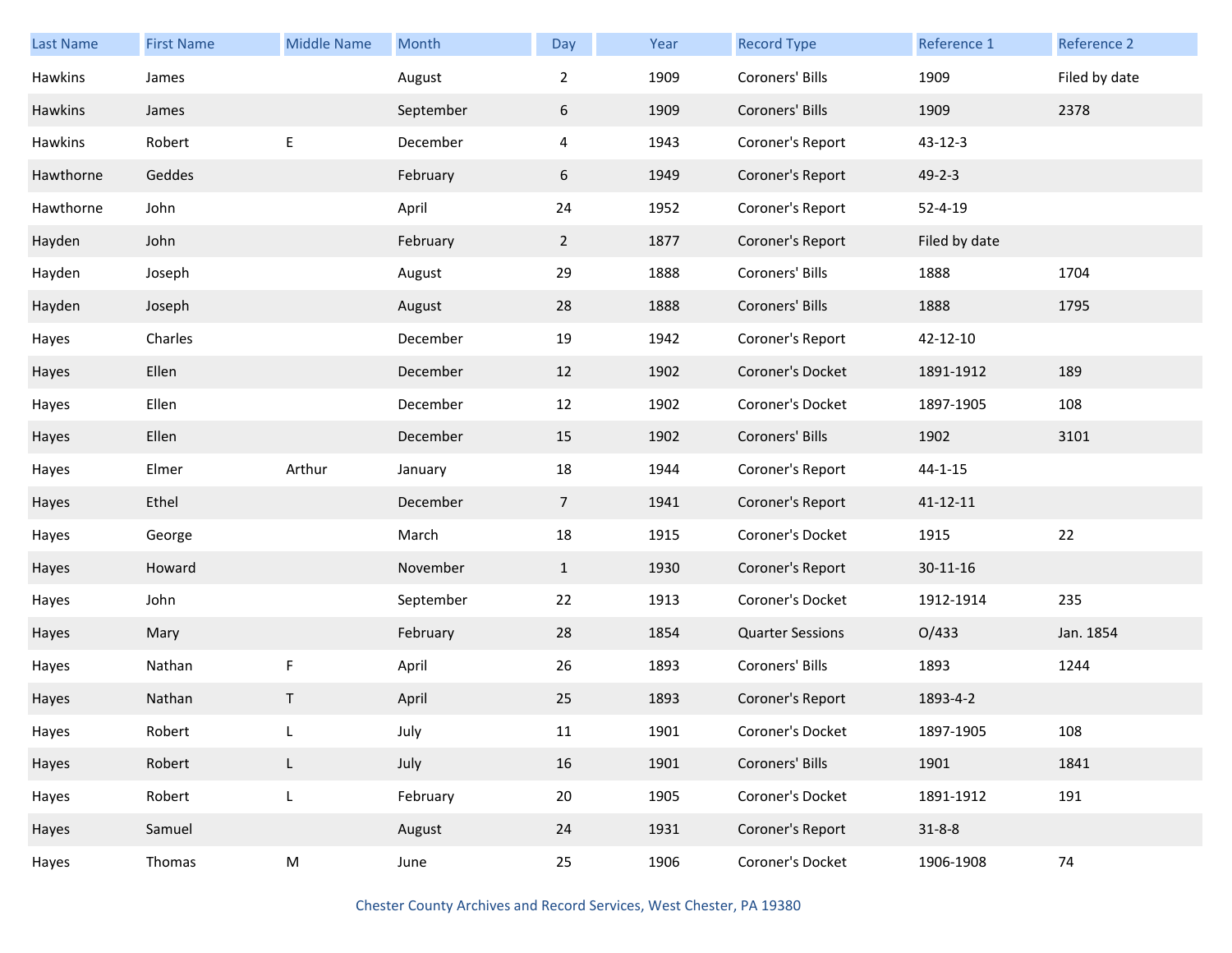| Last Name | <b>First Name</b> | <b>Middle Name</b>        | Month     | Day | Year | <b>Record Type</b>      | Reference 1    | Reference 2   |
|-----------|-------------------|---------------------------|-----------|-----|------|-------------------------|----------------|---------------|
| Hayes     | Thomas            | ${\sf M}$                 | July      | 10  | 1906 | Coroners' Bills         | 1906           | Filed by date |
| Hayes     | Vincent           |                           | March     | 8   | 1919 | Coroner's Docket        | 1916-1920      | 152           |
| Hayes     | William           | ${\sf M}$                 | September | 22  | 1931 | Coroner's Report        | $31 - 9 - 18$  |               |
| Hays      | Carrie            | E                         | May       | 12  | 1952 | Coroner's Report        | $52 - 5 - 12$  |               |
| Hazard    | Mary              | Jane                      | February  | 20  | 1912 | Coroner's Docket        | 1912-1914      | 24            |
| Hazzard   | Elizabeth         |                           | May       | 15  | 1848 | <b>Quarter Sessions</b> | O/36           | Apr. 1848     |
| Hazzard   | Joseph            |                           | April     | 26  | 1831 | Coroner's Report        | Filed by date  |               |
| Hazzard   | Thomas            |                           | November  | 11  | 1903 | Coroner's Docket        | 1891-1912      | 177           |
| Hazzard   | Thomas            | $\sf P$                   | November  | 11  | 1903 | Coroner's Docket        | 1897-1905      | 109           |
| Headly    | Arthur            | Roland                    | September | 23  | 1954 | Coroner's Report        | 54-9-9         |               |
| Heald     | Alfred            | D                         | February  | 4   | 1931 | Coroner's Report        | $31 - 2 - 2$   |               |
| Heald     | Edwin             | W                         | October   | 9   | 1932 | Coroner's Report        | 32-10-8        |               |
| Healey    | Patrick           |                           | November  | 19  | 1930 | Coroner's Report        | $30 - 11 - 8$  |               |
| Heaps     | Joseph            | $\boldsymbol{\mathsf{H}}$ | August    | 10  | 1917 | Coroner's Docket        | 1916-1919      | 137           |
| Heaps     | Marey             | E                         | December  | 11  | 1942 | Coroner's Report        | $42 - 12 - 6$  |               |
| Hearn     | John              | A                         | November  | 23  | 1932 | Coroner's Report        | $32 - 11 - 6$  |               |
| Hebateska | Raymond           |                           | December  | 27  | 1910 | Coroners' Bills         | 1910           | Filed by date |
| Hebatesko | Raymond           |                           | December  | 19  | 1910 | Coroner's Docket        | 1909-1911      | 263           |
| Heck      | Jacob             |                           | September | 10  | 1849 | <b>Quarter Sessions</b> | O/98           | Jul. 1849     |
| Heck      | Maria             |                           | February  | 13  | 1831 | Coroner's Report        | Filed by date  |               |
| Heck      | William           | D                         | June      | 27  | 1910 | Coroners' Bills         | 1910           | Filed by date |
| Heck      | William           | D                         | June      | 24  | 1910 | Coroner's Docket        | 1909-1911      | 186           |
| Heck      | William           | $\mathsf D$               | June      | 27  | 1910 | Coroners' Bills         | 1910           | 1770          |
| Heckler   | Isaiah            | $\mathsf E$               | April     | 17  | 1952 | Coroner's Report        | $52 - 4 - 6$   |               |
| Heckman   | Robert            |                           | November  | 13  | 1953 | Coroner's Report        | $53 - 11 - 13$ |               |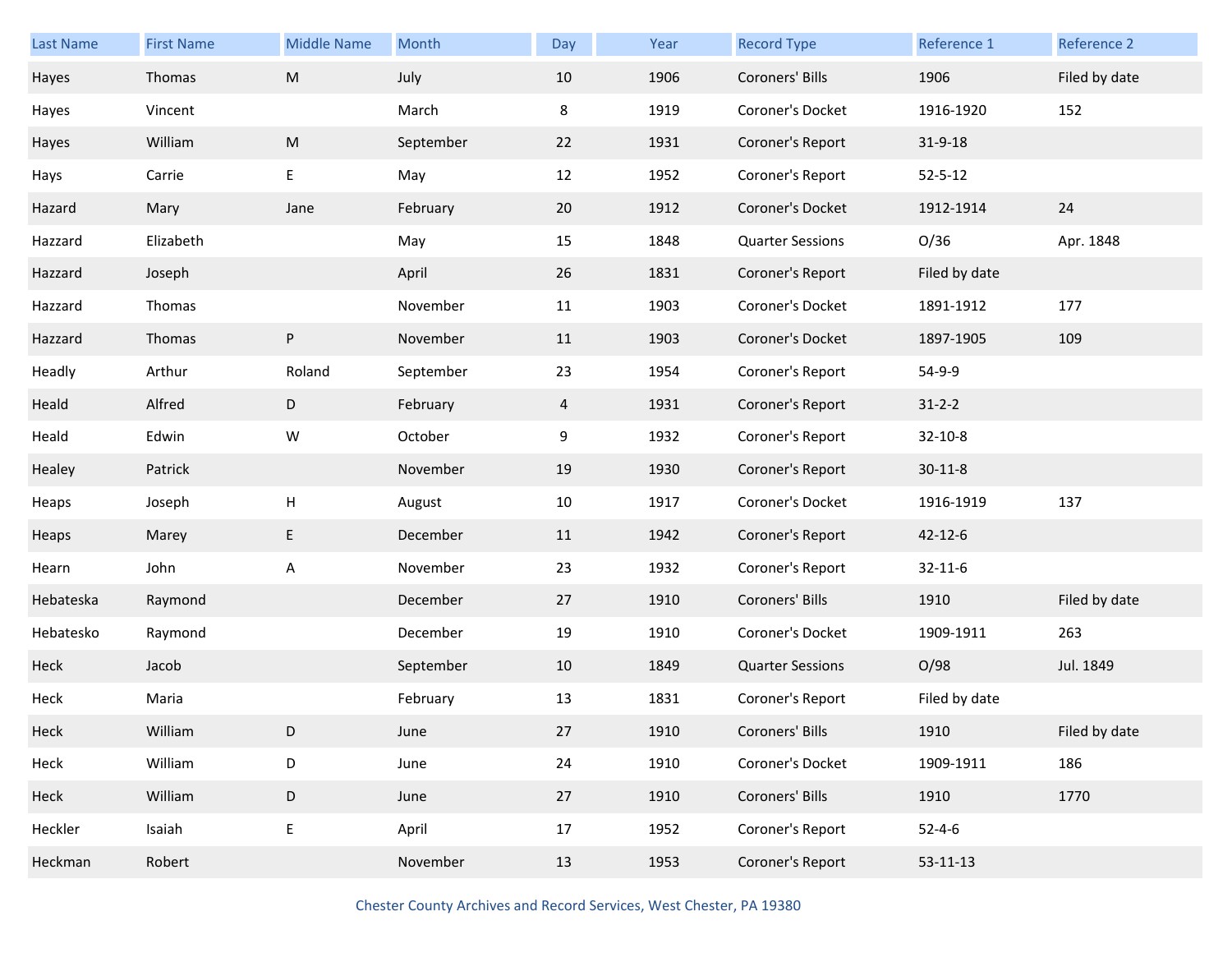| <b>Last Name</b> | <b>First Name</b> | <b>Middle Name</b> | Month     | Day            | Year | <b>Record Type</b> | Reference 1   | <b>Reference 2</b> |
|------------------|-------------------|--------------------|-----------|----------------|------|--------------------|---------------|--------------------|
| Heddle           | Florence          |                    | September | 15             | 1936 | Coroner's Report   | $36 - 9 - 8$  |                    |
| Heddle           | Ruth              |                    | September | 15             | 1936 | Coroner's Report   | 36-9-10       |                    |
| Hedge            | (son of Joseph)   |                    | December  | 29             | 1721 | Coroner's Report   | Filed by date |                    |
| Hedgeman         | William           |                    | April     | 16             | 1911 | Coroner's Docket   | 1909-1911     | 316                |
| Hedgeman         | William           |                    | April     | 19             | 1911 | Coroners' Bills    | 1911          | Filed by date      |
| Hedrick          | William           | L                  | January   | 29             | 1917 | Coroner's Docket   | 1916-1919     | 80                 |
| hedricks         | Harry             |                    | November  | 27             | 1897 | Coroner's Docket   | 1891-1912     | 175                |
| Hedricks         | Harry             |                    | November  | 27             | 1897 | Coroner's Docket   | 1897-1905     | 109                |
| Heebner          | Joseph            |                    | April     | 11             | 1954 | Coroner's Report   | $54 - 4 - 15$ |                    |
| Heeter           | Zeno              | $\mathsf O$        | May       | 15             | 1943 | Coroner's Report   | $43 - 5 - 15$ |                    |
| Heffelginger     | Owen              | $\mathsf S$        | December  | 5              | 1944 | Coroner's Report   | 44-12-2       |                    |
| Hefferin         | William           |                    | December  | 6              | 1887 | Coroners' Bills    | 1887          | Filed by Date      |
| Heffline         | Leon              |                    | March     | 29             | 1954 | Coroner's Report   | $54 - 3 - 25$ |                    |
| Heffner          | John              | E                  | January   | 23             | 1944 | Coroner's Report   | $44 - 1 - 22$ |                    |
| Heffner          | Mary              | W                  | May       | 21             | 1944 | Coroner's Report   | $44 - 5 - 15$ |                    |
| Heffner          | Samuel            |                    | May       | 18             | 1905 | Coroner's Docket   | 1891-1912     | 183                |
| Heffner          | Samuel            | $\mathsf C$        | May       | 18             | 1905 | Coroner's Docket   | 1897-1905     | 323                |
| Heffner          | Samuel            | $\mathsf O$        | May       | 29             | 1905 | Coroners' Bills    | 1905          | Filed by date      |
| Hegely           | Pauline           |                    | November  | 3              | 1889 | Coroners' Bills    | 1889          | Filed by Date      |
| Heidelbaugh      | Charles           | Leroy              | May       | 3              | 1952 | Coroner's Report   | $52 - 6 - 1$  |                    |
| Heidon           | James             |                    | June      | 14             | 1912 | Coroner's Docket   | 1912-1914     | 82                 |
| Heidt            | Josephine         | $\mathsf O$        | April     | 5 <sub>1</sub> | 1916 | Coroner's Docket   | 1916-1920     | 22                 |
| Heigel           | Ivan              | ${\sf M}$          | September | 22             | 1953 | Coroner's Report   | 53-9-19       |                    |
| Heigh            | Hannah            |                    | July      | 20             | 1908 | Coroners' Bills    | 1908          | Filed by date      |
| Heiland          | William           |                    | September | 19             | 1904 | Coroners' Bills    | 1904          | Filed by date      |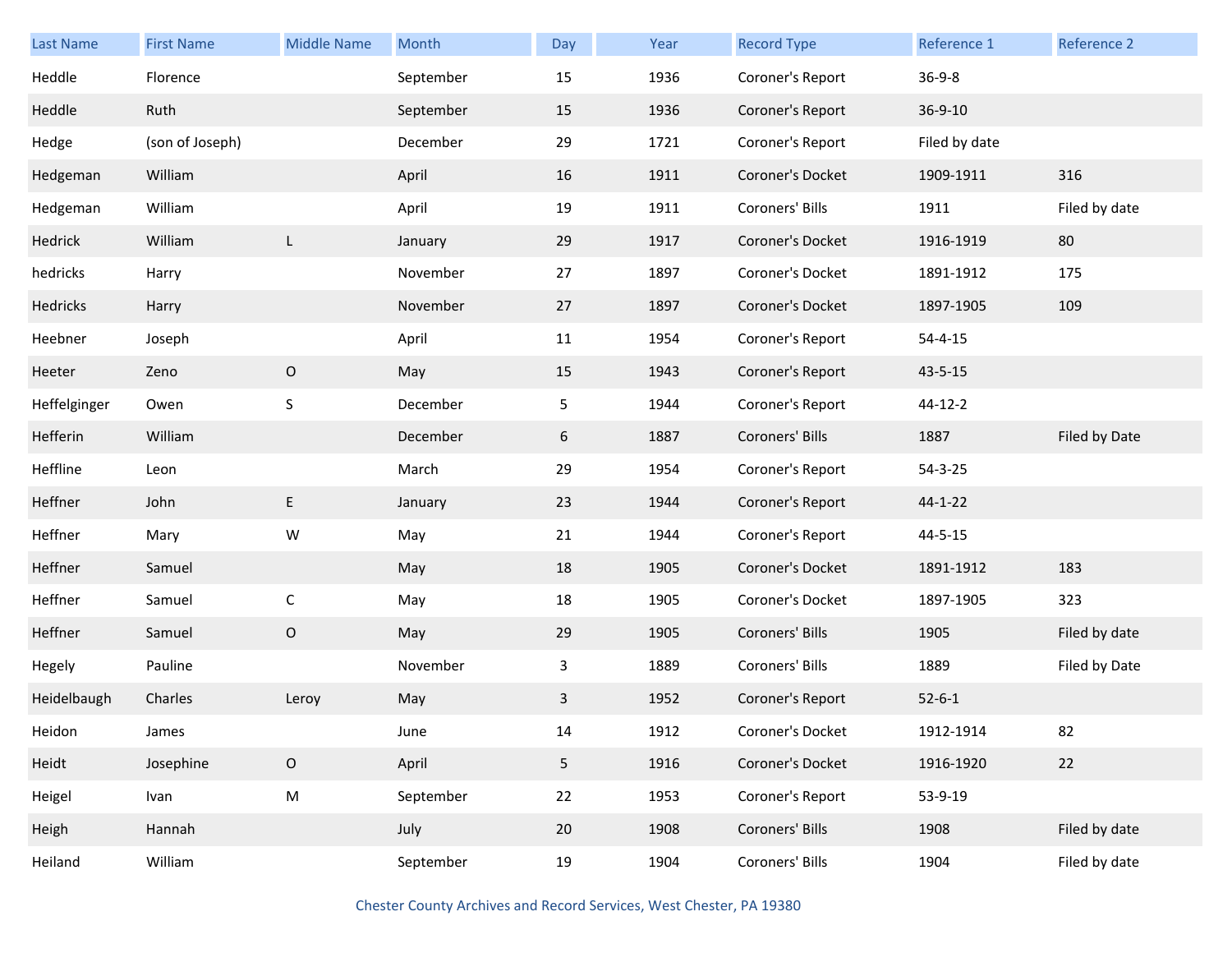| <b>Last Name</b> | <b>First Name</b> | <b>Middle Name</b> | Month     | Day          | Year | <b>Record Type</b> | Reference 1   | Reference 2   |
|------------------|-------------------|--------------------|-----------|--------------|------|--------------------|---------------|---------------|
| Heiland          | William           |                    | October   | 6            | 1904 | Coroner's Report   | Filed by date |               |
| Heiland          | William           |                    | October   | 6            | 1904 | Coroner's Docket   | 1891-1912     | 187           |
| Heiland          | William           |                    | October   | 6            | 1904 | Coroner's Docket   | 1897-1905     | 110           |
| Heinbach         | William           |                    | January   | 23           | 1955 | Coroner's Report   | $55 - 1 - 12$ |               |
| Heite            | Charles           |                    | December  | $2^{\circ}$  | 1908 | Coroner's Docket   | 1906-1908     | 435           |
| Heite            | Charles           |                    | December  | 9            | 1908 | Coroners' Bills    | 1908          | 3657          |
| Heitz            | John              |                    | December  | 30           | 1901 | Coroner's Docket   | 1897-1905     | 110           |
| Helliar          | Alfred            |                    | May       | 17           | 1936 | Coroner's Report   | $36 - 5 - 6$  |               |
| <b>Hellings</b>  | Martin            | L                  | September | 16           | 1908 | Coroner's Docket   | 1906-1908     | 411           |
| Hellings         | Martin            | L                  | September | 21           | 1908 | Coroner's Docket   | 1906-1908     | 415           |
| <b>Hellings</b>  | Martin            | L                  | September | 30           | 1908 | Coroners' Bills    | 1908          | Filed by date |
| Hellings         | Martin            | L                  | October   | 7            | 1908 | Coroners' Bills    | 1908          | 2876          |
| Hellis           | George            | $\mathsf S$        | March     | 13           | 1948 | Coroner's Report   | 48-3-9        |               |
| Helmle           | Lewis             |                    | May       | 27           | 1912 | Coroners' Bills    | 1912          | Filed by date |
| Helmle           | Lewis             |                    | May       | 20           | 1912 | Coroner's Docket   | 1912-1914     | 68            |
| Helms            | Harry             | Joseph             | January   | 20           | 1944 | Coroner's Report   | $44 - 1 - 17$ |               |
| Helms            | John              | E                  | July      | 8            | 1935 | Coroner's Report   | $35 - 7 - 4$  |               |
| Heltmer          | Alice             | Sarah              | September | 21           | 1914 | Coroner's Docket   | 1912-1914     | 336           |
| Helwig           | Raymond           | ${\sf W}$          | August    | 8            | 1955 | Coroner's Report   | $55 - 8 - 6$  |               |
| Hemphill         | Joseph            |                    | March     | 18           | 1947 | Coroner's Report   | $47 - 3 - 17$ |               |
| Hemphill         | William           | ${\sf H}$ L        | June      | 28           | 1918 | Coroner's Docket   | 1916-1920     | 132           |
| Henchey          | Daniel            |                    | December  | 23           | 1917 | Coroner's Docket   | 1916-1919     | 199           |
| Henderson        | Blanche           | $\mathsf{A}$       | June      | 15           | 1947 | Coroner's Report   | $47 - 6 - 8$  |               |
| Henderson        | Charles           |                    | November  | 5            | 1833 | Coroners' Bills    | 1833          | 779           |
| Henderson        | Charles           |                    | May       | $\mathbf{3}$ | 1833 | Coroners' Bills    | 1833          | 362           |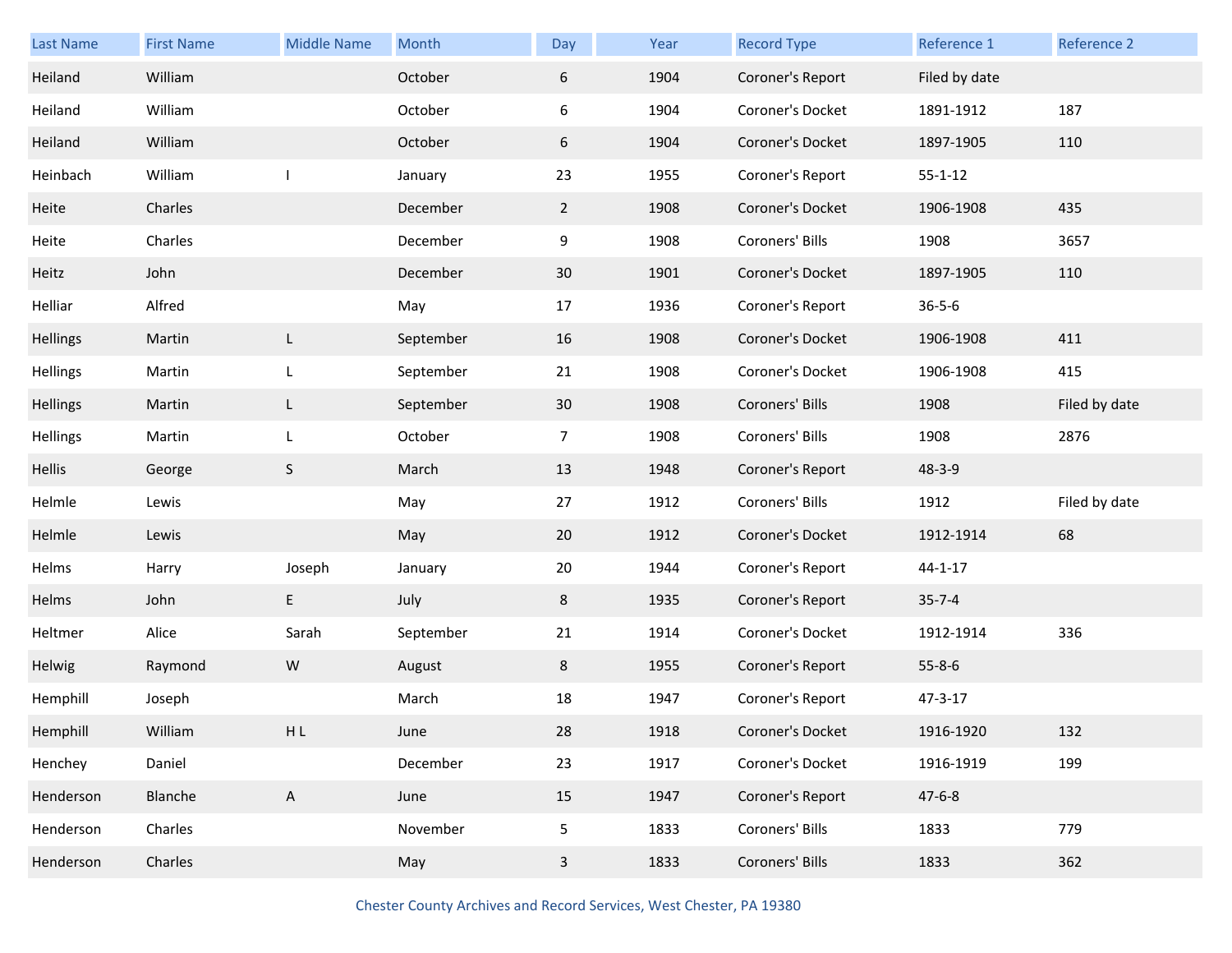| <b>Last Name</b> | <b>First Name</b> | <b>Middle Name</b> | Month     | Day            | Year | <b>Record Type</b> | Reference 1    | Reference 2   |
|------------------|-------------------|--------------------|-----------|----------------|------|--------------------|----------------|---------------|
| Henderson        | Charles           |                    | May       | $\mathbf{1}$   | 1833 | Coroners' Bills    | 1833           | 346           |
| Henderson        | Ernestine         |                    | July      | 14             | 1913 | Coroner's Docket   | 1912-1914      | 206           |
| Henderson        | James             |                    | December  | 26             | 1917 | Coroner's Docket   | 1916-1919      | 202           |
| Henderson        | Matilda           | <b>Buck</b>        | August    | 24             | 1946 | Coroner's Report   | 46-8-19        |               |
| Henderson        | Paul              |                    | October   | 21             | 1939 | Coroner's Report   | 39-10-9        |               |
| Henderson        | Samuel            | L                  | June      | 20             | 1935 | Coroner's Report   | $35 - 6 - 8$   |               |
| Henderson        | Samuel            | L                  | September | 12             | 1944 | Coroner's Report   | 44-9-10        |               |
| Henderson        | Thomas            | Hall               | August    | 10             | 1953 | Coroner's Report   | $53 - 8 - 5$   |               |
| Henderson        | William           |                    |           |                | 1899 | Coroner's Docket   | 1897-1905      | 110           |
| Hendola          | Veronka           |                    | March     | 25             | 1908 | Coroners' Bills    | 1908           | Filed by date |
| Hendricks        | Charles           | W                  | November  | $\overline{7}$ | 1931 | Coroner's Report   | $31 - 11 - 5$  |               |
| Hendricks        | James             | $\mathsf{R}$       | September | 21             | 1943 | Coroner's Report   | $43 - 9 - 8$   |               |
| Hendricks        | John              |                    | January   | 20             | 1914 | Coroner's Docket   | 1912-1914      | 269           |
| Hendricks        | Michael           |                    | December  | $2^{\circ}$    | 1908 | Coroners' Bills    | 1908           | 3626          |
| Hendricks        | Michael           |                    | December  | 31             | 1908 | Coroners' Bills    | 1908           | 3916          |
| Hendricks        | Michael           |                    | November  | 20             | 1908 | Coroner's Docket   | 1906-1908      | 431           |
| Hendrickson      | Clyde             |                    | August    | 16             | 1935 | Coroner's Report   | $35 - 8 - 7$   |               |
| Hendrickson      | Everett           | Dewie              | March     | 6              | 1955 | Coroner's Report   | $55 - 3 - 4$   |               |
| Hendrickson      | Harold            | Walker             | November  | 24             | 1955 | Coroner's Report   | $55 - 11 - 13$ |               |
| Hendrickson      | Howard            | J                  | February  | 25             | 1915 | Coroner's Docket   | 1915           | 16            |
| Hendrickson      | John              |                    | June      | 4              | 1902 | Coroner's Docket   | 1891-1912      | 171           |
| Hendrickson      | John              |                    | June      | 5 <sub>5</sub> | 1902 | Coroners' Bills    | 1902           | 1625          |
| Hendrickson      | John              |                    | June      | 4              | 1902 | Coroner's Docket   | 1897-1905      | 111           |
| Hendrickson      | Joseph            |                    | October   | 21             | 1949 | Coroner's Report   | 49-10-17       |               |
| Hendrickson      | Margaret          | Martha             | May       | 26             | 1944 | Coroner's Report   | 44-5-21        |               |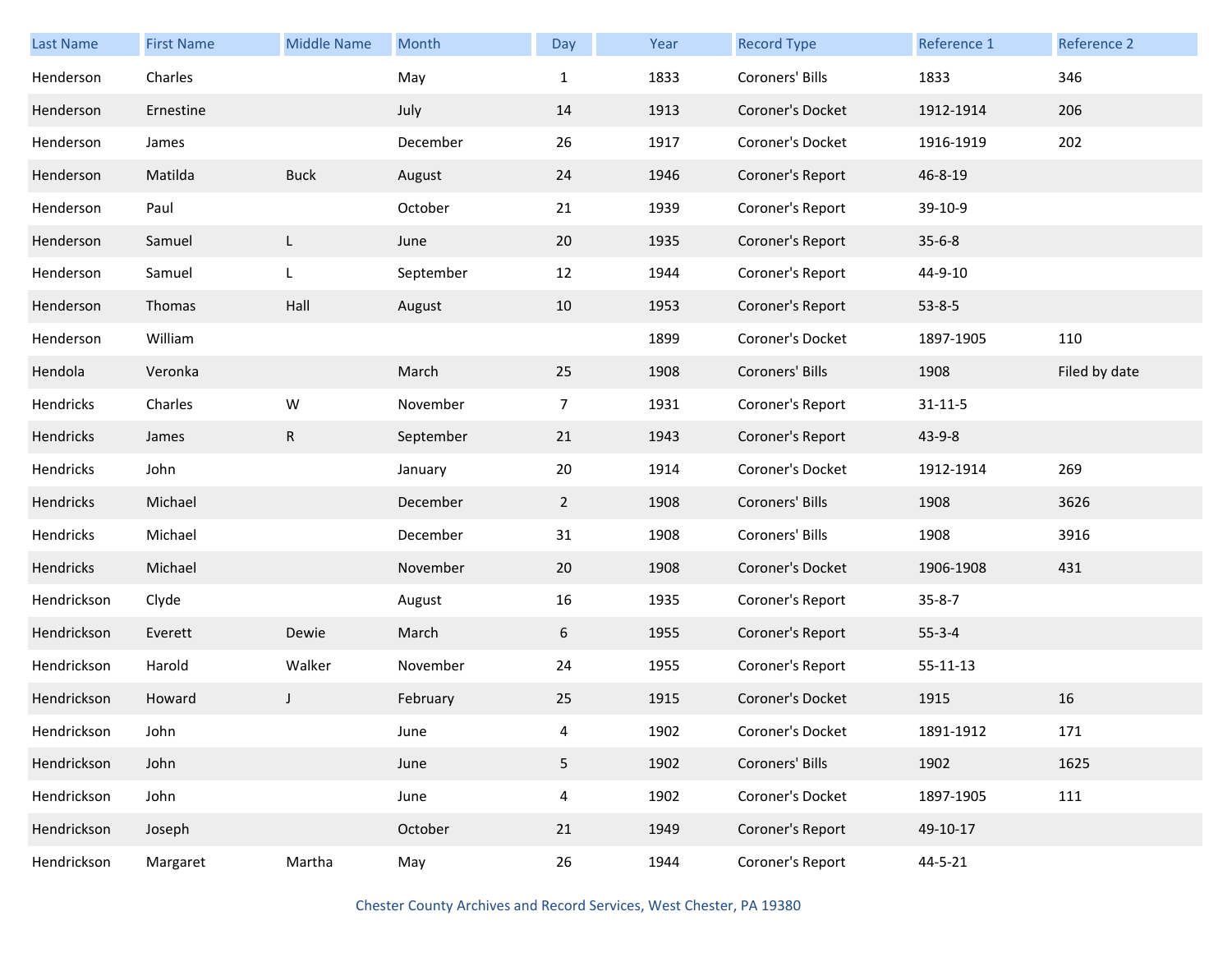| <b>Last Name</b> | <b>First Name</b> | <b>Middle Name</b> | Month     | Day            | Year | <b>Record Type</b>      | Reference 1   | Reference 2   |
|------------------|-------------------|--------------------|-----------|----------------|------|-------------------------|---------------|---------------|
| Hendsla          | Veronka           |                    | March     | 18             | 1908 | Coroner's Docket        | 1906-1908     | 344           |
| Hendson          | Robert            | Wesley             | May       | 25             | 1954 | Coroner's Report        | $54 - 5 - 27$ |               |
| Heney            | Peter             |                    | February  | $\overline{4}$ | 1880 | Coroners' Bills         | 1880          | 9             |
| Hennessy         | John              |                    | April     | 28             | 1854 | <b>Quarter Sessions</b> | O/443         | Apr. 1854     |
| Hennessy         | Thomas            |                    | May       | $\overline{4}$ | 1859 | <b>Quarter Sessions</b> | P/354         | Apr. 1859     |
| Henning          | Helen             |                    | July      | 5              | 1934 | Coroner's Report        | $34 - 7 - 4$  |               |
| Henose           | Samuel            |                    | March     | 30             | 1796 | Coroner's Report        | Filed by date |               |
| Henry            | (infant of Mary)  |                    | December  | $\mathbf{2}$   | 1907 | Coroner's Docket        | 1906-1908     | 298           |
| Henry            | Albin             | Foster             | June      | 11             | 1943 | Coroner's Report        | $43 - 6 - 6$  |               |
| Henry            | Anna              | Α                  | January   | 4              | 1936 | Coroner's Report        | $36 - 1 - 1$  |               |
| Henry            | Anna              | May                | January   | 16             | 1957 | Coroner's Report        | $57-1-7$      |               |
| Henry            | Charles           |                    | May       | 18             | 1933 | Coroner's Report        | $33 - 5 - 6$  |               |
| Henry            | Dorothy           | Helen              | April     | 8              | 1945 | Coroner's Report        | $45 - 4 - 5$  |               |
| Henry            | George            |                    | July      | 5              | 1911 | Coroner's Docket        | 1909-1911     | 350           |
| Henry            | George            |                    | November  | $\mathbf{1}$   | 1911 | Coroners' Bills         | 1911          | 3200          |
| Henry            | George            | D                  | December  | 18             | 1910 | Coroner's Docket        | 1909-1911     | 262           |
| Henry            | George            | D                  | December  | 19             | 1910 | Coroners' Bills         | 1910          | Filed by date |
| Henry            | George            | McC                | October   | 29             | 1950 | Coroner's Report        | 50-10-23      |               |
| Henry            | John              | Howard             | March     | 26             | 1949 | Coroner's Report        | 49-3-9        |               |
| Henry            | John              | W                  | December  | $\mathbf{1}$   | 1954 | Coroner's Report        | $54 - 12 - 1$ |               |
| Henry            | Lewis             | J                  | September | 12             | 1893 | Coroner's Report        | 1893-9-1      |               |
| Henry            | Louanna           |                    | August    | 30             | 1897 | Coroners' Bills         | 1897          | 2344          |
| Henry            | Louanna           |                    | August    | 30             | 1897 | Coroner's Docket        | 1897-1905     | 112           |
| Henry            | Louanna           |                    | August    | 30             | 1897 | Coroner's Docket        | 1891-1912     | 184           |
| Henry            | Maria             |                    | August    | 5 <sub>5</sub> | 1862 | <b>Quarter Sessions</b> | Q/133         | Aug. 1862     |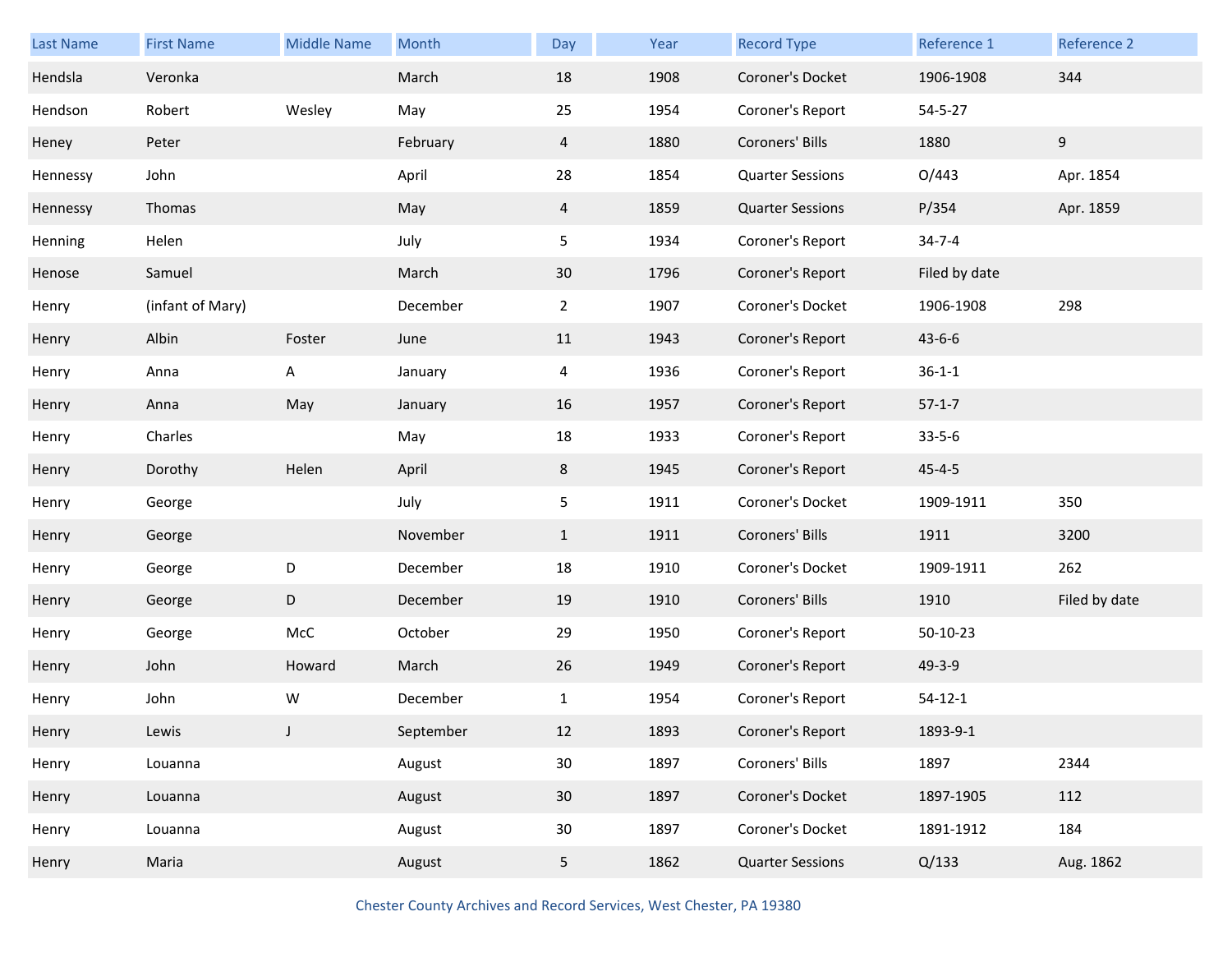| <b>Last Name</b> | <b>First Name</b> | <b>Middle Name</b>        | Month     | Day            | Year | <b>Record Type</b> | Reference 1   | Reference 2   |
|------------------|-------------------|---------------------------|-----------|----------------|------|--------------------|---------------|---------------|
| Henry            | Mary              | Jane                      | May       | 17             | 1886 | Coroners' Bills    | 1886          | Filed by Date |
| Henry            | Miller            |                           | January   | 5 <sub>1</sub> | 1953 | Coroner's Report   | $53-1-7$      |               |
| Henry            | Phillip           | B                         | October   | 26             | 1948 | Coroner's Report   | 48-10-16      |               |
| Henry            | Robert            | H                         | January   | 28             | 1947 | Coroner's Report   | $47 - 1 - 17$ |               |
| Henry            | Sarah             | $\sf B$                   | September | 12             | 1908 | Coroner's Docket   | 1906-1908     | 414           |
| Henry            | Sarah             | $\sf B$                   | September | 30             | 1908 | Coroners' Bills    | 1908          | 2846          |
| Henry            | Sarah             | B                         | September | 23             | 1908 | Coroners' Bills    | 1908          | Filed by date |
| Henry            | Warner            | Isaac                     | April     | 10             | 1935 | Coroner's Report   | $35 - 4 - 7$  |               |
| Henry            | William           |                           | June      | 29             | 1915 | Coroner's Docket   | 1915          | 55            |
| Henry            | William           |                           | November  | 26             | 1917 | Coroner's Docket   | 1916-1920     | 112           |
| Henry            | William           | $\boldsymbol{\mathsf{H}}$ | September | 15             | 1869 | Coroners' Bills    | 1869          | 630           |
| Henry            | William           | S                         | October   | 27             | 1939 | Coroner's Report   | 39-10-14      |               |
| Henry            | William           | T                         | November  | 5              | 1917 | Coroner's Docket   | 1916-1920     | 109           |
| Hensel           | George            | ${\sf M}$                 | August    | 14             | 1942 | Coroner's Report   | 42-8-12       |               |
| Henson           | Charles           |                           | January   | 26             | 1912 | Coroners' Bills    | 1912          | Filed by date |
| Henson           | Charles           |                           | January   | 21             | 1912 | Coroner's Docket   | 1912-1914     | 14            |
| Henson           | James             |                           | July      | 12             | 1909 | Coroner's Docket   | 1909-1911     | 66            |
| Henson           | James             |                           | July      | 19             | 1909 | Coroners' Bills    | 1909          | Filed by date |
| Henson           | John              |                           | April     | 16             | 1902 | Coroners' Bills    | 1902          | 1040          |
| Henson           | John              |                           | April     | 21             | 1902 | Coroners' Bills    | 1902          | 1058          |
| Henson           | John              |                           | April     | 15             | 1902 | Coroner's Docket   | 1891-1912     | 201           |
| Henson           | John              | ${\sf W}$                 | September | 17             | 1888 | Coroners' Bills    | 1888          | 1840          |
| Henson           | Joseph            |                           | September | $\mathbf{3}$   | 1888 | Coroners' Bills    | 1888          | Filed by Date |
| Henson           | Marian            |                           | August    | 12             | 1917 | Coroner's Docket   | 1916-1919     | 138           |
| Henson           | Rachel            | J                         | January   | $\mathbf{1}$   | 1935 | Coroner's Report   | $35 - 1 - 2$  |               |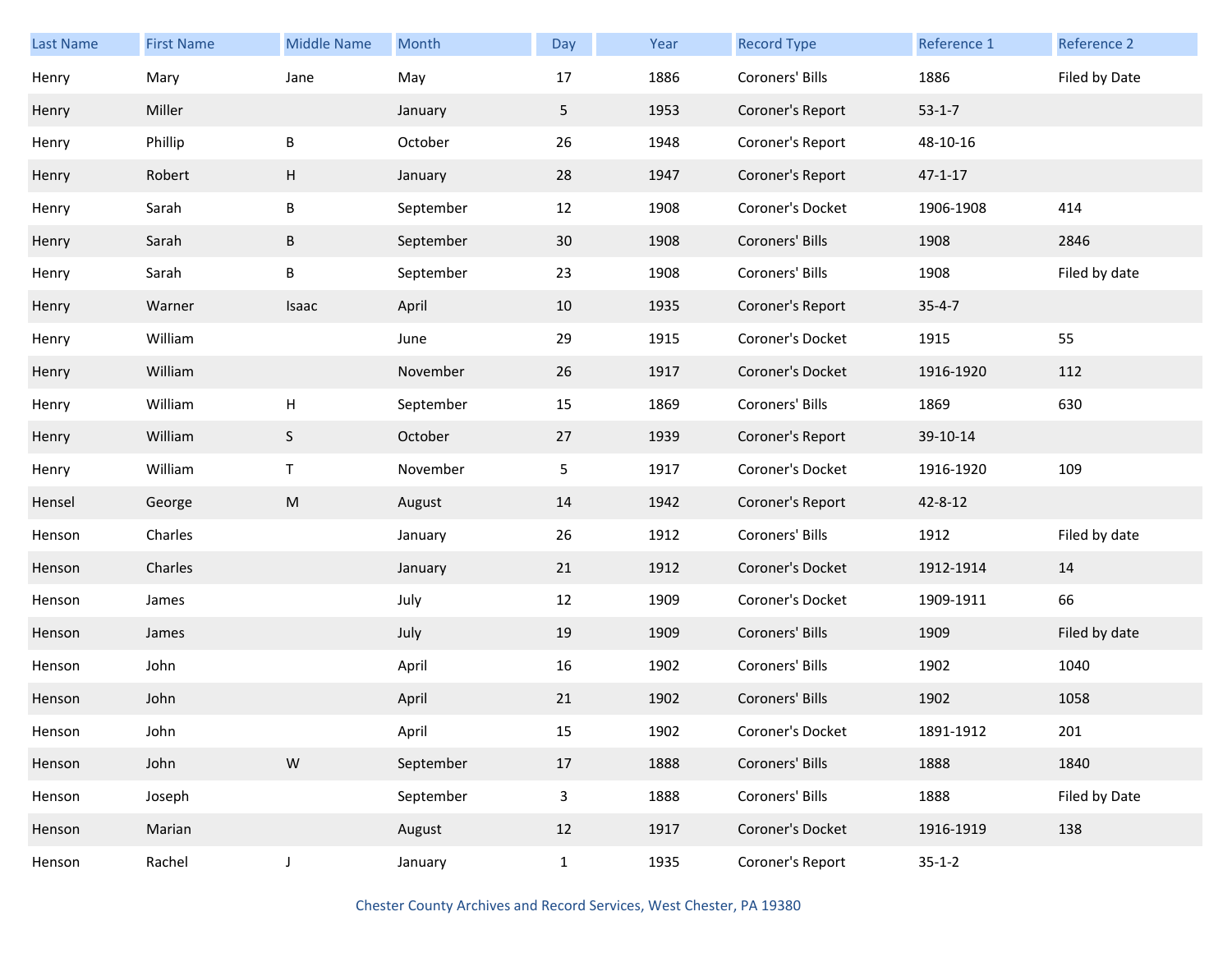| <b>Last Name</b> | <b>First Name</b> | <b>Middle Name</b> | Month     | Day            | Year | <b>Record Type</b> | Reference 1    | Reference 2   |
|------------------|-------------------|--------------------|-----------|----------------|------|--------------------|----------------|---------------|
| Henson           | Sarah             | Ida                | December  | 11             | 1912 | Coroner's Docket   | 1912-1914      | 135           |
| Henson           | Walter            |                    | September | 30             | 1913 | Coroner's Docket   | 1912-1914      | 240           |
| Henzie           | Rebecca           | H                  | July      | 28             | 1931 | Coroner's Report   | $31 - 7 - 4$   |               |
| Hepburn          | Moses             |                    | December  | $\overline{2}$ | 1897 | Coroners' Bills    | 1897           | 3849          |
| Hepburn          | Moses             |                    | December  | $\mathbf{1}$   | 1897 | Coroner's Docket   | 1897-1905      | 111           |
| Hepler           | Harriette         | К                  | March     | 30             | 1930 | Coroner's Report   | $30 - 3 - 19$  |               |
| Hepp             | William           |                    | February  | 25             | 1955 | Coroner's Report   | $55 - 2 - 15$  |               |
| Heppart          | David             |                    | February  | $\mathbf{1}$   | 1878 | Coroner's Report   | Filed by date  |               |
| Herara           | Joseph            | $\mathsf{C}$       | May       | 20             | 1912 | Coroner's Docket   | 1912-1914      | 69            |
| Herara           | Joseph            | $\mathsf C$        | May       | 27             | 1912 | Coroners' Bills    | 1912           | Filed by date |
| Herbert          | Anna              |                    | December  | 27             | 1945 | Coroner's Report   | 45-12-23       |               |
| Herbey           | Howard            |                    | October   | 19             | 1897 | Coroner's Docket   | 1891-1912      | 181           |
| Herby            | Howard            |                    | October   | 19             | 1897 | Coroner's Docket   | 1897-1905      | 111           |
| Herch            | Edward            | F                  | July      | $\mathbf{1}$   | 1939 | Coroner's Report   | $39 - 7 - 1$   |               |
| Hergo            | Joseph            |                    | November  | 24             | 1918 | Coroner's Docket   | 1916-1919      | 320           |
| Herman           | Frank             |                    | March     | 8              | 1939 | Coroner's Report   | $39 - 3 - 3$   |               |
| Herman           | Harriet           | $\mathsf{J}$       | November  | 12             | 1952 | Coroner's Report   | $52 - 11 - 13$ |               |
| Herman           | Joseph            |                    | May       | 24             | 1894 | Coroner's Report   | 1894-5-2       |               |
| Herman           | Joseph            |                    | June      | $\mathbf{1}$   | 1894 | Coroners' Bills    | 1894           | 1710          |
| Hermann          | Francis           | J                  | September | 11             | 1953 | Coroner's Report   | 53-9-10        |               |
| Hermen           | Frederick         |                    | February  | $\overline{a}$ | 1830 | Coroners' Bills    | 1830           | 49            |
| Herod            | Mary              | E                  | July      | 24             | 1901 | Coroner's Docket   | 1891-1912      | 185           |
| Herod            | Mary              | $\mathsf H$        | July      | 24             | 1901 | Coroner's Docket   | 1897-1905      | 112           |
| Heron            | (infant of Mary)  |                    | May       | 15             | 1803 | Coroner's Report   | Filed by date  |               |
| Herr             | Clara             | May                | December  | 5 <sub>5</sub> | 1952 | Coroner's Report   | $52 - 12 - 6$  |               |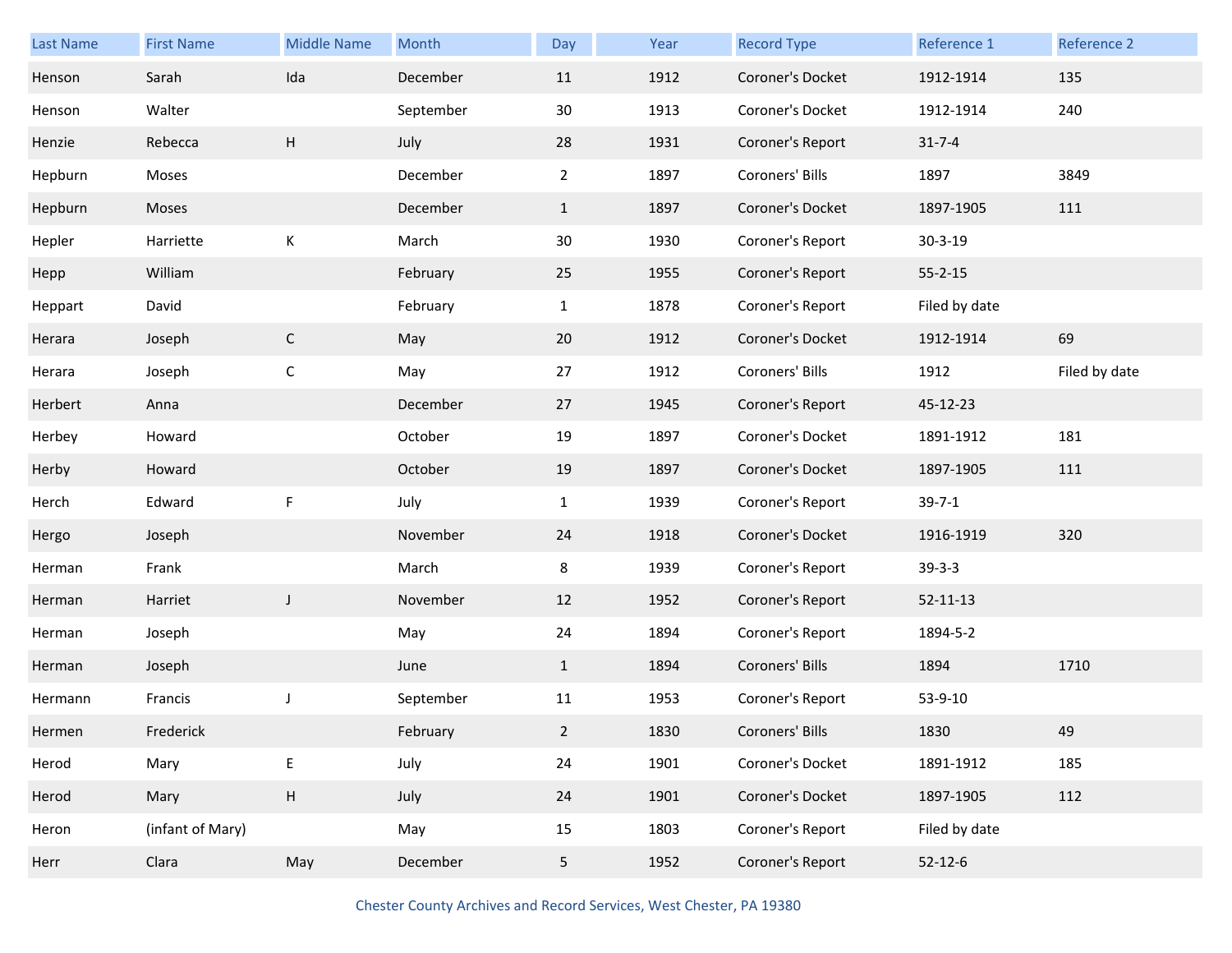| Last Name    | <b>First Name</b> | Middle Name  | Month    | Day            | Year | <b>Record Type</b>      | Reference 1    | Reference 2   |
|--------------|-------------------|--------------|----------|----------------|------|-------------------------|----------------|---------------|
| Herr         | Edgar             | Christopher  | November | 27             | 1943 | Coroner's Report        | 43-11-14       |               |
| Herr         | Emanuel           |              | March    | 11             | 1898 | Coroner's Docket        | 1891-1912      | 182           |
| Herr         | Emanuel           | В            | April    | 15             | 1898 | Coroners' Bills         | 1898           | 1750          |
| Herr         | Emanuel           | B            | March    | 22             | 1898 | Coroners' Bills         | 1898           | 932           |
| Herr         | Emanuel           | B            | March    | 17             | 1898 | Coroner's Docket        | 1897-1905      | 113           |
| Herr         | Joseph            | A            | February | 16             | 1951 | Coroner's Report        | $51 - 2 - 11$  |               |
| Herrington   | George            |              | August   | 3              | 1826 | Coroners' Bills         | 1826           | 412           |
| Herrington   | George            | T.           | July     | 11             | 1935 | Coroner's Report        | $35 - 7 - 7$   |               |
| Herrington   | William           | ${\sf M}$    | February | 27             | 1918 | Coroner's Docket        | 1916-1919      | 225           |
| Hersh        | Grover            | $\mathsf{C}$ | November | 13             | 1948 | Coroner's Report        | 48-11-8        |               |
| Hershey      | Geo               | $\sf S$      | June     | 23             | 1902 | Coroner's Docket        | 1897-1905      | 112           |
| Hershey      | George            | S            | July     | 8              | 1902 | Coroners' Bills         | 1902           | 1747          |
| Hershey      | George            | $\sf S$      | June     | 23             | 1902 | Coroner's Docket        | 1891-1912      | 180           |
| Hertel       | F.                | William      | May      | $\mathbf{1}$   | 1952 | Coroner's Report        | $52 - 5 - 4$   |               |
| Hertzog      | Charles           | Κ            | May      | 18             | 1912 | Coroner's Docket        | 1912-1914      | 64            |
| Hertzog      | Charles           | K            | May      | 27             | 1912 | Coroners' Bills         | 1912           | Filed by date |
| Hess         | Anna              | E            | February | $\overline{7}$ | 1906 | Coroner's Docket        | 1906-1908      | 14            |
| Hess         | Arthur            | $\mathsf T$  | November | 13             | 1930 | Coroner's Report        | $30 - 11 - 17$ |               |
| Hess         | Benjamin          | E            | March    | 15             | 1930 | Coroner's Report        | $30 - 3 - 6$   |               |
| Hess         | Herbert           |              | January  | 6              | 1938 | Coroner's Report        | 38-12-7        |               |
| Hess         | Michal            |              | May      | $18\,$         | 1896 | Coroners' Bills         | 1896           | 1692          |
| Heston       | Mahlon            |              | July     | 31             | 1848 | <b>Quarter Sessions</b> | O/54           | Jul. 1848     |
| Hetherington | Walter            |              | December | $\mathbf{1}$   | 1953 | Coroner's Report        | 53-12-23       |               |
| Hewczuk      | Wasyl             |              | November | 19             | 1955 | Coroner's Report        | $55 - 11 - 11$ |               |
| Hewtt        | Charles           | ${\sf W}$    | February | 16             | 1935 | Coroner's Report        | $35 - 2 - 9$   |               |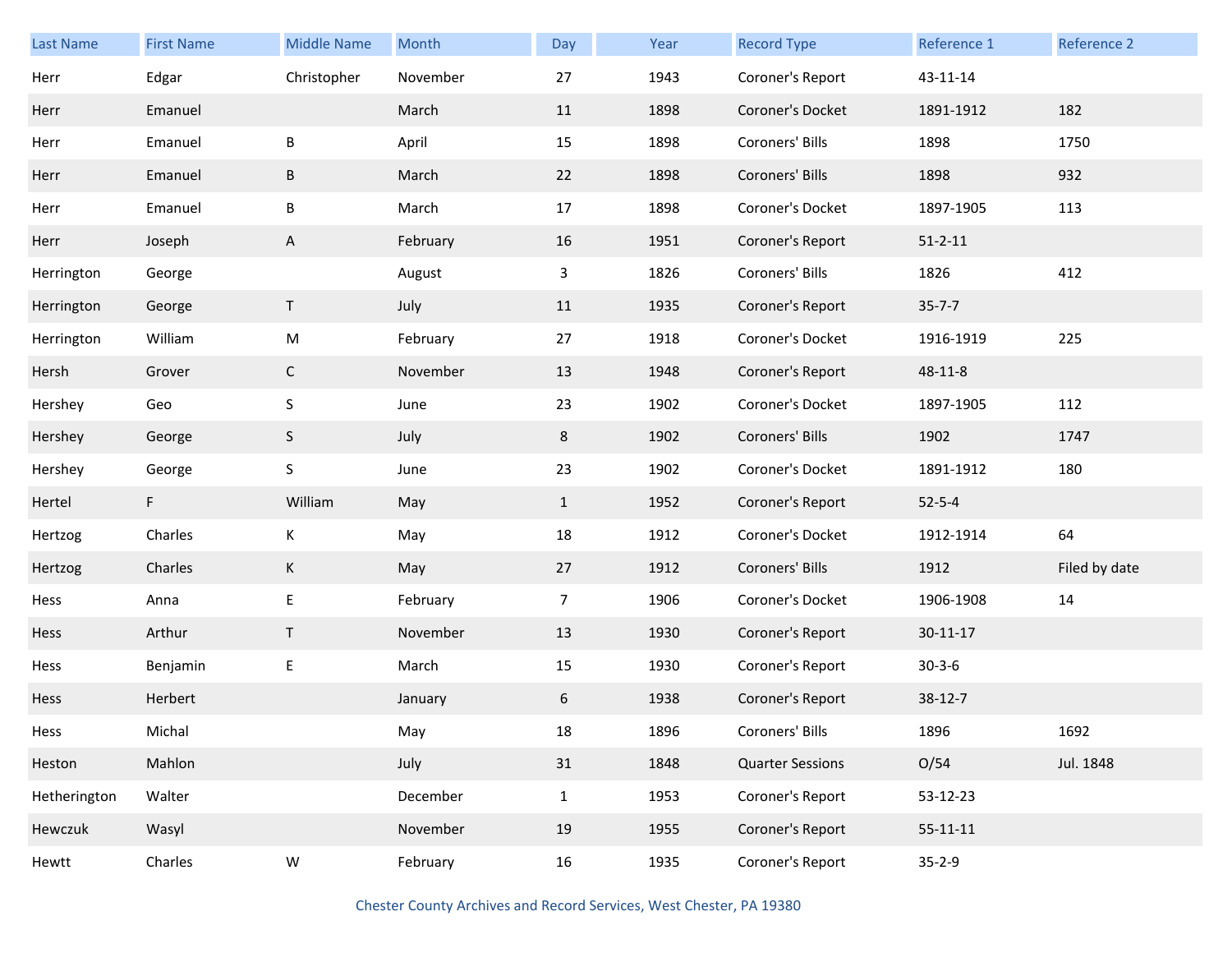| <b>Last Name</b> | <b>First Name</b> | <b>Middle Name</b> | Month    | Day            | Year | <b>Record Type</b>      | Reference 1    | Reference 2   |
|------------------|-------------------|--------------------|----------|----------------|------|-------------------------|----------------|---------------|
| Hibberd          | Margaretta        |                    | June     | $\overline{7}$ | 1907 | Coroner's Docket        | 1906-1908      | 215           |
| Hibberd          | Walter            |                    | October  | 25             | 1876 | Coroner's Report        | Filed by date  |               |
| Hibshman         | Elsie             | M                  | June     | 17             | 1908 | Coroner's Docket        | 1906-1908      | 374           |
| Hickey           | Alice             | P                  | February | 8              | 1951 | Coroner's Report        | $51 - 2 - 7$   |               |
| Hickey           | Edward            | Stanley            | January  | 23             | 1956 | Coroner's Report        | 55-12-27       |               |
| Hickey           | Eugene            |                    | April    | 30             | 1934 | Coroner's Report        | $34 - 4 - 9$   |               |
| Hickey           | Michael           |                    | June     | $\mathbf{1}$   | 1910 | Coroner's Docket        | 1909-1911      | 174           |
| Hickman          | Elizabeth         | B                  | June     | 3              | 1952 | Coroner's Report        | $52 - 6 - 2$   |               |
| Hickman          | John              |                    | December | 22             | 1856 | <b>Quarter Sessions</b> | P/132          | Jan. 1857     |
| Hickman          | Lydia             |                    | January  | 8              | 1897 | Coroner's Docket        | 1897-1905      | 113           |
| Hickman          | Lydia             |                    | January  | 8              | 1897 | Coroner's Docket        | 1891-1912      | 181           |
| Hickman          | Vicoria           | Elizabeth          | July     | 22             | 1911 | Coroner's Docket        | 1909-1911      | 359           |
| Hickman          | Victoria          | Elizabeth          | July     | 25             | 1911 | Coroners' Bills         | 1911           | 1797          |
| Hickman          | Warren            | J                  | April    | 28             | 1935 | Coroner's Report        | $35 - 4 - 21$  |               |
| Hicks            | $\mathsf{C}$      | Rodman             | February | 20             | 1900 | Coroners' Bills         | 1900           | Filed by Date |
| Hicks            | $\mathsf C$       | Rodman             | February | 18             | 1900 | Coroner's Docket        | 1897-1905      | 113           |
| <b>Hicks</b>     | Edward            |                    | June     | $\mathbf{1}$   | 1858 | Coroners' Bills         | 1858           | 296           |
| Hicks            | Edward            |                    | May      | 5              | 1858 | <b>Quarter Sessions</b> | P/274          | Apr. 1858     |
| <b>Hicks</b>     | Ethel             | May                | February | $\mathbf{3}$   | 1940 | Coroner's Report        | $40 - 2 - 1$   |               |
| Hicks            | George            |                    | May      | 13             | 1939 | Coroner's Report        | $39 - 5 - 6$   |               |
| Hicks            | George            |                    | November | 11             | 1940 | Coroner's Report        | $40 - 11 - 7$  |               |
| Hicks            | Hughie            |                    | October  | 28             | 1942 | Coroner's Report        | $42 - 10 - 10$ |               |
| Hicks            | Isaac             |                    | August   | $\mathbf{3}$   | 1894 | Coroners' Bills         | 1894           | 1978          |
| Hicks            | Isaac             |                    | August   | $\overline{2}$ | 1894 | Coroner's Report        | 1894-8-2       |               |
| Hicks            | John              | $\mathsf R$        | December | 21             | 1949 | Coroner's Report        | 49-12-7        |               |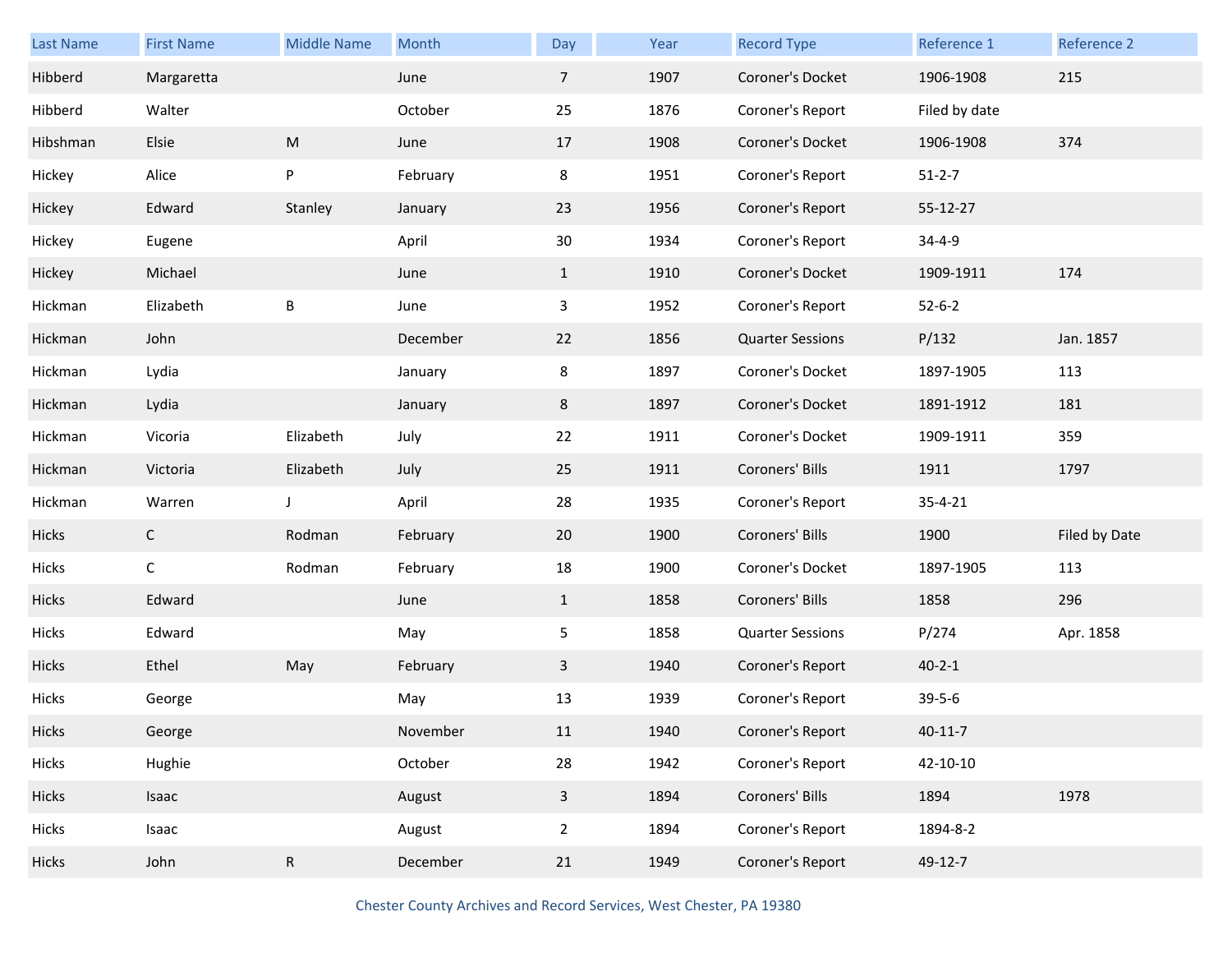| <b>Last Name</b> | <b>First Name</b> | <b>Middle Name</b> | Month    | Day          | Year | <b>Record Type</b> | Reference 1   | Reference 2   |
|------------------|-------------------|--------------------|----------|--------------|------|--------------------|---------------|---------------|
| Hicks            | Kathryn           | P                  | June     | 24           | 1938 | Coroner's Report   | 38-6-14       |               |
| <b>Hicks</b>     | Rodman            |                    | February | 18           | 1900 | Coroner's Docket   | 1891-1912     | 173           |
| Hicks            | Stepney           |                    | January  | 6            | 1825 | Coroners' Bills    | 1825          | 80            |
| Hicks            | William           | H                  | January  | 9            | 1931 | Coroner's Report   | $31 - 1 - 5$  |               |
| Hicks            | William           | $\mathsf{T}$       | August   | 11           | 1942 | Coroner's Report   | 42-8-10       |               |
| Hiddleson        | Edna              | $\mathsf S$        | July     | 14           | 1949 | Coroner's Report   | 49-7-12       |               |
| Hiestand         | Amos              |                    | May      | 4            | 1917 | Coroner's Docket   | 1916-1919     | 108           |
| Higgins          | Robert            | F                  | October  | 22           | 1889 | Coroners' Bills    | 1889          | Filed by Date |
| Higgins          | Thomas            |                    | January  | 14           | 1911 | Coroner's Docket   | 1909-1911     | 280           |
| Higgins          | Thomas            |                    | January  | 16           | 1911 | Coroners' Bills    | 1911          | Filed by date |
| <b>Higgs</b>     | Rosie             |                    | November | 25           | 1903 | Coroner's Docket   | 1897-1905     | 114           |
| Higgs            | Rosie             |                    | November | 20           | 1903 | Coroner's Docket   | 1891-1912     | 174           |
| High             | Gladys            |                    | October  | 20           | 1939 | Coroner's Report   | 39-10-11      |               |
| High             | Hannah            |                    | July     | 18           | 1908 | Coroner's Docket   | 1906-1908     | 384           |
| Highliski        | Jamayen           |                    | April    | 24           | 1913 | Coroner's Docket   | 1912-1914     | 182           |
| Hilaman          | Esther            | $\mathsf{C}$       | April    | 15           | 1940 | Coroner's Report   | $40 - 4 - 7$  |               |
| Hilaman          | $\mathsf{R}$      | Marion             | May      | 4            | 1933 | Coroner's Report   | $33 - 5 - 1$  |               |
| Hiland           | Anna              | T                  | August   | 15           | 1934 | Coroner's Report   | $34 - 8 - 4$  |               |
| Hildreth         | Anne              | E                  | February | 16           | 1891 | Coroners' Bills    | 1891          | 387           |
| Hildreth         | Anne              | E                  | February | 16           | 1891 | Coroner's Report   | 1891-2-3      |               |
| Hill             | Alice             | B                  | July     | 24           | 1946 | Coroner's Report   | $46 - 7 - 3$  |               |
| Hill             | Charles           | F                  | March    | 24           | 1934 | Coroner's Report   | $34 - 3 - 13$ |               |
| Hill             | David             | $\mathsf A$        | February | 16           | 1947 | Coroner's Report   | $47 - 2 - 8$  |               |
| Hill             | Frank             | H                  | December | $\mathbf{3}$ | 1902 | Coroner's Docket   | 1897-1905     | 114           |
| Hill             | Frank             | H                  | December | 6            | 1902 | Coroners' Bills    | 1902          | 3084          |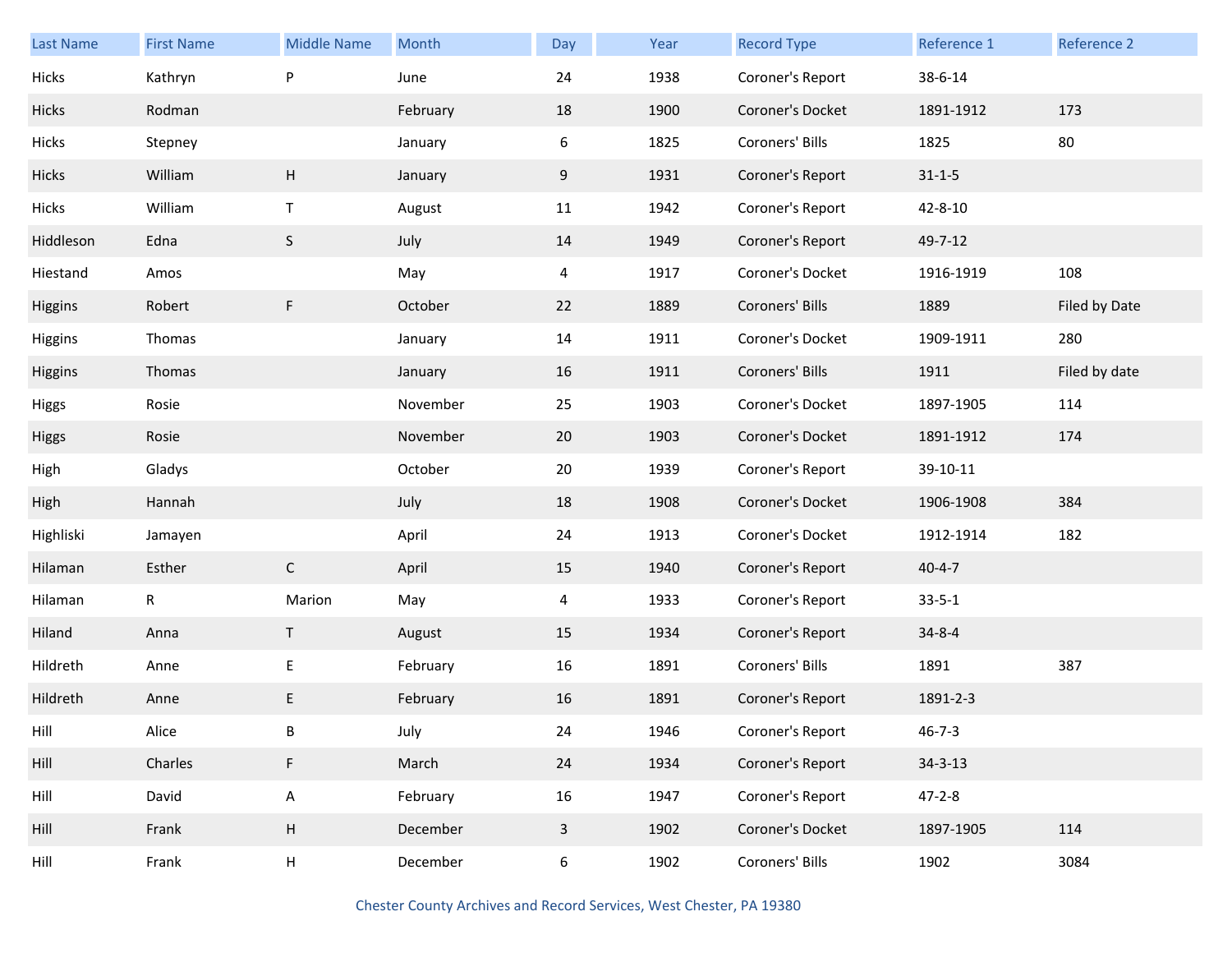| Last Name | <b>First Name</b> | <b>Middle Name</b> | Month     | Day          | Year | <b>Record Type</b> | Reference 1  | Reference 2       |
|-----------|-------------------|--------------------|-----------|--------------|------|--------------------|--------------|-------------------|
| Hill      | Frank             | H                  | December  | $\mathbf{3}$ | 1902 | Coroner's Docket   | 1891-1912    | 170               |
| Hill      | Handy             | H                  | May       | 4            | 1918 | Coroner's Docket   | 1916-1919    | 245               |
| Hill      | Harry             |                    | September | 3            | 1900 | Coroners' Bills    | 1900         | 2323              |
| Hill      | Harry             |                    | November  | 13           | 1900 | Coroners' Bills    | 1900         | 3216              |
| Hill      | Harry             |                    | August    | 21           | 1900 | Coroner's Docket   | 1897-1905    | 115               |
| Hill      | Harry             |                    | August    | 31           | 1900 | Coroner's Docket   | 1891-1912    | 170               |
| Hill      | Harry             |                    | November  | 29           | 1909 | Coroners' Bills    | 1909         | Filed by date     |
| Hill      | Henry             |                    | November  | 14           | 1909 | Coroner's Docket   | 1909-1911    | 106               |
| Hill      | Henry             |                    | November  | 22           | 1909 | Coroners' Bills    | 1909         | Filed by date     |
| Hill      | Herbert           | Thomas             | January   | 20           | 1934 | Coroner's Report   | $34 - 1 - 4$ |                   |
| Hill      | John              | W                  | June      | 27           | 1901 | Coroner's Docket   | 1891-1912    | 172               |
| Hill      | John              | W                  | June      | 26           | 1901 | Coroner's Docket   | 1897-1905    | 115               |
|           |                   |                    |           |              |      |                    |              |                   |
| Hill      | John              | ${\sf W}$          | July      | 12           | 1901 | Coroners' Bills    | 1901         | Filed by Date     |
| Hill      | Margaret          | $\mathsf R$        | September | 28           | 1915 | Coroner's Docket   | 1915         | 81                |
| Hill      | Marion            |                    | October   | 15           | 1916 | Coroner's Docket   | 1916-1920    | 54                |
| Hill      | Rachel            | Α                  | September | 6            | 1947 | Coroner's Report   | $47 - 9 - 6$ |                   |
| Hill      | Roger             |                    |           |              |      | Coroners' Bills    | 1913         | See Faughan, John |
| Hill      | Roosevelt         |                    | January   | 24           | 1945 | Coroner's Report   | $45 - 1 - 3$ |                   |
| Hill      | Thomas            | A                  | December  | 20           | 1955 | Coroner's Report   | 55-12-21     |                   |
| Hill      | Willie            |                    | June      | 5            | 1908 | Coroner's Docket   | 1906-1908    | 370               |
| Hilles    | William           |                    | February  | 13           | 1901 | Coroner's Docket   | 1897-1905    | 114               |
| Hills     | William           |                    | February  | 13           | 1901 | Coroner's Docket   | 1891-1912    | 175               |
| Hilton    | Alfred            | Clifford           | September | 18           | 1945 | Coroner's Report   | 45-9-10      |                   |
| Hilton    | Annie             | $\mathsf E$        | April     | $2^{\circ}$  | 1933 | Coroner's Report   | $33 - 4 - 2$ |                   |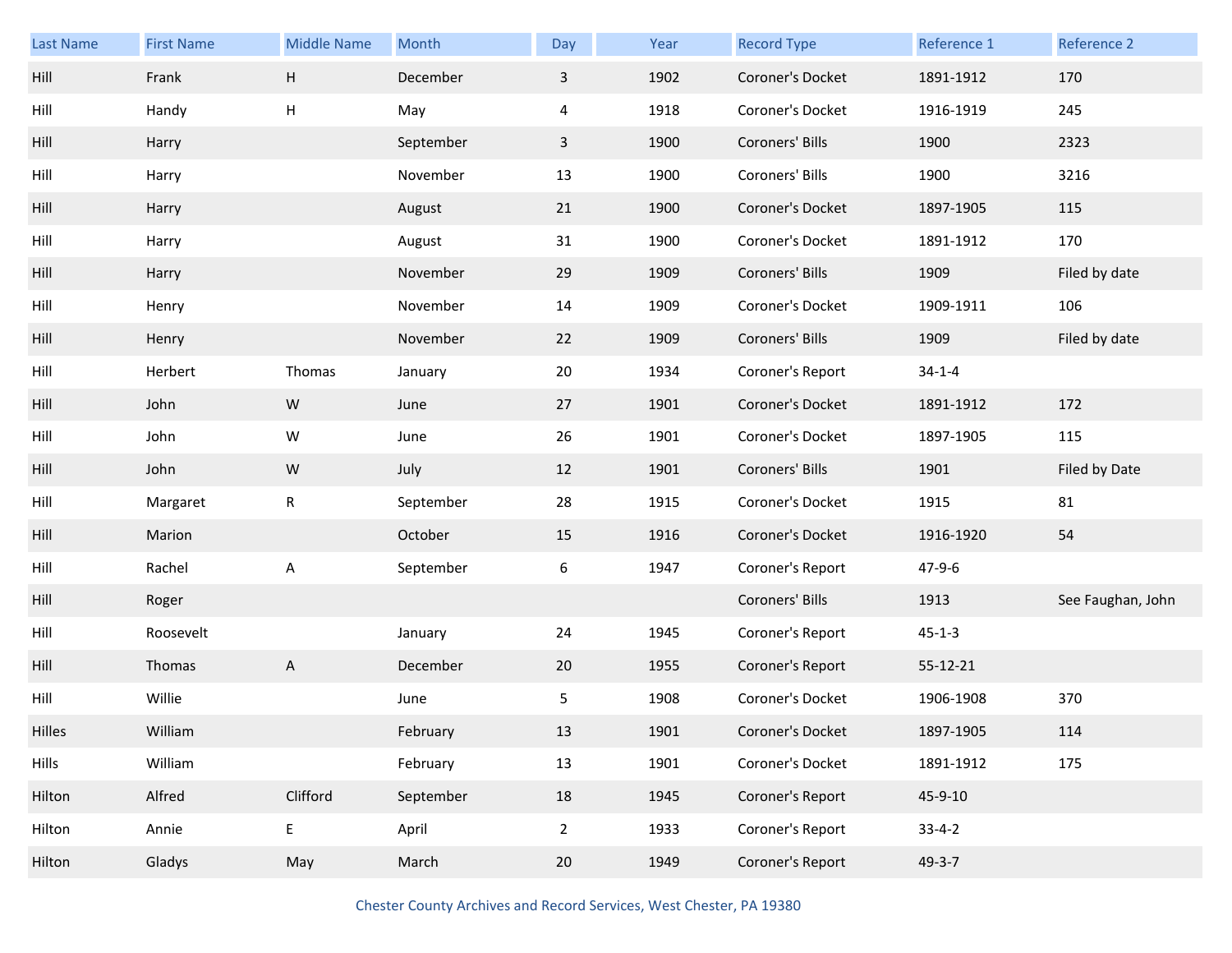| Last Name   | <b>First Name</b> | <b>Middle Name</b> | Month    | Day             | Year | <b>Record Type</b> | Reference 1   | <b>Reference 2</b> |
|-------------|-------------------|--------------------|----------|-----------------|------|--------------------|---------------|--------------------|
| Hilton      | $\mathsf R$       | Farnun             | May      | 30              | 1940 | Coroner's Report   | $40 - 5 - 21$ |                    |
| Hilton      | Richard           | $\sf V$            | July     | 4               | 1955 | Coroner's Report   | $55 - 7 - 3$  |                    |
| Hilyard     | W                 | G                  | July     | 9               | 1937 | Coroner's Report   | $37 - 7 - 5$  |                    |
| Himelright  | Cherylanne        |                    | March    | 6               | 1955 | Coroner's Report   | $55 - 3 - 3$  |                    |
| Himelright  | Lawrence          | Roy                | April    | 11              | 1953 | Coroner's Report   | $53 - 4 - 13$ |                    |
| Himelright  | Tony              | Allen              | August   | 26              | 1949 | Coroner's Report   | 49-8-11       |                    |
| Himes       | Judson            |                    | May      | 17              | 1886 | Coroners' Bills    | 1886          | 1428               |
| Himes       | Matthew           |                    | November | 11              | 1807 | Coroner's Report   | Filed by date |                    |
| Himmelreich | William           |                    | April    | 23              | 1951 | Coroner's Report   | $51 - 4 - 24$ |                    |
| Hinch       | Walter            | DeWit              | June     | $\overline{2}$  | 1904 | Coroner's Docket   | 1897-1905     | 115                |
| Hinch       | Walter            | DeWitt             | July     | 11              | 1904 | Coroners' Bills    | 1904          | 1772               |
| Hinch       | Walter            | DeWitt             | June     | $2^{\circ}$     | 1904 | Coroner's Docket   | 1891-1912     | 194                |
| Hindman     | Elizabeth         | A                  | April    | 6               | 1944 | Coroner's Report   | $44 - 4 - 4$  |                    |
| Hindman     | Matthew           | K                  | May      | 22              | 1907 | Coroner's Docket   | 1906-1908     | 203                |
| Hinkle      | Cyrus             |                    | November | 15              | 1891 | Coroner's Report   | 1891-11-2     |                    |
| Hinkle      | Herbert           | J                  | January  | 30 <sup>°</sup> | 1933 | Coroner's Report   | $33 - 1 - 24$ |                    |
| Hinkle      | Stella            | Smith              | January  | 22              | 1946 | Coroner's Report   | $46 - 1 - 5$  |                    |
| Hinshaw     | David             |                    | November | 6               | 1953 | Coroner's Report   | $53 - 11 - 4$ |                    |
| Hinton      | Thomas            |                    | July     | 25              | 1797 | Coroner's Report   | Filed by date |                    |
| Hipple      | Harry             | E                  | May      | 15              | 1946 | Coroner's Report   | $46 - 5 - 10$ |                    |
| Hirato      | Julia             |                    | August   | 8               | 1910 | Coroner's Docket   | 1909-1911     | 207                |
| Hirato      | Kengo             |                    | July     | 30              | 1910 | Coroner's Docket   | 1909-1911     | 202                |
| Hirko       | Elizabeth         |                    | November | 29              | 1909 | Coroners' Bills    | 1909          | 3231               |
| Hirko       | Elizabeth         |                    | November | 21              | 1909 | Coroner's Docket   | 1909-1911     | 109                |
| Hirko       | Elizabeth         |                    | November | 22              | 1909 | Coroners' Bills    | 1909          | Filed by date      |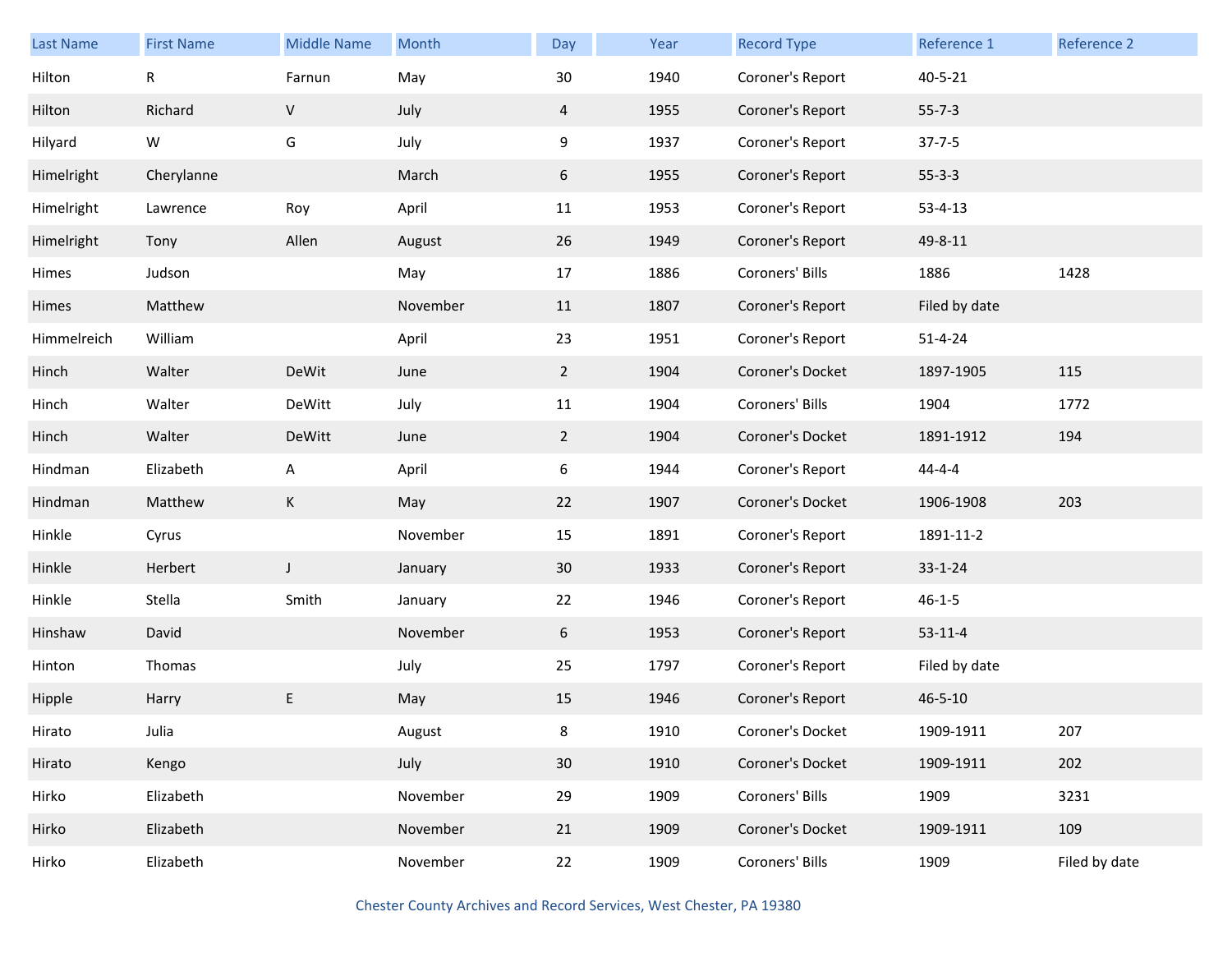| <b>Last Name</b> | <b>First Name</b>  | <b>Middle Name</b> | Month     | Day            | Year | <b>Record Type</b> | Reference 1   | Reference 2   |
|------------------|--------------------|--------------------|-----------|----------------|------|--------------------|---------------|---------------|
| Hirota           | Julia              |                    | August    | 29             | 1910 | Coroners' Bills    | 1910          | Filed by date |
| Hirota           | Kengo              |                    | August    | 29             | 1910 | Coroners' Bills    | 1910          | Filed by date |
| Hirsh            | Stella             | ${\sf M}$          | March     | $\overline{2}$ | 1941 | Coroner's Report   | $41 - 3 - 4$  |               |
| Hirst            | Joseph             |                    | January   | 21             | 1941 | Coroner's Report   | $41 - 1 - 16$ |               |
| Hlimuski         | Gusazno            |                    | June      | 14             | 1905 | Coroner's Docket   | 1891-1912     | 186           |
| Hnatiw           | Julius             |                    | February  | 10             | 1950 | Coroner's Report   | $50 - 2 - 10$ |               |
| Hoaney           | Charles            |                    | January   | 5              | 1914 | Coroner's Docket   | 1912-1914     | 265           |
| Hoas             | Edward             |                    | July      | 11             | 1905 | Coroner's Docket   | 1897-1905     | 297           |
| Hoas             | Edward             |                    | July      | 16             | 1905 | Coroner's Docket   | 1891-1912     | 185           |
| Hobson           | Wilmer             | P                  | August    | 22             | 1930 | Coroner's Report   | $30 - 8 - 4$  |               |
| Hocking          | Charles            | Lee                | October   | 30             | 1953 | Coroner's Report   | 53-10-28      |               |
| Hodge            | Edward             | Walter             |           |                | 1956 | Coroner's Report   | 56-3-28       |               |
| Hodgins          | Charles            |                    | January   | $\overline{2}$ | 1952 | Coroner's Report   | $52 - 1 - 1$  |               |
| Hodgson          | J                  | Frank              | May       | 31             | 1907 | Coroner's Docket   | 1906-1908     | 211           |
| Hodgson          | S                  | Wilson             | September | 9              | 1934 | Coroner's Report   | 34-9-9        |               |
| Hoefel           | William            |                    | May       | 19             | 1952 | Coroner's Report   | $52 - 5 - 17$ |               |
| Hoey             | Evelyn             |                    | September | 24             | 1935 | Coroner's Report   | $35 - 9 - 8$  |               |
| Hoff             | Austin             | J                  | September | 5              | 1906 | Coroner's Docket   | 1906-1908     | 108           |
| Hoff             | Clara              |                    | November  | 20             | 1908 | Coroner's Docket   | 1906-1908     | 432           |
| Hoffecker        | Isabella           | Moore              | January   | 14             | 1948 | Coroner's Report   | $48 - 1 - 10$ |               |
| Hoffman          | (infant of Samuel) |                    | April     | 8              | 1908 | Coroners' Bills    | 1908          | 1396          |
| Hoffman          | Clara              |                    | December  | $\overline{2}$ | 1908 | Coroners' Bills    | 1908          | Filed by date |
| Hoffman          | Donald             |                    | December  | 24             | 1907 | Coroner's Docket   | 1906-1908     | 309           |
| Hoffman          | Donald             |                    | January   | 15             | 1908 | Coroners' Bills    | 1908          | Filed by date |
| Hoffman          | Geo.               | David              | January   | 15             | 1943 | Coroner's Report   | $43 - 1 - 9$  |               |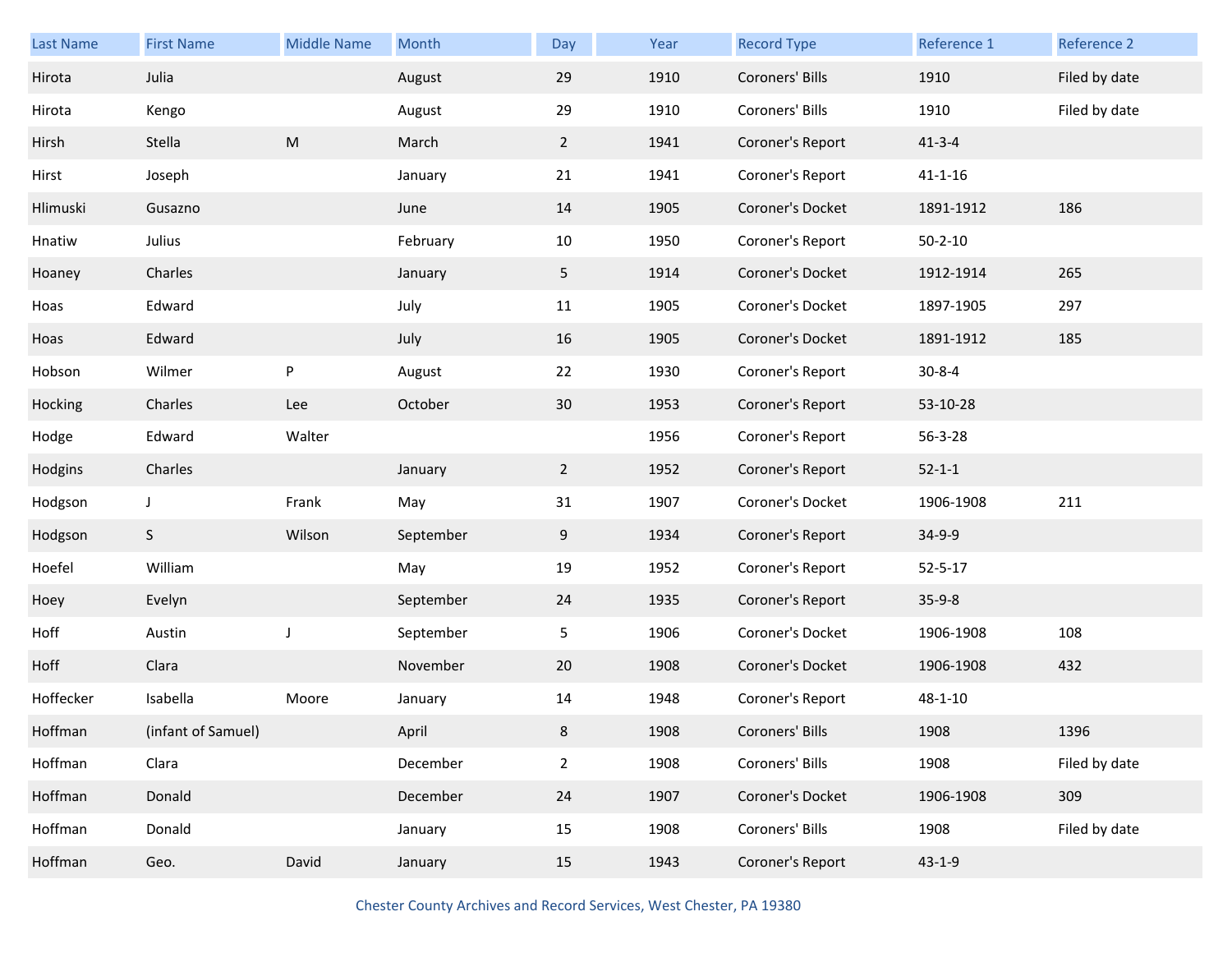| <b>Last Name</b> | <b>First Name</b> | <b>Middle Name</b> | Month     | Day            | Year | <b>Record Type</b>      | Reference 1   | Reference 2   |
|------------------|-------------------|--------------------|-----------|----------------|------|-------------------------|---------------|---------------|
| Hoffman          | Howard            | W                  | July      | 12             | 1943 | Coroner's Report        | $43 - 7 - 6$  |               |
| Hoffman          | John              | H                  | April     | 27             | 1913 | Coroner's Docket        | 1912-1914     | 183           |
| Hoffman          | Margaret          | Sue                | April     | 8              | 1947 | Coroner's Report        | 47-4-19       |               |
| Hoffman          | Patricia          |                    | June      | 26             | 1937 | Coroner's Report        | $37 - 6 - 9$  |               |
| Hoffman          | Samuel            |                    | March     | $\mathbf{3}$   | 1907 | Coroner's Docket        | 1906-1908     | 169           |
| Hoffman          | Walter            |                    | May       | 4              | 1947 | Coroner's Report        | $47 - 5 - 5$  |               |
| Hoffman          | William           | $\mathsf C$        | February  | 24             | 1951 | Coroner's Report        | $51 - 2 - 17$ |               |
| Hoffnagle        | Daniel            | B                  | September | 30             | 1861 | <b>Quarter Sessions</b> | Q/48          | Oct. 1861     |
| Hoffner          | Yardley           |                    | December  | 31             | 1859 | Coroners' Bills         | 1859          | 666           |
| Hoffner          | Yardley           |                    | September | 12             | 1859 | <b>Quarter Sessions</b> | P/396         | Oct. 1859     |
| Hogan            | Genevieve         |                    | January   | 16             | 1930 | Coroner's Report        | $30 - 1 - 11$ |               |
| Hogan            | Lewis             | John               | September | 16             | 1946 | Coroner's Report        | 46-9-14       |               |
| Hogan            | Patrick           |                    | June      | 30             | 1903 | Coroner's Docket        | 1897-1905     | 116           |
| Hogan            | Patrick           |                    | June      | 30             | 1903 | Coroner's Docket        | 1891-1912     | 193           |
| Hogans           | Margaretta        |                    | August    | 8              | 1904 | Coroners' Bills         | 1904          | Filed by date |
| Hogans           | Margaretta        |                    | August    | $\overline{7}$ | 1904 | Coroner's Docket        | 1897-1905     | 116           |
| Hogarth          | John              | N                  | December  | 29             | 1909 | Coroner's Docket        | 1909-1911     | 124           |
| Hogarth          | John              | ${\sf N}$          | January   | $\mathbf{3}$   | 1910 | Coroners' Bills         | 1910          | Filed by date |
| Hogaus           | Margaretta        |                    | August    | 7 <sup>7</sup> | 1904 | Coroner's Docket        | 1891-1912     | 178           |
| Hogue            | Willie            |                    | August    | 4              | 1951 | Coroner's Report        | $51 - 7 - 27$ |               |
| Holand           | (child of Annie)  |                    | April     | 22             | 1890 | Coroners' Bills         | 1890          | 455           |
| Holasch          | Martin            |                    | September | $\mathbf{3}$   | 1898 | Coroners' Bills         | 1898          | Filed by Date |
| Holasch          | Martin            |                    | August    | 29             | 1898 | Coroner's Docket        | 1897-1905     | 116           |
| Holask           | Martin            |                    | August    | 29             | 1898 | Coroner's Docket        | 1891-1912     | 171           |
| Holbrook         | Ethel             |                    | December  | 10             | 1934 | Coroner's Report        | $34-12-6$     |               |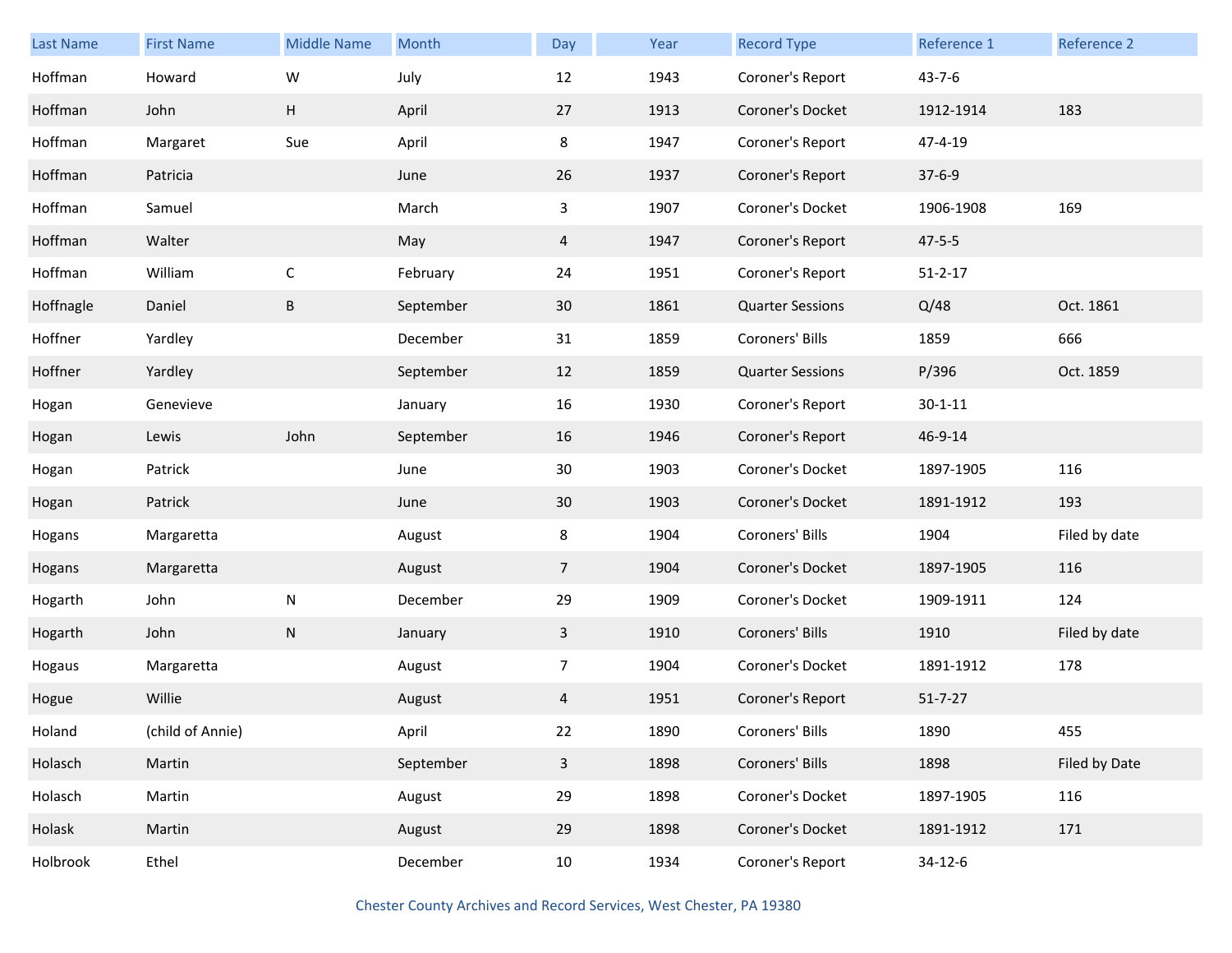| <b>Last Name</b> | <b>First Name</b> | <b>Middle Name</b> | Month     | Day          | Year | <b>Record Type</b> | Reference 1   | Reference 2   |
|------------------|-------------------|--------------------|-----------|--------------|------|--------------------|---------------|---------------|
| Holby            | James             |                    | August    | 15           | 1932 | Coroner's Report   | $32 - 8 - 13$ |               |
| Holden           | William           |                    | February  | 18           | 1913 | Coroner's Docket   | 1912-1914     | 170           |
| Holder           | J                 | Edwin              | December  | 13           | 1944 | Coroner's Report   | 44-12-22      |               |
| Holderman        | Modelena          |                    | June      | 23           | 1799 | Coroner's Report   | Filed by date |               |
| Hollada          | Edison            | Morris             | June      | 8            | 1950 | Coroner's Report   | $50 - 6 - 8$  |               |
| Holland          | Donald            | O                  | December  | 30           | 1955 | Coroner's Report   | 55-12-30      |               |
| Hollecs          | John              |                    | December  | 15           | 1905 | Coroner's Docket   | 1891-1912     | 169           |
| Hollecs          | John              |                    | December  | 15           | 1905 | Coroner's Docket   | 1897-1905     | 333           |
| Hollecs          | John              |                    | January   | 15           | 1906 | Coroners' Bills    | 1906          | Filed by date |
| Hollett          | Anna              | L                  | December  | 9            | 1935 | Coroner's Report   | $35 - 12 - 3$ |               |
| Hollett          | Joseph            | A                  | March     | 21           | 1947 | Coroner's Report   | $47 - 3 - 15$ |               |
| Hollich          | Clara             | Hawes              | September | $\mathbf{2}$ | 1949 | Coroner's Report   | 49-9-2        |               |
| Holliday         | Emma              | May                | December  | 11           | 1915 | Coroner's Docket   | 1915          | 107           |
| Holliday         | Francis           | $\mathsf O$        | December  | 16           | 1938 | Coroner's Report   | 38-12-11      |               |
| Holliday         | John              |                    | January   | 19           | 1930 | Coroner's Report   | $30 - 1 - 14$ |               |
| Hollingsworth    | Elizabeth         |                    |           |              |      | Coroners' Bills    | 1890          | 537           |
| Hollingsworth    | Elizabeth         |                    | February  | 8            | 1899 | Coroner's Docket   | 1897-1905     | 117           |
| Hollingsworth    | Elizabeth         |                    | February  | 8            | 1899 | Coroner's Docket   | 1891-1912     | 175           |
| Hollingsworth    | Katherine         |                    | May       | 31           | 1939 | Coroner's Report   | 39-5-16       |               |
| Hollingsworth    | Lillian           |                    | April     | 18           | 1916 | Coroner's Docket   | 1916-1920     | 24            |
| Hollowell        | Charles           | Κ                  | November  | $30\,$       | 1949 | Coroner's Report   | 49-11-21      |               |
| Holman           | F                 | William            | October   | 5            | 1877 | Coroner's Report   | Filed by date |               |
| Holman           | F                 | William            | October   | 9            | 1878 | Coroners' Bills    | 1878          | Filed by Date |
| Holman           | F                 | William            | April     | 18           | 1879 | Coroners' Bills    | 1878          | Filed by Date |
| Holman           | Sallie            | K                  | December  | 28           | 1877 | Coroners' Bills    | 1877          | Filed by Date |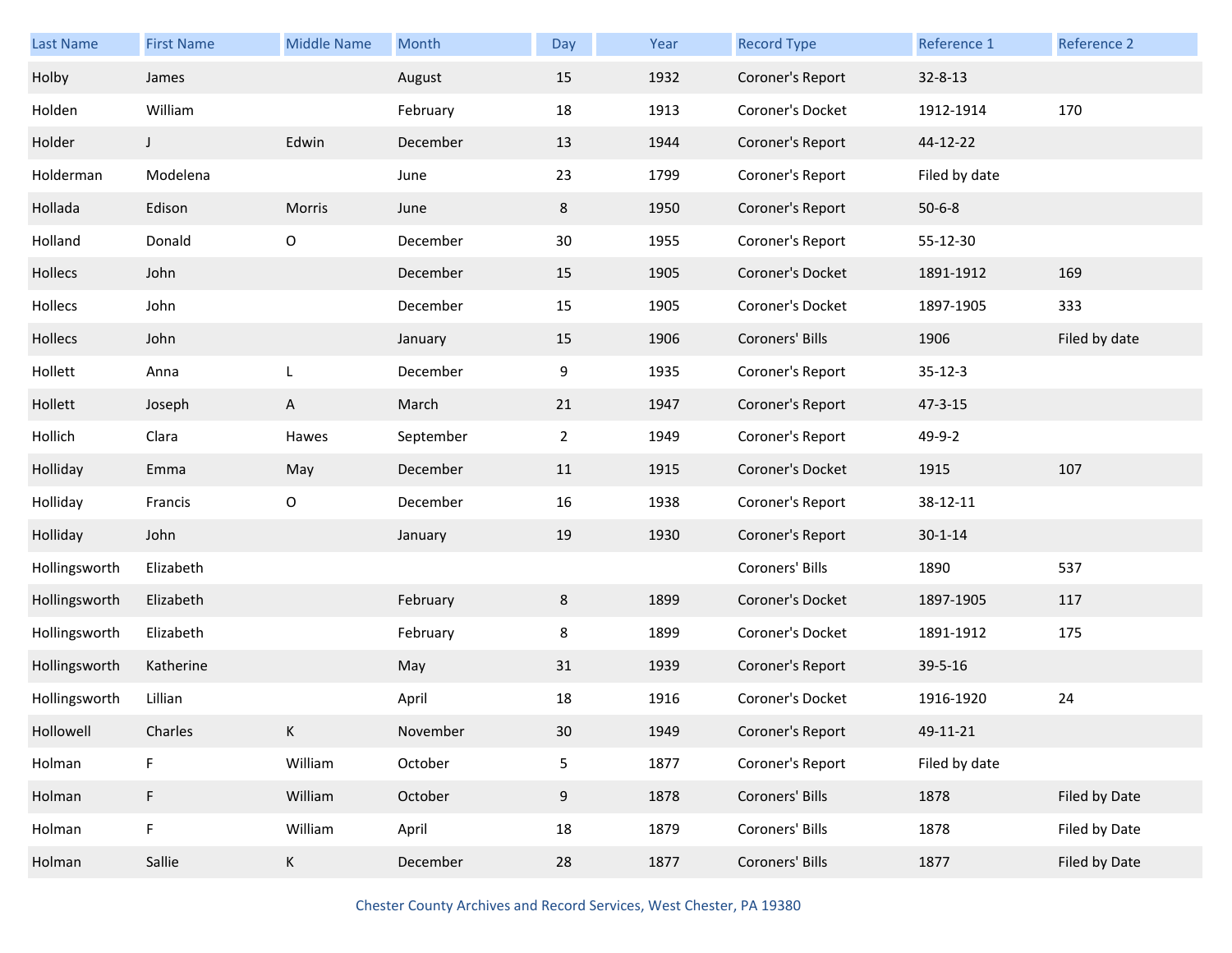| Last Name | <b>First Name</b> | <b>Middle Name</b> | Month     | Day             | Year | <b>Record Type</b> | <b>Reference 1</b> | Reference 2   |
|-----------|-------------------|--------------------|-----------|-----------------|------|--------------------|--------------------|---------------|
| Holman    | Sallie            | К                  | April     | 18              | 1878 | Coroners' Bills    | 1878               | Filed by Date |
| Holman    | Sallie            | К                  | October   | 9               | 1878 | Coroners' Bills    | 1878               | Filed by Date |
| Holmes    | Alice             | B                  | October   | 16              | 1930 | Coroner's Report   | $30 - 10 - 1$      |               |
| Holmes    | Ardell            | J                  | June      | 4               | 1942 | Coroner's Report   | $42 - 6 - 2$       |               |
| Holmes    | David             |                    | March     | 30 <sub>o</sub> | 1931 | Coroner's Report   | $31 - 4 - 1$       |               |
| Holmes    | Emily             | Assheton           | August    | 6               | 1941 | Coroner's Report   | $41 - 8 - 4$       |               |
| Holmes    | Helen             | Patterson          | July      | 9               | 1952 | Coroner's Report   | $52 - 7 - 5$       |               |
| Holmes    | John              | $\mathsf{C}$       | November  | 25              | 1955 | Coroner's Report   | $55 - 11 - 15$     |               |
| Holmes    | Nellie            | D                  | October   | 14              | 1953 | Coroner's Report   | 53-10-13           |               |
| Holmes    | William           | H                  | April     | 21              | 1891 | Coroner's Report   | 1891-4-3           |               |
| Holston   | Benjamin          | F                  | October   | 14              | 1946 | Coroner's Report   | 46-10-16           |               |
| Holt      | (child of Julia)  |                    | April     | 6               | 1903 | Coroners' Bills    | 1903               | Filed by date |
| Holt      | Howard            | J                  | December  | 23              | 1945 | Coroner's Report   | 45-12-15           |               |
| Holt      | James             | P                  | September | 25              | 1896 | Coroner's Report   | 1896-9-4           |               |
| Holt      | James             | P                  | September | 26              | 1896 | Coroners' Bills    | 1896               | 3012          |
| Holt      | James             | S                  | January   | 15              | 1943 | Coroner's Report   | $43 - 1 - 7$       |               |
| Holt      | Julia             |                    | April     | $\overline{2}$  | 1903 | Coroner's Docket   | 1897-1905          | 117           |
| Holt      | William           |                    | May       | 14              | 1898 | Coroner's Docket   | 1897-1905          | 117           |
| Holt      | William           |                    | May       | 14              | 1898 | Coroner's Docket   | 1891-1912          | 193           |
| Holt      | William           |                    | May       | 16              | 1898 | Coroners' Bills    | 1898               | 1591          |
| Holt      | William           | B                  | August    | $\mathbf{1}$    | 1943 | Coroner's Report   | $43 - 8 - 2$       |               |
| Holton    | Louis             | Adams              | March     | 31              | 1952 | Coroner's Report   | $52 - 3 - 25$      |               |
| Holts     | (child of Julia)  |                    | April     | $\overline{2}$  | 1903 | Coroner's Docket   | 1891-1912          | 169           |
| Homer     | Mary              | A                  | December  | 17              | 1944 | Coroner's Report   | 44-12-10           |               |
| Hommel    | Rudolf            |                    | March     | 18              | 1950 | Coroner's Report   | $50 - 3 - 11$      |               |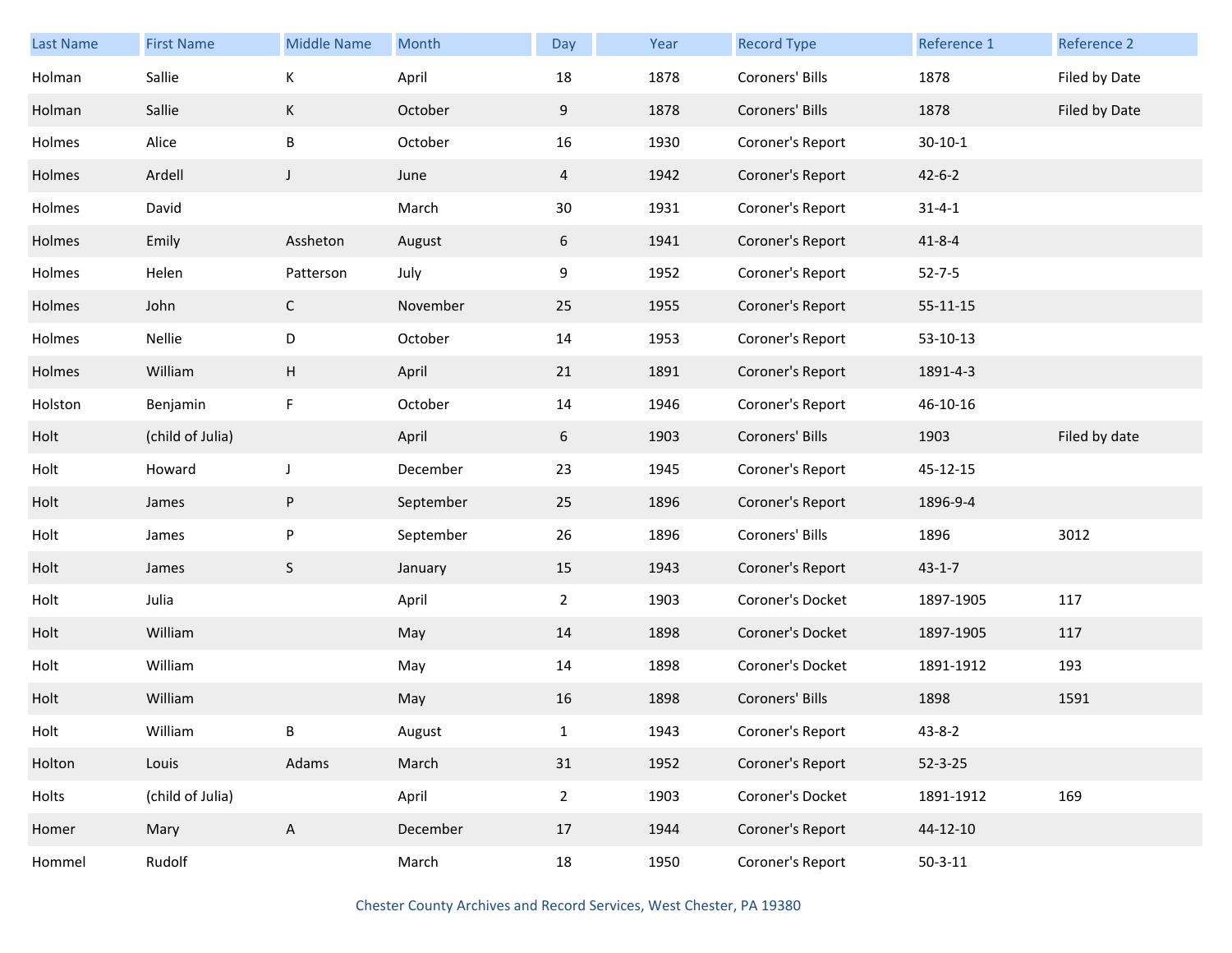| Last Name | <b>First Name</b> | <b>Middle Name</b> | Month     | Day            | Year | <b>Record Type</b>      | Reference 1    | Reference 2   |
|-----------|-------------------|--------------------|-----------|----------------|------|-------------------------|----------------|---------------|
| Honeay    | Charles           |                    | April     | 29             | 1938 | Coroner's Report        | 38-4-16        |               |
| Hoober    | Jacob             | Н                  | September | 21             | 1892 | Coroners' Bills         | 1892           | Filed by Date |
| Hood      | Channing          |                    | November  | 20             | 1954 | Coroner's Report        | $54 - 11 - 10$ |               |
| Hood      | James             |                    | August    | 7 <sup>7</sup> | 1955 | Coroner's Report        | $55 - 8 - 3$   |               |
| Hood      | roland            |                    | March     | $\overline{4}$ | 1935 | Coroner's Report        | $35 - 3 - 3$   |               |
| Hood      | William           | $\mathsf{C}$       | November  | 5              | 1950 | Coroner's Report        | $50 - 11 - 15$ |               |
| Hook      | Thomas            | Johnson            | December  | $\mathbf{1}$   | 1916 | Coroner's Docket        | 1916-1919      | 67            |
| Hoopes    | Albert            | W                  | April     | 17             | 1891 | Coroner's Report        | 1891-4-7       |               |
| Hoopes    | E                 | Belle              | June      | $\mathbf{3}$   | 1938 | Coroner's Report        | $38 - 6 - 1$   |               |
| Hoopes    | Geo               | $\sf H$            | June      | 14             | 1918 | Coroner's Docket        | 1916-1919      | 258           |
| Hoopes    | Howard            |                    | November  | 10             | 1933 | Coroner's Report        | 33-11-16       |               |
| Hoopes    | Irene             | Vivian             | November  | 27             | 1904 | Coroner's Docket        | 1891-1912      | 193           |
| Hoopes    | Mary              | Downing            | August    | 28             | 1948 | Coroner's Report        | 48-8-24        |               |
|           |                   |                    |           |                |      |                         |                |               |
| Hoopes    | Percy             | Н                  | August    | $\mathbf{1}$   | 1944 | Coroner's Report        | 44-7-16        |               |
| Hoopes    | Samuel            |                    | November  | 6              | 1933 | Coroner's Report        | $33 - 11 - 12$ |               |
| Hoopes    | Susan             |                    | September | 13             | 1916 | Coroner's Docket        | 1916-1919      | 43            |
| Hoopes    | Virginia          | $\mathsf V$        | July      | 31             | 1954 | Coroner's Report        | $54 - 7 - 22$  |               |
| Hoopes    | Vivian            | Irene              | December  | 5              | 1904 | Coroners' Bills         | 1904           | Filed by date |
| Hoopes    | Vivian            | Irene              | November  | 27             | 1904 | Coroner's Docket        | 1897-1905      | 276           |
| Hoopes    | Wayne             |                    | August    | 4              | 1944 | Coroner's Report        | $44 - 8 - 3$   |               |
| Hoopes    | William           |                    | June      | 6              | 1856 | <b>Quarter Sessions</b> | P/96           | Jul. 1856     |
| Hoopes    | William           | B                  | September | 23             | 1912 | Coroner's Docket        | 1912-1914      | 113           |
| Hooven    | George            |                    | October   | $8\phantom{.}$ | 1954 | Coroner's Report        | $54-10-2$      |               |
| Hoover    | Edward            |                    | January   | 6              | 1917 | Coroner's Docket        | 1916-1920      | 117           |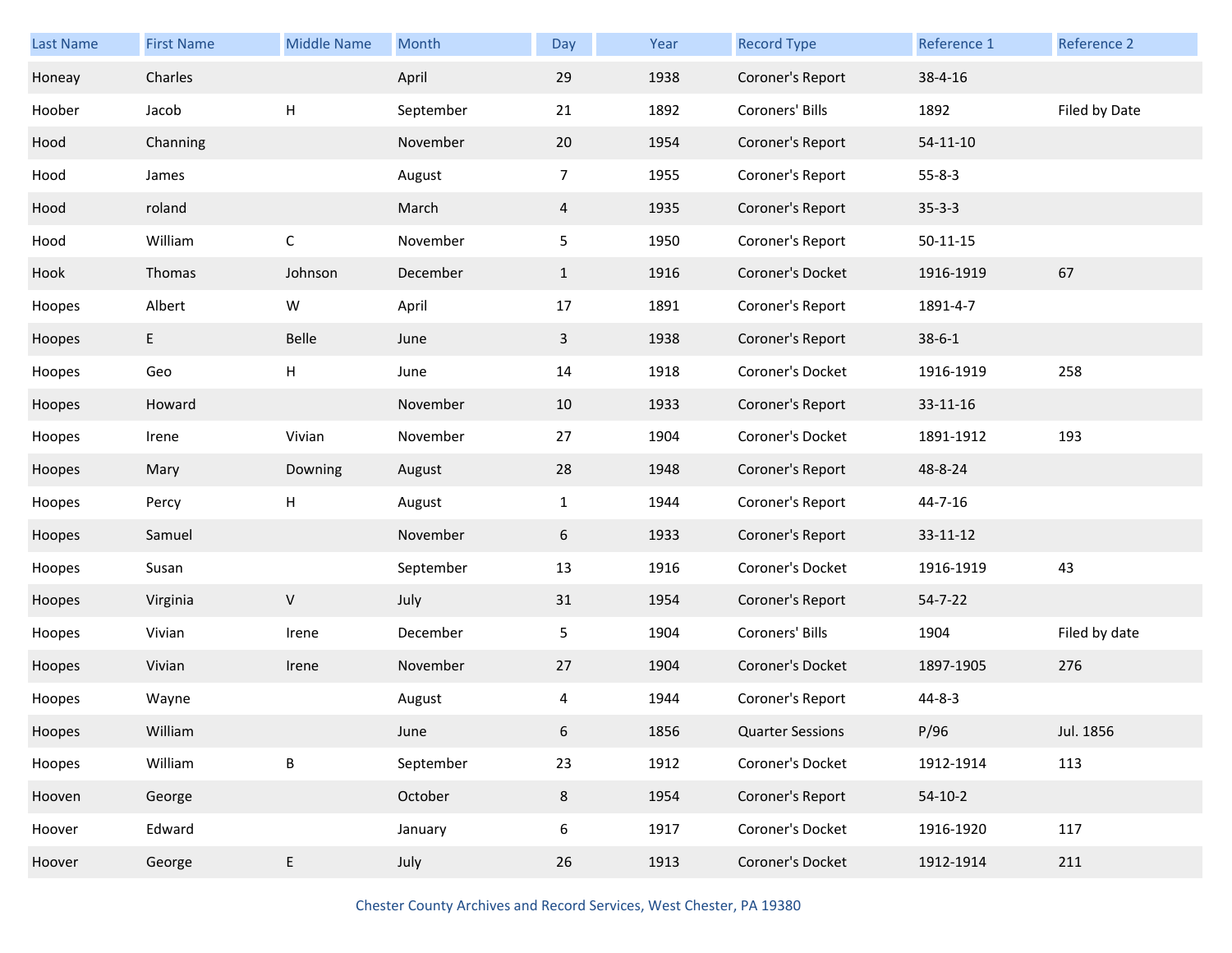| <b>Last Name</b> | <b>First Name</b> | <b>Middle Name</b> | Month     | Day            | Year | <b>Record Type</b>      | Reference 1   | Reference 2   |
|------------------|-------------------|--------------------|-----------|----------------|------|-------------------------|---------------|---------------|
| Hoover           | Jacob             | н                  | September | 20             | 1892 | Coroner's Report        | 1892-9-4      |               |
| Hoover           | Willam            | Wesley             | May       | 19             | 1946 | Coroner's Report        | $46 - 5 - 11$ |               |
| Hope             | John              |                    | May       | 25             | 1856 | <b>Quarter Sessions</b> | P/97          | Jul. 1856     |
| Hopkins          | Archie            |                    | February  | 21             | 1945 | Coroner's Report        | $45 - 2 - 8$  |               |
| Hopkins          | Clayton           | ${\sf R}$          | February  | 13             | 1930 | Coroner's Report        | $30 - 2 - 8$  |               |
| Hopkins          | Flossie           | Johnson            | August    | $\overline{2}$ | 1938 | Coroner's Report        | $38 - 8 - 1$  |               |
| Hopkins          | Howard            | Thomas             | January   | 17             | 1950 | Coroner's Report        | $50-1-9$      |               |
| Hopkins          | Mary              |                    | April     | $\overline{7}$ | 1930 | Coroner's Report        | $30 - 4 - 6$  |               |
| Hopkins          | Mary              | Ann                | July      | $\mathbf{1}$   | 1877 | Coroner's Report        | Filed by date |               |
| Hopkins          | Richard           |                    | June      | 21             | 1954 | Coroner's Report        | $54 - 6 - 11$ |               |
| Hopkins          | Robert            | Archer             | October   | 15             | 1944 | Coroner's Report        | 44-10-14      |               |
| Hopkins          | Robert            | E. Lee             | January   | 24             | 1939 | Coroner's Report        | $39 - 1 - 12$ |               |
| Hopkins          | Washington        |                    | March     | 6              | 1896 | Coroner's Report        | 1896-3-1      |               |
| Hopkins          | Willard           | B                  | December  | 29             | 1954 | Coroner's Report        | 54-12-28      |               |
| Hopple           | Reuben            | $\mathsf C$        | November  | 21             | 1947 | Coroner's Report        | 47-11-14      |               |
| Hopton           | Drucilla          |                    | October   | 4              | 1932 | Coroner's Report        | 32-10-14      |               |
| Horan            | Edward            |                    | August    | 3              | 1894 | Coroners' Bills         | 1894          | Filed by Date |
| Horan            | Mark              | E                  | November  | 18             | 1933 | Coroner's Report        | 33-11-23      |               |
| Horecni          | Ilona             |                    | August    | 21             | 1948 | Coroner's Report        | 48-8-12       |               |
| Horgan           | Ellen             |                    | February  | 28             | 1940 | Coroner's Report        | $40 - 2 - 21$ |               |
| Hormann          | Herman            |                    | June      | $18\,$         | 1908 | Coroner's Docket        | 1906-1908     | 375           |
| Horner           | Ellen             | F                  | September | $\overline{3}$ | 1934 | Coroner's Report        | $34-9-4$      |               |
| Hornyak          | John              |                    | March     | 14             | 1947 | Coroner's Report        | 47-3-20       |               |
| Horosky          | Michael           |                    | January   | 13             | 1947 | Coroner's Report        | $47 - 1 - 6$  |               |
| Horvath          | George            |                    | June      | 27             | 1954 | Coroner's Report        | $54 - 6 - 14$ |               |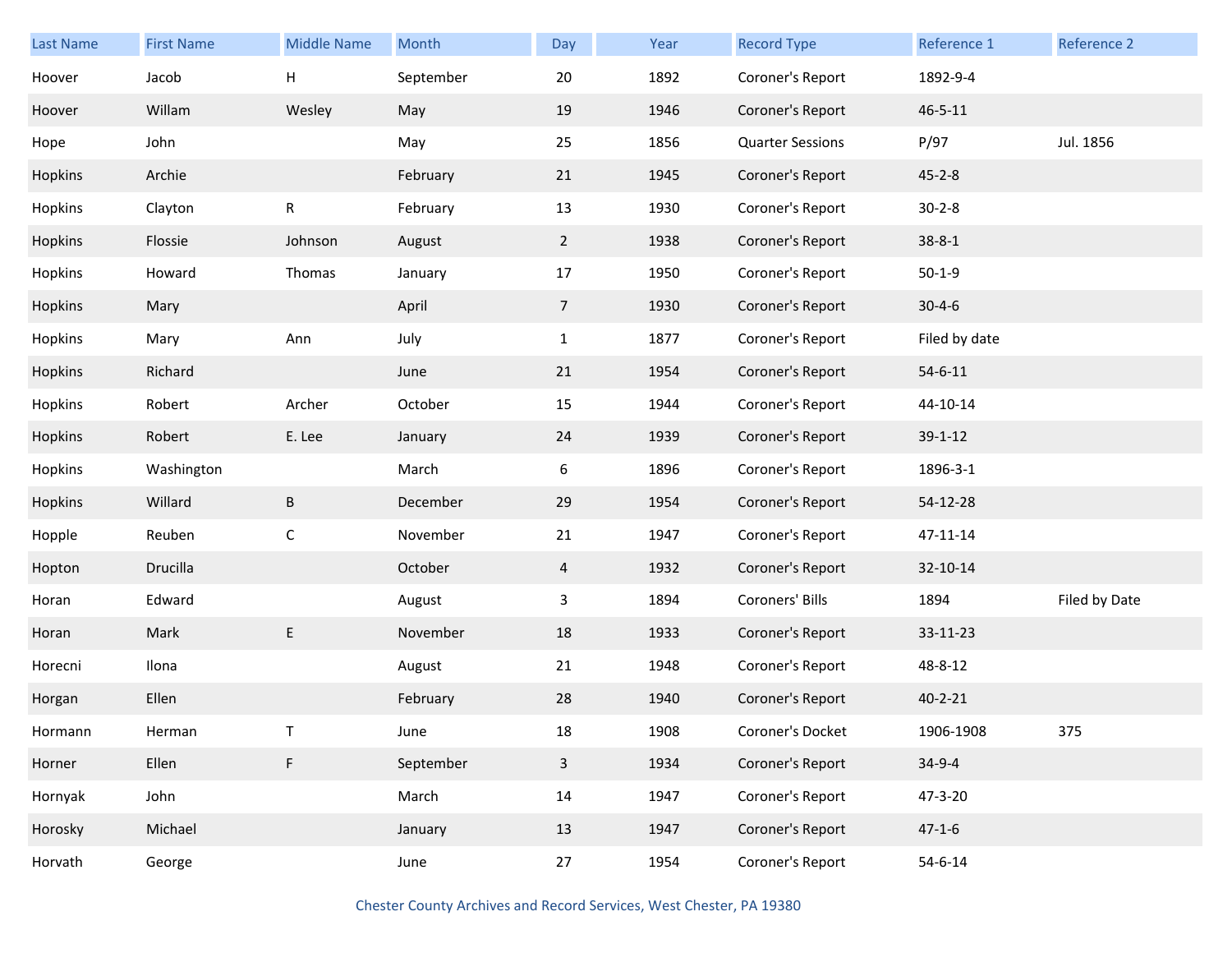| Last Name | <b>First Name</b> | <b>Middle Name</b> | Month     | Day            | Year | <b>Record Type</b>      | Reference 1   | Reference 2   |
|-----------|-------------------|--------------------|-----------|----------------|------|-------------------------|---------------|---------------|
| Horvath   | Martin            |                    | February  | 20             | 1951 | Coroner's Report        | $51 - 2 - 13$ |               |
| Horwat    | Julius            |                    | May       | 8              | 1905 | Coroners' Bills         | 1905          | Filed by date |
| Horwat    | Julius            |                    | February  | 14             | 1905 | Coroner's Docket        | 1891-1912     | 199           |
| Horwat    | Loui              |                    | February  | 20             | 1914 | Coroner's Docket        | 1912-1914     | 276           |
| Hoskins   | Daniel            |                    | September | $\mathbf{1}$   | 1900 | Coroner's Docket        | 1897-1905     | 118           |
| Hoskins   | Daniel            |                    | January   | $\mathbf{1}$   | 1900 | Coroner's Docket        | 1891-1912     | 200           |
| Hoskins   | Frances           | ${\sf W}$          | May       | 8              | 1937 | Coroner's Report        | $37 - 5 - 8$  |               |
| Hoskins   | Grier             | M                  | August    | 31             | 1948 | Coroner's Report        | 48-8-22       |               |
| Hossey    | Ann               | S                  | September | 15             | 1859 | <b>Quarter Sessions</b> | P/397         | Oct. 1859     |
| Hossey    | Ann               | S                  | January   | 24             | 1860 | Coroners' Bills         | 1860          | 32            |
| Hostetter | J                 | Thomas             | May       | 15             | 1954 | Coroner's Report        | $54 - 5 - 9$  |               |
| Houch     | Alfred            |                    | June      | 6              | 1898 | Coroners' Bills         | 1898          | 1868          |
| Houch     | Frank             |                    | June      | $\mathbf{1}$   | 1903 | Coroner's Docket        | 1891-1912     | 191           |
| Houch     | Jesse             | W                  | April     | $\overline{7}$ | 1902 | Coroner's Docket        | 1891-1912     | 186           |
| Houck     | Alfred            |                    | May       | 25             | 1898 | Coroner's Docket        | 1891-1912     | 188           |
| Houck     | Alfred            |                    | May       | 25             | 1898 | Coroner's Docket        | 1897-1905     | 119           |
| Houck     | Alfred            |                    | May       | 27             | 1898 | Coroners' Bills         | 1898          | Filed by Date |
| Houck     | Charles           | Clay               | December  | 25             | 1950 | Coroner's Report        | 50-12-24      |               |
| Houck     | Cleon             | D                  | September | 4              | 1938 | Coroner's Report        | $38-9-2$      |               |
| Houck     | Frank             |                    | April     | 29             | 1894 | Coroner's Report        | 1894-4-1      |               |
| Houck     | Frank             |                    | April     | 30             | 1894 | Coroners' Bills         | 1894          | Filed by Date |
| Houck     | Frank             |                    | June      | $\mathbf{1}$   | 1903 | Coroner's Docket        | 1897-1905     | 118           |
| Houck     | Harry             | Wilson             | October   | 28             | 1950 | Coroner's Report        | 50-10-22      |               |
| Houck     | Jesse             | W                  | April     | 21             | 1902 | Coroners' Bills         | 1902          | Filed by date |
| Houck     | Jesse             | ${\sf W}$          | April     | $\overline{7}$ | 1902 | Coroner's Docket        | 1897-1905     | 118           |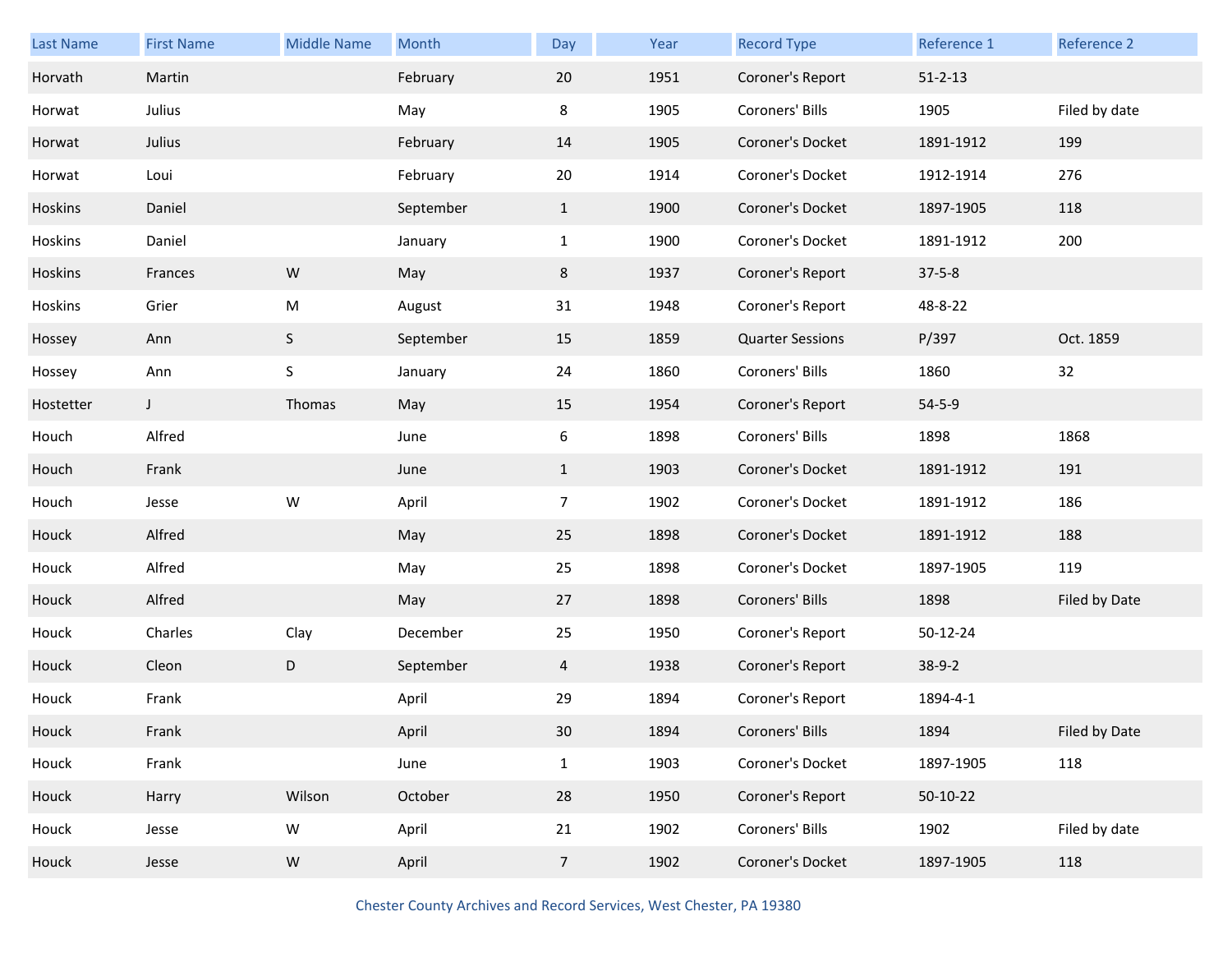| <b>Last Name</b> | <b>First Name</b> | <b>Middle Name</b> | Month     | Day            | Year | <b>Record Type</b>      | Reference 1   | <b>Reference 2</b> |
|------------------|-------------------|--------------------|-----------|----------------|------|-------------------------|---------------|--------------------|
| Houck            | Robert            | Walter             | March     | 10             | 1942 | Coroner's Report        | $42 - 3 - 11$ |                    |
| Houck            | Walter            | E                  | July      | 24             | 1948 | Coroner's Report        | 48-7-11       |                    |
| Houck            | William           | James              | January   | 30             | 1957 | Coroner's Report        | $57 - 1 - 13$ |                    |
| Hough            | George            | н                  | February  | $\mathbf{1}$   | 1934 | Coroner's Report        | $34 - 2 - 1$  |                    |
| Houpt            | Jacob             |                    | June      | 14             | 1852 | Coroners' Bills         | 1852          | 127                |
| Houpt            | Jacob             |                    | April     | 28             | 1852 | <b>Quarter Sessions</b> | O/234         | Apr. 1852          |
| Hourly           | William           |                    | February  | 5              | 1894 | Coroners' Bills         | 1894          | 343                |
| House            | Herbert           |                    | December  | 30             | 1938 | Coroner's Report        | 38-12-20      |                    |
| House            | William           |                    | July      | 3              | 1903 | Coroner's Docket        | 1891-1912     | 180                |
| House            | William           |                    | July      | 3              | 1903 | Coroner's Docket        | 1897-1905     | 119                |
| Housekeeper      | Emma              | Jean               | July      | 26             | 1940 | Coroner's Report        | $40 - 7 - 18$ |                    |
| Houseman         | William           |                    | August    | 17             | 1898 | Coroners' Bills         | 1898          | 2134               |
| Houseman         | William           |                    | August    | 16             | 1898 | Coroners' Bills         | 1898          | 2137               |
| Houseman         | William           |                    | August    | 16             | 1898 | Coroner's Docket        | 1897-1905     | 119                |
| Houseman         | William           |                    | August    | 16             | 1898 | Coroner's Docket        | 1891-1912     | 197                |
| Houser           | mary              |                    | September | 27             | 1917 | Coroner's Docket        | 1916-1919     | 159                |
| Hovan            | Edward            |                    | August    | $\overline{2}$ | 1894 | Coroner's Report        | 1894-8-4      |                    |
| Hovanec          | John              |                    | February  | 14             | 1942 | Coroner's Report        | $42 - 2 - 12$ |                    |
| Howar            | Naomi             | Anita              | March     | 3              | 1952 | Coroner's Report        | $52 - 3 - 4$  |                    |
| Howard           | Charles           | S.                 | February  | 12             | 1952 | Coroner's Report        | $52 - 2 - 12$ |                    |
| Howard           | Irvin             | Albert             | June      | 9              | 1942 | Coroner's Report        | $42 - 6 - 4$  |                    |
| Howard           | Thomas            |                    | September | 7 <sup>7</sup> | 1896 | Coroner's Report        | 1896-9-1      |                    |
| Howard           | thomas            |                    | September | $10\,$         | 1896 | Coroners' Bills         | 1896          | 2720               |
| Howard           | Thomas            |                    | September | 15             | 1952 | Coroner's Report        | 52-9-12       |                    |
| Howart           | Julius            |                    | February  | 14             | 1905 | Coroner's Docket        | 1897-1905     | 331                |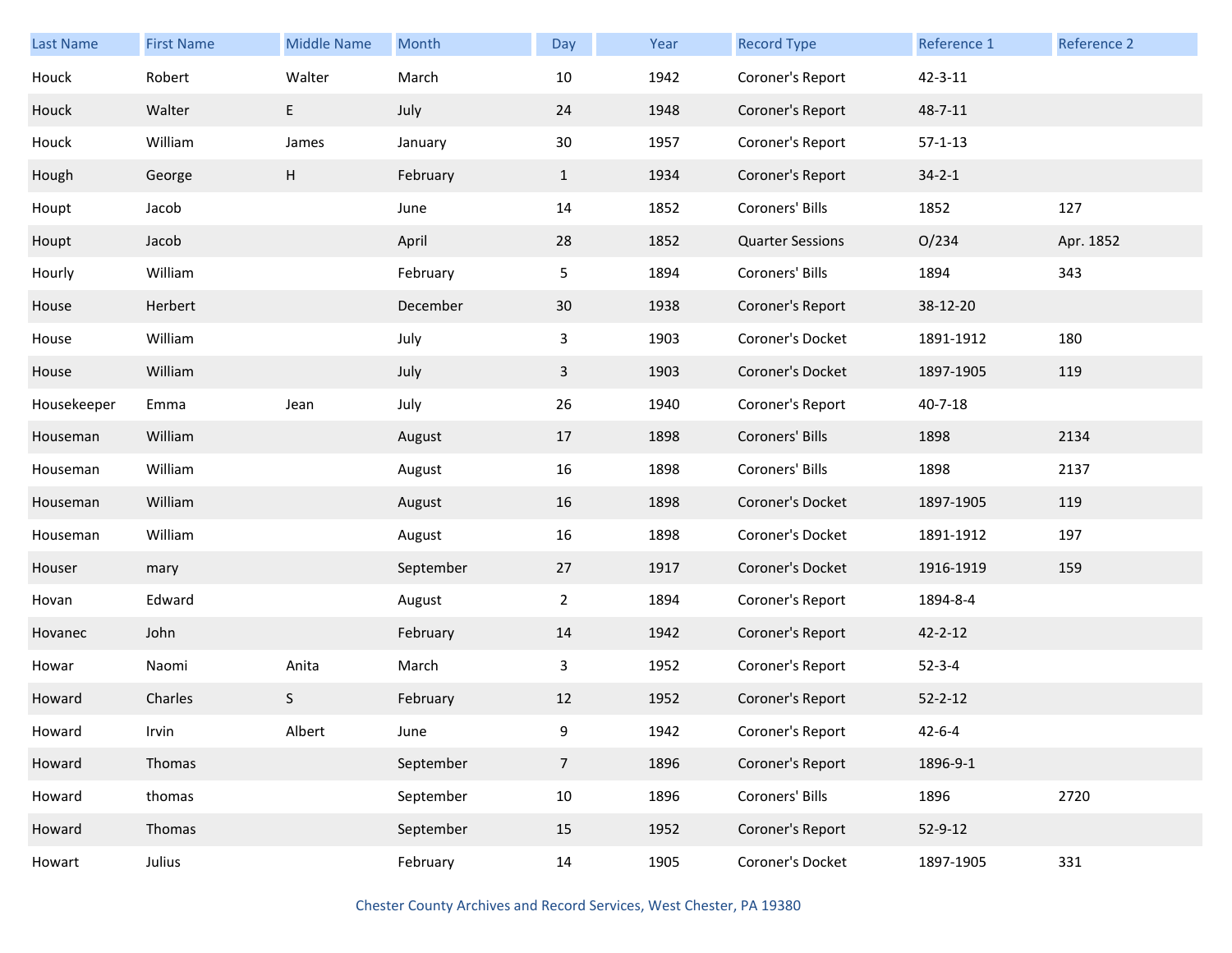| Last Name  | <b>First Name</b> | <b>Middle Name</b> | Month    | Day            | Year | <b>Record Type</b> | Reference 1   | Reference 2   |
|------------|-------------------|--------------------|----------|----------------|------|--------------------|---------------|---------------|
| Howath     | John              |                    | August   | $\overline{4}$ | 1931 | Coroner's Report   | $31 - 8 - 18$ |               |
| Howell     | David             | $\mathsf{C}$       | June     | 29             | 1909 | Coroner's Docket   | 1909-1911     | 61            |
| Howell     | David             | $\mathsf{C}$       | July     | 6              | 1909 | Coroners' Bills    | 1909          | 1913          |
| Howell     | David             | $\mathsf{C}$       | July     | 6              | 1909 | Coroners' Bills    | 1909          | Filed by date |
| Howell     | Edward            | ${\sf W}$          | October  | 31             | 1893 | Coroner's Report   | 1893-10-2     |               |
| Howell     | Mary              | A                  | May      | 27             | 1940 | Coroner's Report   | 40-5-20       |               |
| Howell     | Nettie            |                    | December | 11             | 1936 | Coroner's Report   | $36 - 12 - 5$ |               |
| Howell     | Robert            | L                  | May      | $\overline{7}$ | 1955 | Coroner's Report   | $55 - 5 - 10$ |               |
| Howerton   | William           |                    | January  | 11             | 1937 | Coroner's Report   | $37 - 1 - 7$  |               |
| Hoyer      | George            |                    | August   | 30             | 1948 | Coroner's Report   | 48-8-21       |               |
| Hritz      | John              |                    | December | 30             | 1901 | Coroner's Docket   | 1891-1912     | 176           |
| Hritz      | John              |                    | February | 20             | 1902 | Coroners' Bills    | 1901          | Filed by date |
| Hrubovchak | Martin            |                    | April    | 12             | 1931 | Coroner's Report   | $31 - 4 - 8$  |               |
| Hubbard    | M                 | A                  | June     | 16             | 1930 | Coroner's Report   | $30 - 6 - 7$  |               |
| Huber      | William           |                    | August   | 31             | 1903 | Coroners' Bills    | 1903          | 1674          |
| Huber      | William           |                    | August   | 26             | 1903 | Coroner's Docket   | 1897-1905     | 120           |
| Huber      | William           |                    | August   | 26             | 1903 | Coroner's Docket   | 1891-1912     | 195           |
| Hudak      | paul              |                    | February | 20             | 1905 | Coroner's Docket   | 1891-1912     | 191           |
| Hudak      | Paul              |                    | April    | 25             | 1905 | Coroners' Bills    | 1905          | Filed by date |
| Hudak      | Paul              |                    | February | 20             | 1905 | Coroner's Docket   | 1897-1905     | 290           |
| Hudar      | George            |                    | August   | 18             | 1887 | Coroners' Bills    | 1887          | Filed by Date |
| Hudders    | Eli               |                    | January  | $30\,$         | 1900 | Coroner's Docket   | 1891-1912     | 194           |
| Hudders    | Eli               |                    | February | $\mathbf{3}$   | 1900 | Coroners' Bills    | 1900          | 288           |
| Hudders    | Eli               |                    | January  | 13             | 1900 | Coroner's Docket   | 1897-1905     | 120           |
| Hudders    | George            | E                  | October  | 27             | 1934 | Coroner's Report   | 34-10-9       |               |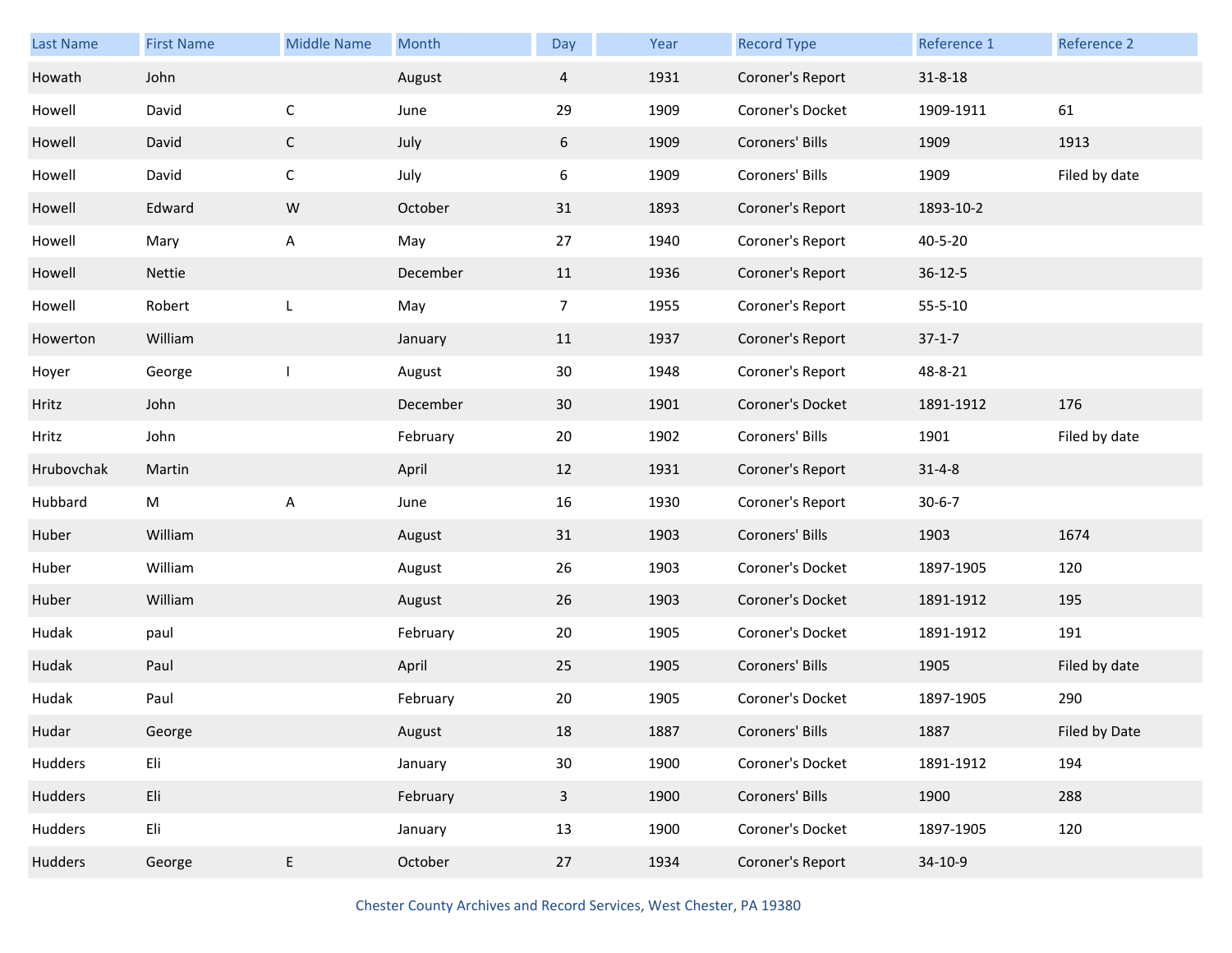| <b>Last Name</b> | <b>First Name</b> | <b>Middle Name</b> | Month    | Day             | Year | <b>Record Type</b>      | Reference 1   | Reference 2   |
|------------------|-------------------|--------------------|----------|-----------------|------|-------------------------|---------------|---------------|
| Hudders          | John              | ${\sf M}$          | June     | 24              | 1877 | Coroner's Report        | Filed by date |               |
| Hudson           | Dean              |                    | October  | 27              | 1947 | Coroner's Report        | 47-10-9       |               |
| Hudson           | John              |                    | November | 8               | 1906 | Coroner's Docket        | 1906-1908     | 130           |
| Hudson           | William           |                    | January  | 21              | 1919 | Coroner's Docket        | 1916-1920     | 150           |
| Huey             | David             |                    | November | 16              | 1931 | Coroner's Report        | $31 - 11 - 6$ |               |
| Hufford          | Herman            |                    | August   | 27              | 1937 | Coroner's Report        | $37 - 8 - 15$ |               |
| Hughes           | Ann               |                    | July     | 26              | 1887 | Coroners' Bills         | 1887          | Filed by Date |
| Hughes           | B                 | Frank              | May      | 22              | 1951 | Coroner's Report        | $51 - 5 - 15$ |               |
| Hughes           | Charles           | ${\sf P}$          | January  | 5 <sub>1</sub>  | 1944 | Coroner's Report        | $44 - 1 - 5$  |               |
| Hughes           | Clarence          |                    | March    | 22              | 1931 | Coroner's Report        | $31 - 3 - 9$  |               |
| Hughes           | Clarence          |                    | March    | $\mathbf{1}$    | 1952 | Coroner's Report        | $52 - 3 - 1$  |               |
| Hughes           | Earl              | ${\sf W}$          | July     | $\overline{2}$  | 1936 | Coroner's Report        | $36 - 7 - 1$  |               |
| Hughes           | Edward            |                    | July     | $\mathbf{1}$    | 1918 | Coroner's Docket        | 1916-1920     | 133           |
| Hughes           | Edward            | H                  | November | 6               | 1935 | Coroner's Report        | $35 - 11 - 2$ |               |
| Hughes           | Eliza             |                    | October  | 22              | 1852 | Coroners' Bills         | 1852          | 200           |
| Hughes           | Eliza             |                    | August   | 13              | 1852 | <b>Quarter Sessions</b> | O/349         | Jul. 1852     |
| Hughes           | Eliza             |                    | December | 21              | 1863 | <b>Quarter Sessions</b> | Q/254         | Jan. 1864     |
| Hughes           | Frank             |                    | November | 15              | 1855 | <b>Quarter Sessions</b> | P/60          | Jan. 1856     |
| Hughes           | Frank             |                    | August   | 18              | 1903 | Coroner's Docket        | 1897-1905     | 121           |
| Hughes           | Frank             |                    | August   | 18              | 1903 | Coroner's Docket        | 1891-1912     | 173           |
| Hughes           | Frank             |                    | March    | $18\,$          | 1934 | Coroner's Report        | $34 - 3 - 8$  |               |
| Hughes           | Hannah            |                    | November | 11              | 1861 | <b>Quarter Sessions</b> | Q/49          | Oct. 1861     |
| Hughes           | Henry             |                    | May      | 30 <sub>o</sub> | 1912 | Coroner's Docket        | 1912-1914     | 73            |
| Hughes           | Henry             |                    | June     | $\mathbf{3}$    | 1912 | Coroners' Bills         | 1912          | Filed by date |
| Hughes           | John              | Vernon             | October  | 19              | 1951 | Coroner's Report        | $51 - 10 - 7$ |               |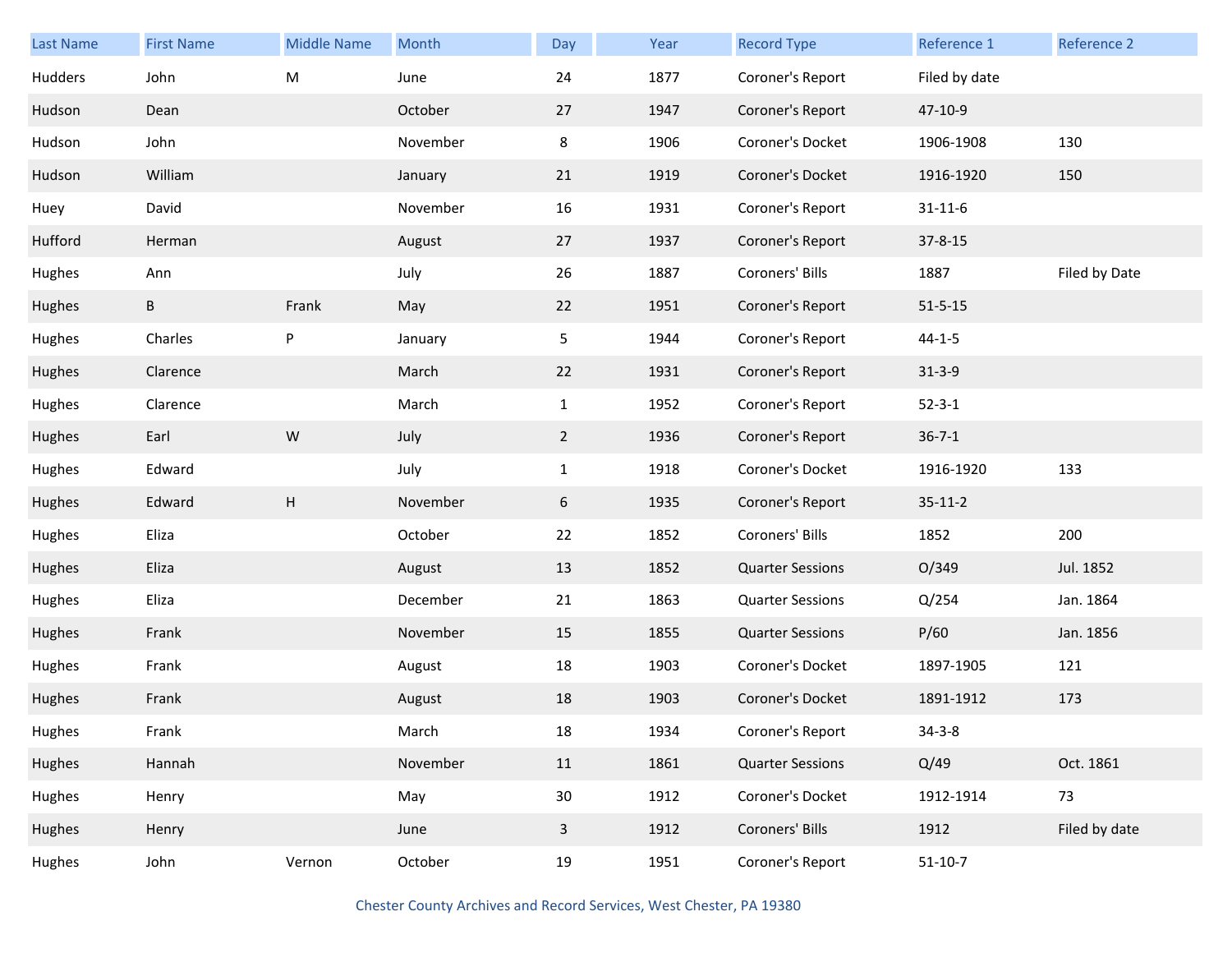| Last Name   | <b>First Name</b> | <b>Middle Name</b> | Month     | Day            | Year | <b>Record Type</b>      | Reference 1    | Reference 2   |
|-------------|-------------------|--------------------|-----------|----------------|------|-------------------------|----------------|---------------|
| Hughes      | John              | ${\sf W}$          | February  | 11             | 1942 | Coroner's Report        | $42 - 2 - 8$   |               |
| Hughes      | Joseph            |                    | September | $\overline{7}$ | 1903 | Coroners' Bills         | 1903           | Filed by date |
| Hughes      | Joseph            |                    | August    | 31             | 1903 | Coroner's Docket        | 1897-1905      | 120           |
| Hughes      | Joseph            |                    | August    | 21             | 1903 | Coroner's Docket        | 1891-1912      | 195           |
| Hughes      | Margaret          |                    | March     | 16             | 1886 | Coroners' Bills         | 1886           | Filed by Date |
| Hughes      | Mary              | Ann                | October   | 31             | 1851 | <b>Quarter Sessions</b> | O/207          | No papers     |
| Hughes      | Michael           |                    | October   | 8              | 1932 | Coroner's Report        | 32-10-16       |               |
| Hulit       | Fred              |                    | May       | 20             | 1931 | Coroner's Report        | $31 - 5 - 6$   |               |
| Hulton      | Amy               | A                  | April     | $\overline{3}$ | 1950 | Coroner's Report        | $50 - 4 - 1$   |               |
| Hume        | John              |                    | June      |                | 1888 | Coroners' Bills         | 1888           | 1391          |
| Hume        | John              |                    | September | 15             | 1919 | Coroner's Docket        | 1916-1920      | 171           |
| Humenuk     | John              |                    | May       | $\mathbf{1}$   | 1945 | Coroner's Report        | 45-4-21        |               |
| Humenuk     | Nancy             | Jane               | July      | 14             | 1953 | Coroner's Report        | $53 - 7 - 2$   |               |
| Humer       | Frederick         |                    | January   | 6              | 1830 | Coroner's Report        | Filed by date  |               |
| Humes       | Kenneth           | L                  | May       | 22             | 1945 | Coroner's Report        | 45-5-16        |               |
| Humes       | Mildred           | May                | October   | 14             | 1908 | Coroners' Bills         | 1908           | 3090          |
| Hummell     | John              | N                  | September | 30             | 1892 | Coroner's Report        | 1892-9-6       |               |
| Humphreys   | Thomas            | M                  | January   | 27             | 1955 | Coroner's Report        | $55 - 1 - 17$  |               |
| Humphries   | Agnes             |                    | December  | 25             | 1951 | Coroner's Report        | $51 - 12 - 24$ |               |
| Humpton     | Blanche           | Olean              | September | 29             | 1955 | Coroner's Report        | 55-9-12        |               |
| Hundertmark | Frances           |                    | February  | 16             | 1949 | Coroner's Report        | 49-2-12        |               |
| Hundertmark | William           | L                  | February  | 15             | 1949 | Coroner's Report        | 49-2-11        |               |
| Hunsberger  | Fernando          |                    | March     | 9              | 1900 | Coroners' Bills         | 1900           | 878           |
| Hunsberger  | Fernando          |                    | March     | 3              | 1900 | Coroner's Docket        | 1897-1905      | 121           |
| Hunsberger  | Fernando          |                    | March     | $\mathbf{3}$   | 1900 | Coroner's Docket        | 1891-1912      | 184           |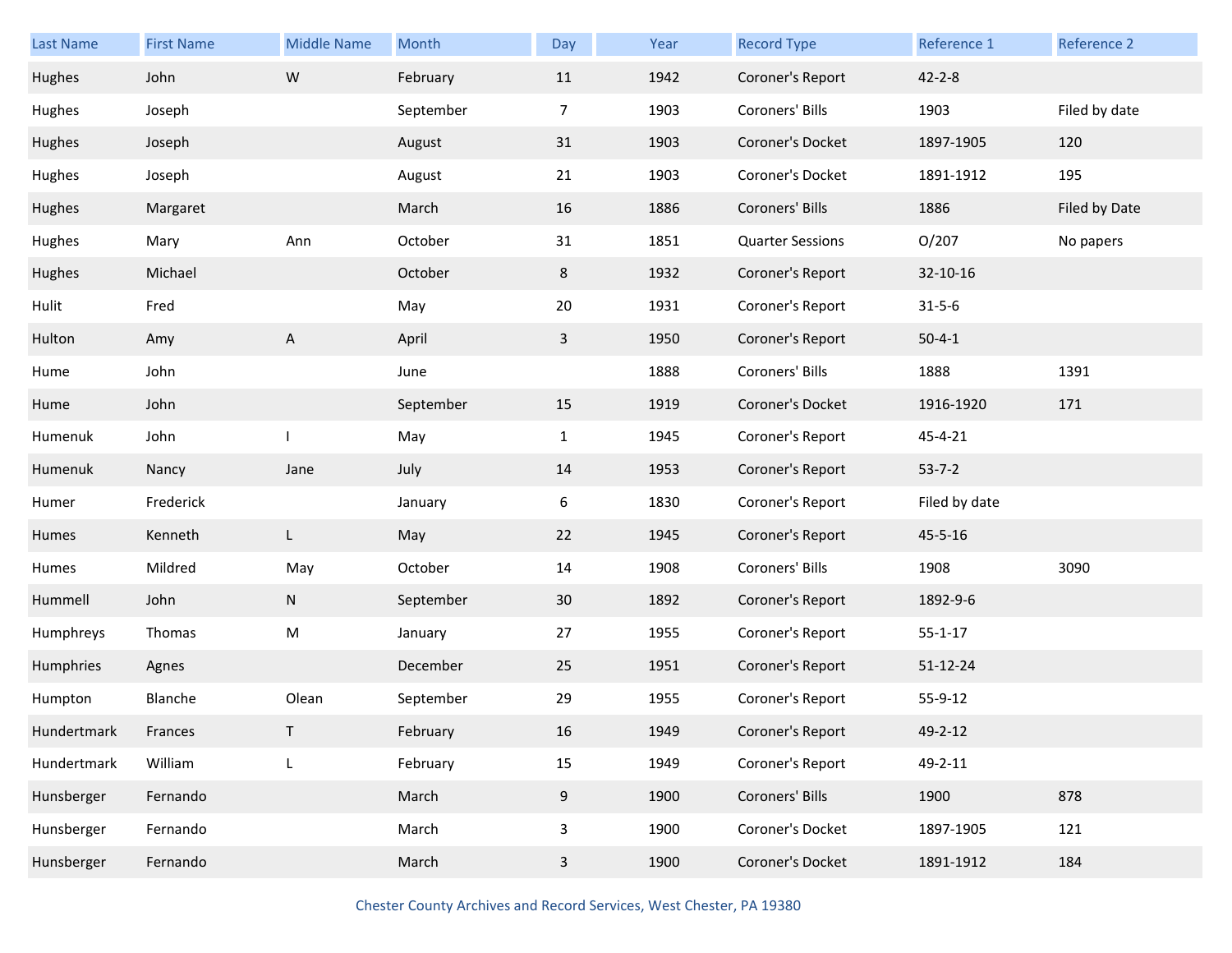| Last Name  | <b>First Name</b> | <b>Middle Name</b> | Month     | Day            | Year | <b>Record Type</b>      | Reference 1   | Reference 2   |
|------------|-------------------|--------------------|-----------|----------------|------|-------------------------|---------------|---------------|
| Hunsberger | Mary              |                    | March     | 14             | 1900 | Coroners' Bills         | 1900          | Filed by Date |
| Hunsberger | Mary              |                    | March     | 12             | 1900 | Coroner's Docket        | 1891-1912     | 200           |
| Hunsberger | Mary              |                    | March     | 12             | 1900 | Coroner's Docket        | 1897-1905     | 122           |
| Hunsicker  | Albert            |                    | January   | 27             | 1904 | Coroner's Docket        | 1891-1912     | 179           |
| Hunsicker  | Albert            | L                  | January   | 27             | 1904 | Coroner's Docket        | 1897-1905     | 121           |
| Hunter     | Beatrice          |                    | August    | 29             | 1910 | Coroners' Bills         | 1910          | 2051          |
| Hunter     | Beatrice          |                    | August    | 25             | 1910 | Coroner's Docket        | 1909-1911     | 212           |
| Hunter     | Charles           | E                  | August    | 12             | 1939 | Coroner's Report        | $39 - 8 - 8$  |               |
| Hunter     | John              |                    | February  | $\mathbf{1}$   | 1853 | <b>Quarter Sessions</b> | O/372         | Jan. 1853     |
| Hunter     | Robert            |                    | July      | 10             | 1940 | Coroner's Report        | $40 - 7 - 4$  |               |
| Hunter     | Thelma            | Tillie             | July      | 6              | 1954 | Coroner's Report        | $54 - 7 - 5$  |               |
| Hunter     | Willard           | E.                 | December  | 5              | 1915 | Coroner's Docket        | 1915          | 104           |
| Hunter     | William           |                    | September | 4              | 1911 | Coroners' Bills         | 1911          | Filed by date |
| Hunter     | William           |                    | August    | 30             | 1911 | Coroner's Docket        | 1909-1911     | 373           |
| Huntley    | Edward            |                    | September | 27             | 1937 | Coroner's Report        | 37-9-13       |               |
| Hurch      | Samuel            |                    | July      | 18             | 1902 | Coroner's Docket        | 1897-1905     | 122           |
| Hurley     | Bertha            | Martin             | May       | 22             | 1956 | Coroner's Report        | $56 - 5 - 12$ |               |
| Hurley     | Charles           | J                  | March     | 29             | 1931 | Coroner's Report        | $31 - 3 - 13$ |               |
| Hurley     | William           |                    | February  | $\overline{2}$ | 1894 | Coroners' Bills         | 1894          | 374           |
| Hurley     | William           |                    | February  | $\mathbf{2}$   | 1894 | Coroner's Report        | 1894-2-3      |               |
| Hursh      | Samuel            |                    | July      | 18             | 1902 | Coroner's Docket        | 1891-1912     | 178           |
| Hursh      | Samuel            |                    | August    | 23             | 1902 | Coroners' Bills         | 1902          | Filed by date |
| Hurst      | Alonzo            |                    | October   | 28             | 1906 | Coroner's Docket        | 1906-1908     | 126           |
| Huskins    | Mabel             | E                  | September | $\mathbf{1}$   | 1944 | Coroner's Report        | 44-9-3        |               |
| Huss       | David             |                    | May       | 7 <sup>7</sup> | 1831 | Coroner's Report        | Filed by date |               |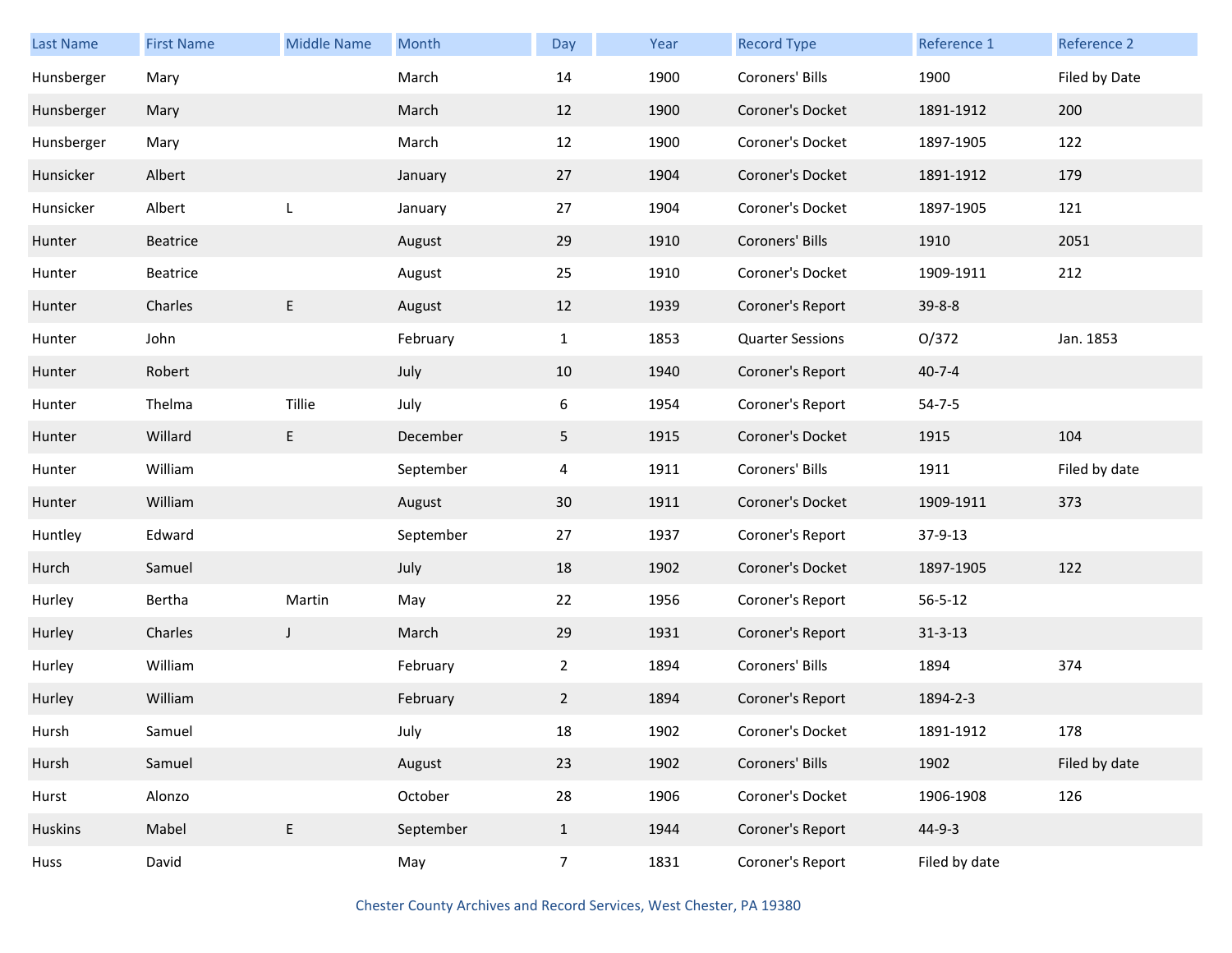| <b>Last Name</b> | <b>First Name</b> | <b>Middle Name</b> | Month     | Day            | Year | <b>Record Type</b>      | Reference 1   | Reference 2   |
|------------------|-------------------|--------------------|-----------|----------------|------|-------------------------|---------------|---------------|
| Huss             | Sandra            | Lee                | January   | 20             | 1942 | Coroner's Report        | $42 - 1 - 14$ |               |
| Husten           | Lillian           | $\mathsf C$        | August    | 11             | 1950 | Coroner's Report        | $50 - 8 - 11$ |               |
| Huston           | Genevieve         | McCready           | April     | 20             | 1948 | Coroner's Report        | $48 - 4 - 7$  |               |
| Hutcheson        | Isaac             |                    | September | 19             | 1854 | <b>Quarter Sessions</b> | O/493         | Oct. 1854     |
| Hutchinson       | Newton            |                    | January   | $\overline{2}$ | 1913 | Coroner's Docket        | 1912-1914     | 151           |
| Hutchinson       | William           | N.                 | October   | 5              | 1877 | Coroner's Report        | Filed by date |               |
| Hutt             | William           | Douglas            | November  | 19             | 1942 | Coroner's Report        | 42-11-16      |               |
| Hutton           | Frank             | D                  | January   | 31             | 1903 | Coroner's Docket        | 1897-1905     | 122           |
| Hutton           | Frank             | D                  | February  | 5 <sub>1</sub> | 1903 | Coroners' Bills         | 1903          | 260           |
| Hutton           | Frank             | D                  | January   | 31             | 1903 | Coroner's Docket        | 1891-1912     | 178           |
| Hutton           | Sarah             | ${\sf M}$          | January   | $\overline{2}$ | 1949 | Coroner's Report        | $49 - 1 - 8$  |               |
| Hutton           | William           |                    | June      | 16             | 1911 | Coroners' Bills         | 1911          | Filed by date |
| Hutton           | William           |                    | June      | 13             | 1911 | Coroner's Docket        | 1909-1911     | 338           |
| Hyde             | William           |                    | August    | 6              | 1905 | Coroners' Bills         | 1905          | Filed by date |
| Hyde             | William           |                    | July      | 29             | 1905 | Coroner's Docket        | 1897-1905     | 301           |
| Hyde             | William           |                    | July      | 29             | 1905 | Coroner's Docket        | 1891-1912     | 184           |
| Hyman            | Georgy            |                    | July      | 10             | 1906 | Coroners' Bills         | 1906          | Filed by date |
| Hymes            | George            | Н                  | May       | 4              | 1948 | Coroner's Report        | 48-5-19       |               |
| lampieri         | Peter             | Paul               | April     | 23             | 1943 | Coroner's Report        | $43 - 4 - 14$ |               |
| Idler            | Lewis             |                    | November  | 9              | 1931 | Coroner's Report        | $31 - 11 - 2$ |               |
| Ignantz          | Alexander         |                    | January   | 14             | 1941 | Coroner's Report        | $41 - 1 - 11$ |               |
| Ignas            | Thomas            |                    | June      | 28             | 1918 | Coroner's Docket        | 1916-1919     | 262           |
| Ignatz           | Alexander         |                    | December  | 16             | 1941 | Coroner's Report        | 41-12-20      |               |
| Illes            | Michael           |                    | July      | 18             | 1952 | Coroner's Report        | $52 - 7 - 11$ |               |
| Imhof            | John              | A                  | February  | 5 <sub>1</sub> | 1955 | Coroner's Report        | $55 - 2 - 4$  |               |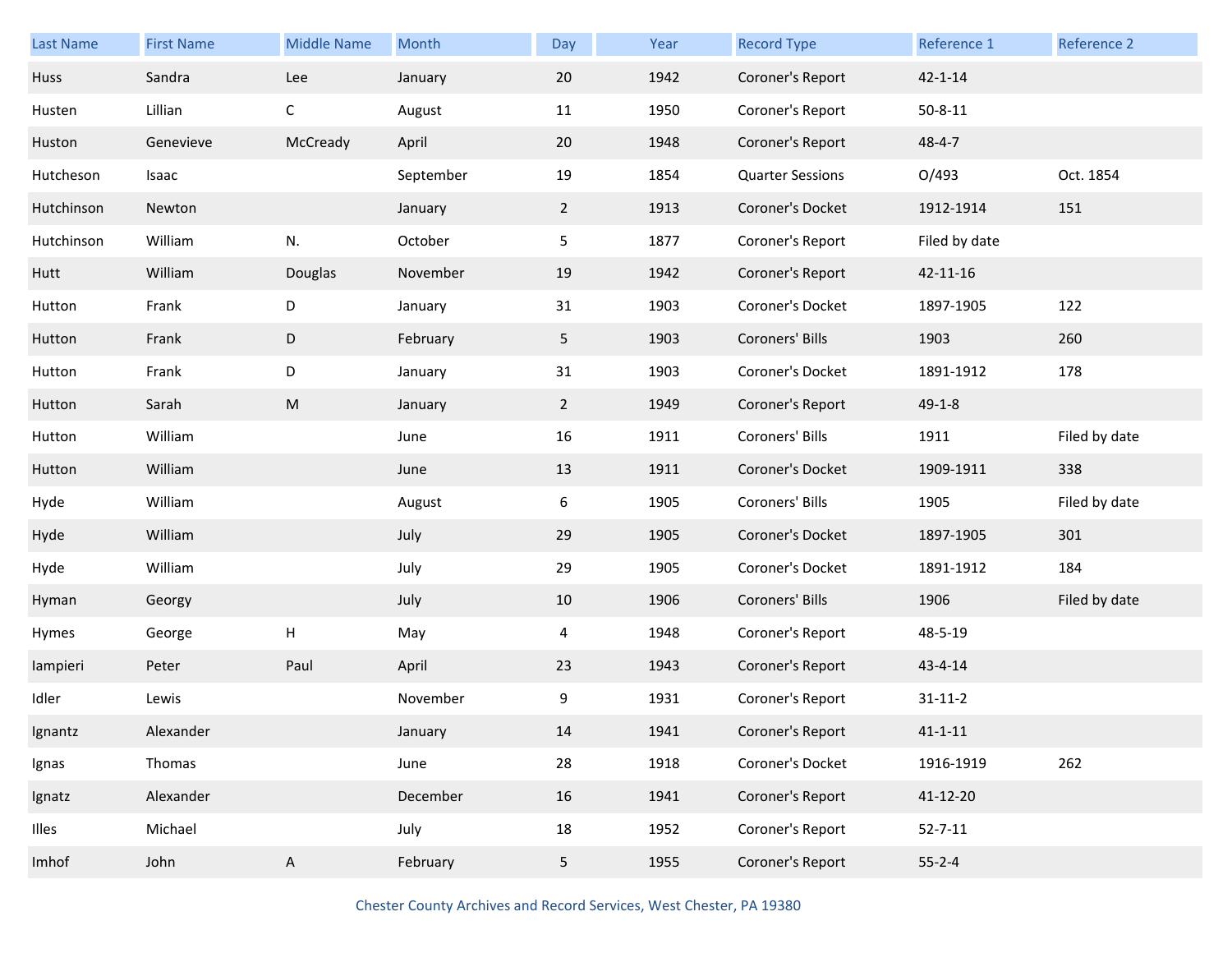| <b>Last Name</b> | <b>First Name</b> | <b>Middle Name</b> | Month     | Day            | Year | <b>Record Type</b> | Reference 1   | Reference 2   |
|------------------|-------------------|--------------------|-----------|----------------|------|--------------------|---------------|---------------|
| Immaculata       | Mother            |                    | June      | 22             | 1953 | Coroner's Report   | $53 - 6 - 16$ |               |
| Imonde           | Luigi             |                    | May       | 3              | 1906 | Coroner's Docket   | 1906-1908     | 51            |
| Imperiale        | Michele           |                    | October   | 19             | 1902 | Coroner's Docket   | 1891-1912     | 202           |
| Imperiale        | Michele           |                    | October   | 19             | 1902 | Coroner's Docket   | 1897-1905     | 123           |
| Ingber           | Chain             |                    | September | 16             | 1905 | Coroner's Docket   | 1897-1905     | 329           |
| Ingber           | Chain             |                    | September | 16             | 1905 | Coroner's Docket   | 1897-1905     | 307           |
| Ingber           | Chain             |                    | October   | $\overline{2}$ | 1905 | Coroners' Bills    | 1905          | Filed by date |
| Ingham           | John              | E                  | July      | 14             | 1947 | Coroner's Report   | $47 - 7 - 3$  |               |
| Ingler           | Chain             |                    | September | 16             | 1905 | Coroner's Docket   | 1891-1912     | 203           |
| Ingram           | Elisha            |                    | November  | 3              | 1852 | Coroners' Bills    | 1852          | 242           |
| Ingram           | Jennie            | $\mathsf C$        | July      | 4              | 1941 | Coroner's Report   | $41 - 7 - 2$  |               |
| Ingram           | Mary              | T.                 | May       | 19             | 1940 | Coroner's Report   | $40 - 5 - 10$ |               |
| Ingram           | Oliver            |                    | November  | 29             | 1900 | Coroner's Docket   | 1891-1912     | 203           |
| Ingram           | William           |                    | April     | 18             | 1944 | Coroner's Report   | $44 - 4 - 11$ |               |
| Ingram           | William           | A                  | December  | 20             | 1945 | Coroner's Report   | 45-12-11      |               |
| Ingramat         | Oliver            |                    | November  | 29             | 1900 | Coroner's Docket   | 1897-1905     | 123           |
| Inman            | Oliver            | Whitney            | February  | 9              | 1953 | Coroner's Report   | $53 - 2 - 5$  |               |
| Innis            | Charles           | F                  | April     | 13             | 1944 | Coroner's Report   | $44 - 4 - 8$  |               |
| Iredell          | Ed                | M                  | November  | 17             | 1934 | Coroner's Report   | 34-11-14      |               |
| Iredell          | John              | M                  | February  | 15             | 1909 | Coroners' Bills    | 1909          | 374           |
| Iredell          | John              | M                  | February  | $15\,$         | 1909 | Coroner's Docket   | 1909-1911     | 16            |
| Irons            | Arthur            | $\mathsf H$        | December  | 10             | 1942 | Coroner's Report   | $42 - 12 - 4$ |               |
| Irons            | Jacob             |                    | March     | 5              | 1831 | Coroner's Report   | Filed by date |               |
| Irons            | James             |                    | February  | 26             | 1917 | Coroner's Docket   | 1916-1919     | 94            |
| Irons            | John              |                    | January   | $\mathsf{3}$   | 1878 | Coroner's Report   | Filed by date |               |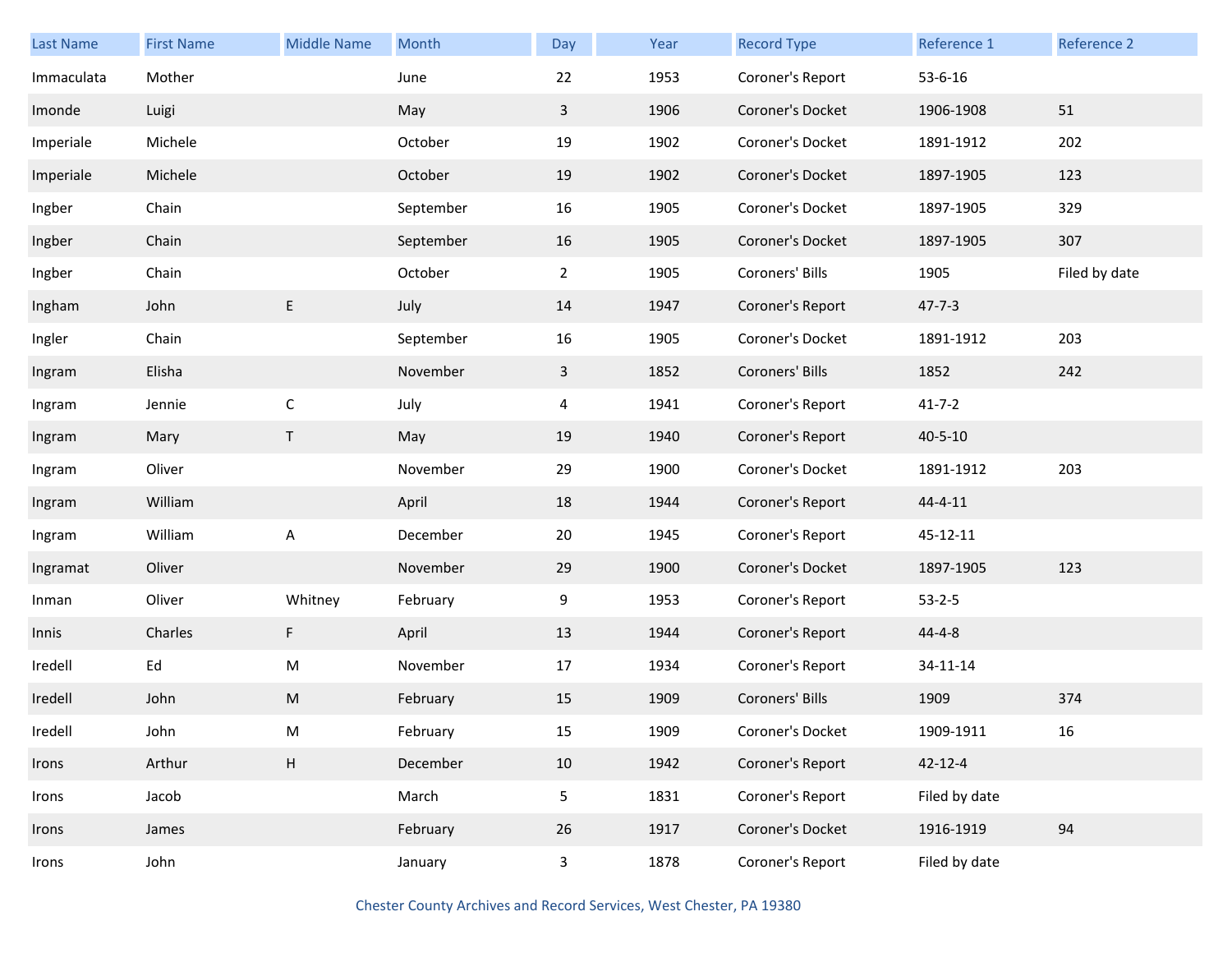| Last Name | <b>First Name</b>    | <b>Middle Name</b>        | Month     | Day             | Year | <b>Record Type</b>      | Reference 1   | Reference 2   |
|-----------|----------------------|---------------------------|-----------|-----------------|------|-------------------------|---------------|---------------|
| Ironside  | Malin                | L                         | August    | 10              | 1916 | Coroner's Docket        | 1916-1919     | 35            |
| Irvin     | Elizabeth            |                           | January   | 31              | 1910 | Coroners' Bills         | 1910          | Filed by date |
| Irwin     | (child of Mary)      |                           | October   | 25              | 1852 | Coroners' Bills         | 1852          | Filed by Date |
| Irwin     | (infant of Mary E;oz |                           | January   | 29              | 1850 | <b>Quarter Sessions</b> | O/121         | Jan. 1850     |
| Irwin     | Donald               | $\mathsf S$               | January   | 19              | 1955 | Coroner's Report        | $55 - 1 - 8$  |               |
| Irwin     | Edgar                |                           | November  | 28              | 1919 | Coroner's Docket        | 1916-1920     | 187           |
| Irwin     | Elizabeth            |                           | January   | 21              | 1910 | Coroner's Docket        | 1909-1911     | 131           |
| Irwin     | Hugh                 |                           | August    | 22              | 1854 | <b>Quarter Sessions</b> | O/511         | Jan. 1855     |
| Irwin     | John                 |                           | January   | 25              | 1859 | <b>Quarter Sessions</b> | P/331         | No papers     |
| Irwin     | John                 |                           | April     | $\overline{7}$  | 1940 | Coroner's Report        | $40 - 4 - 4$  |               |
| Irwin     | Raymond              | T                         | September | 11              | 1944 | Coroner's Report        | 44-9-9        |               |
| Irwin     | Samuel               |                           | July      | 17              | 1947 | Coroner's Report        | $47 - 7 - 5$  |               |
| Isaacs    | Earl                 | ${\sf W}$                 | August    | 22              | 1947 | Coroner's Report        | $47 - 8 - 9$  |               |
| Isingen   | Elizabeth            |                           | October   | 23              | 1897 | Coroner's Docket        | 1891-1912     | 202           |
| Isingen   | Elizabeth            |                           | October   | 23              | 1897 | Coroner's Docket        | 1897-1905     | 123           |
| Iski      | John                 |                           | September | 3               | 1904 | Coroner's Docket        | 1897-1905     | 123           |
| Iski      | John                 |                           | September | $\mathbf{3}$    | 1904 | Coroner's Docket        | 1891-1912     | 201           |
| Isky      | Karoly               |                           | August    | 21              | 1911 | Coroners' Bills         | 1911          | Filed by date |
| Isky      | Karoly               |                           | August    | 14              | 1911 | Coroner's Docket        | 1909-1911     | 368           |
| Isydore   | Guberna              |                           | October   | 25              | 1907 | Coroner's Docket        | 1906-1908     | 285           |
| Ivison    | Samuel               |                           | October   | 30              | 1905 | Coroner's Docket        | 1897-1905     | 310           |
| Ivison    | Samuel               |                           | November  | 13              | 1905 | Coroners' Bills         | 1905          | Filed by date |
| Ivison    | Samuel               |                           | October   | 30              | 1905 | Coroner's Docket        | 1891-1912     | 204           |
| Iwama     | Surge                | $\boldsymbol{\mathsf{H}}$ | November  | $5\phantom{.0}$ | 1935 | Coroner's Report        | $35 - 11 - 3$ |               |
| Iwanows   | Fedor                |                           | December  | 28              | 1952 | Coroner's Report        | 52-12-23      |               |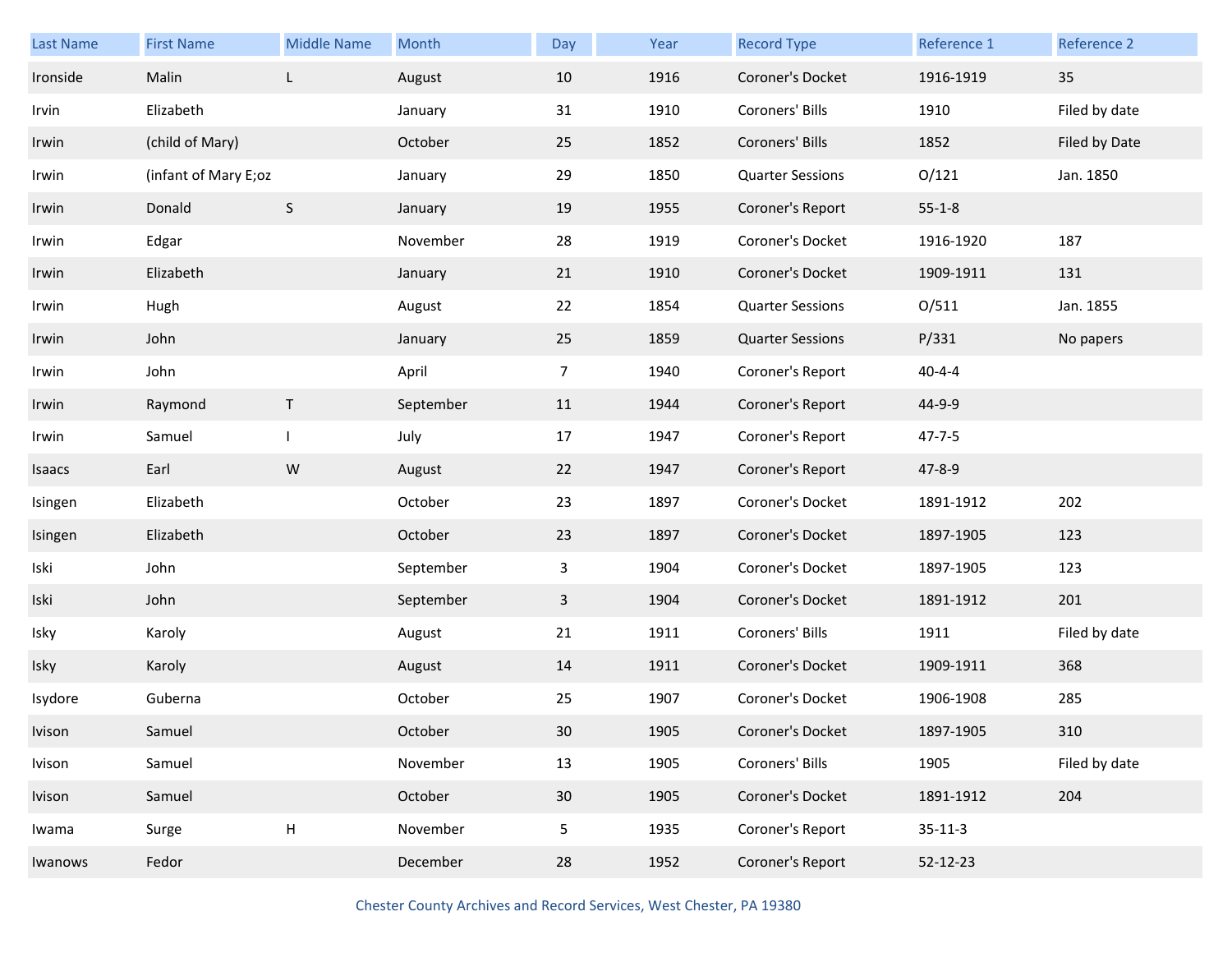| <b>Last Name</b> | <b>First Name</b> | <b>Middle Name</b>        | Month     | Day            | Year | <b>Record Type</b>      | Reference 1   | Reference 2    |
|------------------|-------------------|---------------------------|-----------|----------------|------|-------------------------|---------------|----------------|
| Jacabucz         | Trajan            |                           | December  | 9              | 1949 | Coroner's Report        | 49-12-3       |                |
| Jack             | Hanna             |                           | November  | 6              | 1919 | Coroner's Docket        | 1916-1919     | 412            |
| Jack             | Paoli             |                           | February  | 6              | 1916 | Coroner's Docket        | 1916-1919     | $\overline{7}$ |
| Jackson          | Alfred            |                           | March     | 11             | 1851 | <b>Quarter Sessions</b> | O/167         | Jan. 1851      |
| Jackson          | Alfred            |                           | April     | 28             | 1851 | Coroners' Bills         | 1851          | 61             |
| Jackson          | Andrew            |                           | October   | 30             | 1953 | Coroner's Report        | 53-10-20      |                |
| Jackson          | Anna              |                           | December  | 12             | 1937 | Coroner's Report        | $37-12-6$     |                |
| Jackson          | Arthur            |                           | March     | 24             | 1933 | Coroner's Report        | $33 - 3 - 12$ |                |
| Jackson          | Atlee             | $\sf P$                   | October   | 5 <sub>1</sub> | 1936 | Coroner's Report        | $36 - 10 - 3$ |                |
| Jackson          | Benjamin          |                           | July      | $\overline{2}$ | 1876 | Coroner's Report        | Filed by date |                |
| Jackson          | Blanche           |                           | July      | 19             | 1942 | Coroner's Report        | 42-7-10       |                |
| Jackson          | Blanche           |                           | September | 30             | 1953 | Coroner's Report        | 53-9-25       |                |
| Jackson          | C                 | Foster                    | November  | $\overline{4}$ | 1936 | Coroner's Report        | $36 - 11 - 5$ |                |
| Jackson          | $\mathsf{C}$      | Percy                     | November  | 22             | 1897 | Coroners' Bills         | 1897          | 3713           |
| Jackson          | $\mathsf C$       | Percy                     | November  | 20             | 1897 | Coroner's Docket        | 1891-1912     | 216            |
| Jackson          | $\mathsf{C}$      | Percy                     | November  | 20             | 1899 | Coroner's Docket        | 1897-1905     | 124            |
| Jackson          | Charles           | Edwin                     | December  | 23             | 1944 | Coroner's Report        | 44-12-18      |                |
| Jackson          | Elmer             | S                         | July      | 31             | 1935 | Coroner's Report        | $35 - 7 - 18$ |                |
| Jackson          | Estella           | $\boldsymbol{\mathsf{H}}$ | November  | 11             | 1918 | Coroner's Docket        | 1916-1920     | 144            |
| Jackson          | Franklin          |                           | June      | 18             | 1886 | Coroners' Bills         | 1886          | 1655           |
| Jackson          | Harry             | M                         | April     | 20             | 1942 | Coroner's Report        | 42-4-14       |                |
| Jackson          | Herbert           | ${\sf W}$                 | January   | 23             | 1911 | Coroners' Bills         | 1911          | 51             |
| Jackson          | Herbert           | ${\sf W}$                 | January   | 21             | 1911 | Coroner's Docket        | 1909-1911     | 282            |
| Jackson          | Herman            |                           | January   | 26             | 1940 | Coroner's Report        | $40 - 1 - 15$ |                |
| Jackson          | Isaac             |                           | April     | 6              | 1935 | Coroner's Report        | $35 - 4 - 4$  |                |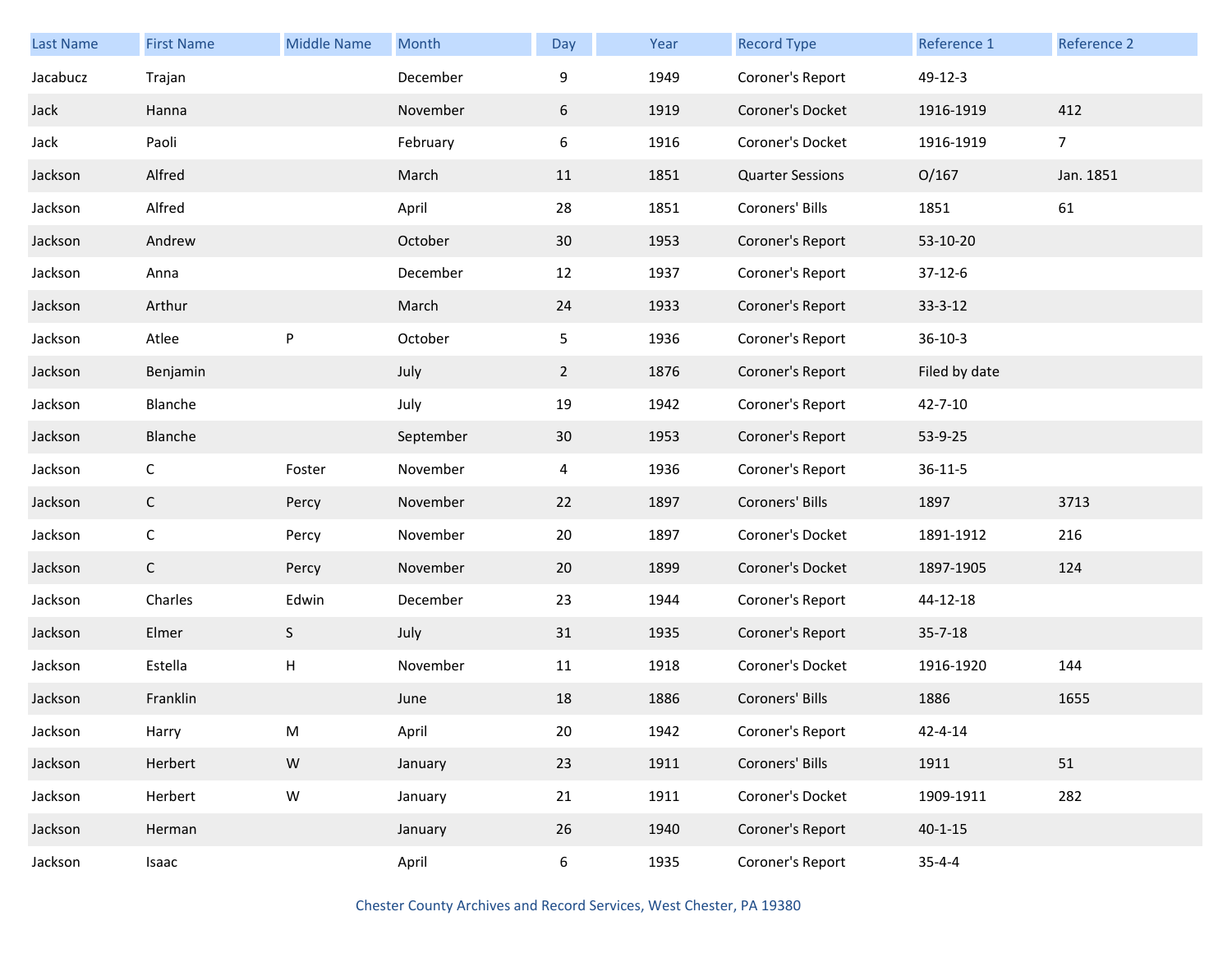| Last Name | <b>First Name</b> | <b>Middle Name</b>                                                                                         | Month     | Day             | Year | <b>Record Type</b> | Reference 1    | Reference 2   |
|-----------|-------------------|------------------------------------------------------------------------------------------------------------|-----------|-----------------|------|--------------------|----------------|---------------|
| Jackson   | James             |                                                                                                            | March     | $\overline{7}$  | 1930 | Coroner's Report   | $30-3-3$       |               |
| Jackson   | Jessie            |                                                                                                            | December  | $\overline{7}$  | 1877 | Coroner's Report   | Filed by date  |               |
| Jackson   | John              |                                                                                                            |           |                 |      | Coroners' Bills    | 1913           | Undated       |
| Jackson   | Lemmon            |                                                                                                            | June      | 16              | 1885 | Coroners' Bills    | 1885           | 1477          |
| Jackson   | Leon              | Lester                                                                                                     | March     | 22              | 1951 | Coroner's Report   | $51 - 3 - 10$  |               |
| Jackson   | Leroy             |                                                                                                            | July      | $\overline{2}$  | 1951 | Coroner's Report   | $51 - 6 - 16$  |               |
| Jackson   | Lidie             | E                                                                                                          | November  | 16              | 1937 | Coroner's Report   | $37-11-7$      |               |
| Jackson   | Malcolm           |                                                                                                            | November  | 16              | 1949 | Coroner's Report   | 49-11-10       |               |
| Jackson   | Margaret          |                                                                                                            | August    | 29              | 1943 | Coroner's Report   | 43-8-19        |               |
| Jackson   | Mary              |                                                                                                            | March     | $\overline{7}$  | 1905 | Coroner's Docket   | 1891-1912      | 217           |
| Jackson   | Mary              |                                                                                                            | March     | $7\overline{ }$ | 1905 | Coroner's Docket   | 1897-1905      | 277           |
| Jackson   | Mary              |                                                                                                            | March     | 13              | 1905 | Coroners' Bills    | 1905           | Filed by date |
| Jackson   | Mary              |                                                                                                            | November  | 18              | 1954 | Coroner's Report   | $54-11-8$      |               |
| Jackson   | mary              | Ann                                                                                                        | January   | 28              | 1901 | Coroner's Docket   | 1891-1912      | 214           |
| Jackson   | Mary              | Ann                                                                                                        | January   | 28              | 1901 | Coroner's Docket   | 1897-1905      | 124           |
| Jackson   | Mary              | M                                                                                                          | November  | 22              | 1910 | Coroner's Docket   | 1909-1911      | 246           |
| Jackson   | Mary              | $\mathsf{M}% _{T}=\mathsf{M}_{T}\!\left( a,b\right) ,\ \mathsf{M}_{T}=\mathsf{M}_{T}\!\left( a,b\right) ,$ | November  | 25              | 1910 | Coroners' Bills    | 1910           | Filed by date |
| Jackson   | Mary              | Mariah                                                                                                     | November  | 28              | 1910 | Coroners' Bills    | 1910           | 3260          |
| Jackson   | Philip            | F                                                                                                          | January   | 26              | 1931 | Coroner's Report   | $31 - 1 - 17$  |               |
| Jackson   | Phoebe            |                                                                                                            | September | 17              | 1946 | Coroner's Report   | 46-9-16        |               |
| Jackson   | Raymond           |                                                                                                            | December  | 20              | 1952 | Coroner's Report   | $52 - 12 - 17$ |               |
| Jackson   | Robert            |                                                                                                            | October   | 9               | 1946 | Coroner's Report   | $46 - 10 - 11$ |               |
| Jackson   | Robert            | ${\sf W}$                                                                                                  | July      | 10              | 1944 | Coroner's Report   | $44 - 7 - 3$   |               |
| Jackson   | Samuel            |                                                                                                            | March     | 3               | 1894 | Coroner's Report   | 1894-3-5       |               |
| Jackson   | Samuel            |                                                                                                            | March     | 5 <sub>1</sub>  | 1894 | Coroners' Bills    | 1894           | 780           |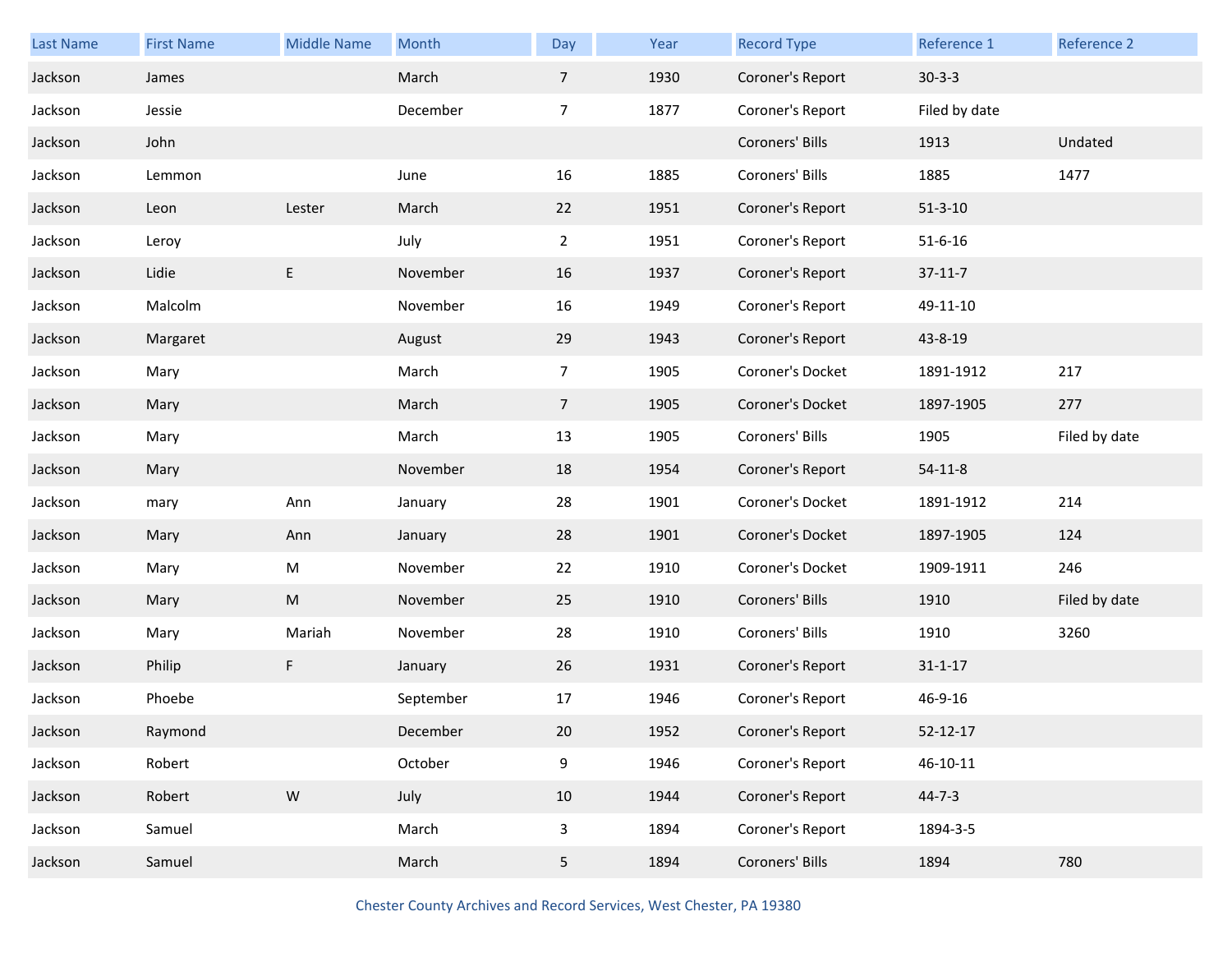| <b>Last Name</b> | <b>First Name</b> | <b>Middle Name</b>       | Month     | Day     | Year | <b>Record Type</b> | Reference 1   | Reference 2 |
|------------------|-------------------|--------------------------|-----------|---------|------|--------------------|---------------|-------------|
| Jackson          | Samuel            |                          | March     | 5       | 1894 | Coroners' Bills    | 1894          | 763         |
| Jackson          | Samuel            |                          | September | 26      | 1947 | Coroner's Report   | 47-9-22       |             |
| Jackson          | Samuel            |                          | September | 22      | 1953 | Coroner's Report   | 53-9-20       |             |
| Jackson          | Tallie            |                          | October   | 28      | 1934 | Coroner's Report   | $34-10-5$     |             |
| Jackson          | Vanandah          |                          | January   | 20      | 1946 | Coroner's Report   | $46 - 1 - 9$  |             |
| Jackson          | Viola             |                          | May       | 13      | 1937 | Coroner's Report   | $37 - 5 - 14$ |             |
| Jackson          | Warren            | W                        | May       | 11      | 1950 | Coroner's Report   | $50 - 5 - 3$  |             |
| Jackson          | William           |                          | September | 17      | 1863 | Coroners' Bills    | 1863          | 202         |
| Jackson          | William           | Edward                   | April     | 26      | 1953 | Coroner's Report   | 53-4-24       |             |
| Jacobs           | Alexander         |                          | February  | 23      | 1952 | Coroner's Report   | $52 - 2 - 20$ |             |
| Jacobs           | Audrey            |                          | May       | 23      | 1953 | Coroner's Report   | 53-5-20       |             |
| Jacobs           | Debora            | B                        | December  | 6       | 1931 | Coroner's Report   | $31 - 12 - 3$ |             |
| Jacobs           | Geraldine         |                          | December  | 30      | 1930 | Coroner's Report   | 30-12-14      |             |
| Jacobs           | Hayes             |                          | September | 30      | 1908 | Coroners' Bills    | 1908          | 2852        |
| Jacobs           | John              |                          | December  | 14      | 1899 | Coroners' Bills    | 1899          | 4154        |
| Jacobs           | John              |                          | December  | 11      | 1899 | Coroner's Docket   | 1891-1912     | 213         |
| Jacobs           | John              |                          | December  | 16      | 1899 | Coroners' Bills    | 1899          | 4331        |
| Jacobs           | John              |                          | December  | 11      | 1899 | Coroner's Docket   | 1897-1905     | 124         |
| Jacobs           | Ulysses           | G                        | October   | 22      | 1944 | Coroner's Report   | 44-10-16      |             |
| Jacobs           | W                 | Rutherford Hay September |           | 16      | 1908 | Coroner's Docket   | 1906-1908     | 410         |
| Jacoby           | Florence          |                          | September | 6       | 1953 | Coroner's Report   | $53-9-7$      |             |
| Jaconi           | Giovani           |                          | December  | 11      | 1905 | Coroners' Bills    | 1905          | 3231        |
| Jaconi           | Grovani           |                          | December  | $\bf 8$ | 1905 | Coroner's Docket   | 1891-1912     | 219         |
| Jacovi           | Grovani           |                          | December  | 8       | 1905 | Coroner's Docket   | 1897-1905     | 313         |
| Jacques          | David             |                          | August    | 12      | 1941 | Coroner's Report   | $41 - 8 - 12$ |             |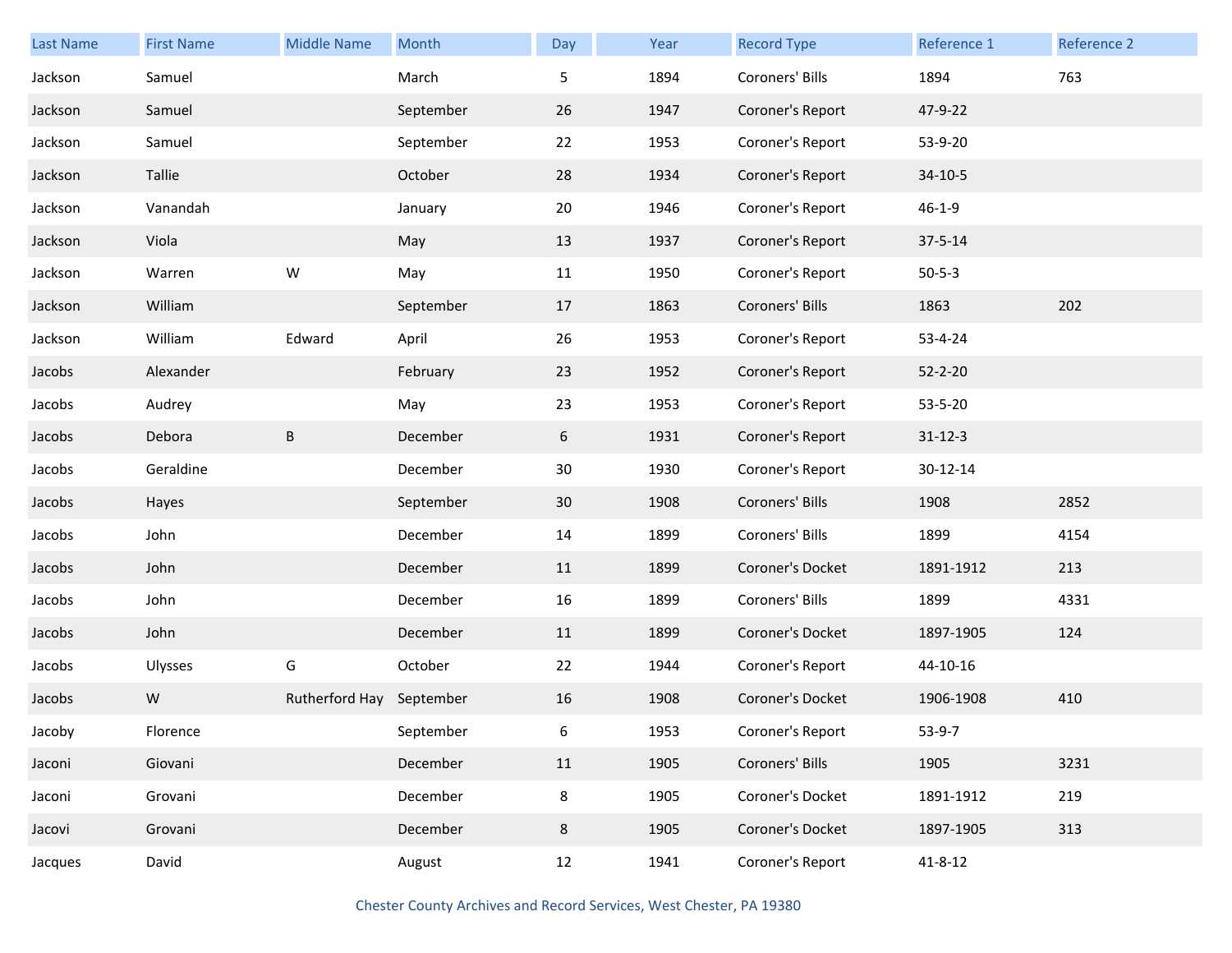| <b>Last Name</b> | <b>First Name</b> | <b>Middle Name</b> | Month     | Day            | Year | <b>Record Type</b>      | Reference 1   | Reference 2   |
|------------------|-------------------|--------------------|-----------|----------------|------|-------------------------|---------------|---------------|
| Jagelka          | Charles           |                    | November  | 3              | 1938 | Coroner's Report        | $38-11-3$     |               |
| Jaigo            | Andy              |                    | September | 19             | 1916 | Coroner's Docket        | 1916-1919     | 44            |
| Jalch            | Michael           |                    | December  | 26             | 1947 | Coroner's Report        | 47-12-10      |               |
| James            | Abbie             | A                  | February  | $\mathbf{1}$   | 1909 | Coroners' Bills         | 1909          | Filed by date |
| James            | Abbie             | A                  | January   | 27             | 1909 | Coroner's Docket        | 1909-1911     | 11            |
| James            | Anna              | M                  | April     | $\overline{2}$ | 1931 | Coroner's Report        | $31 - 4 - 12$ |               |
| James            | David             |                    | June      | $\overline{2}$ | 1904 | Coroner's Docket        | 1891-1912     | 209           |
| James            | David             |                    | June      | 3              | 1904 | Coroner's Docket        | 1897-1905     | 127           |
| James            | David             |                    | June      | 20             | 1904 | Coroners' Bills         | 1904          | 1717          |
| James            | Elizabeth         |                    | October   | 29             | 1850 | Coroners' Bills         | 1850          | 204           |
| James            | Elizabeth         |                    | December  | 23             | 1899 | Coroner's Docket        | 1897-1905     | 128           |
| James            | Elizabeth         |                    | December  | 23             | 1899 | Coroner's Docket        | 1891-1912     | 205           |
| James            | Frank             |                    | September | 13             | 1904 | Coroners' Bills         | 1904          | Filed by date |
|                  |                   |                    |           |                |      |                         |               |               |
| James            | Frank             | W                  | September | 13             | 1904 | Coroner's Docket        | 1891-1912     | 212           |
| James            | Frank             | ${\sf W}$          | September | 13             | 1904 | Coroner's Docket        | 1897-1905     | 125           |
| James            | George            | W                  | April     | 11             | 1859 | <b>Quarter Sessions</b> | P/354         | Apr. 1859     |
| James            | Harry             | $\sf B$            | February  | $\mathbf{1}$   | 1909 | Coroners' Bills         | 1909          | Filed by date |
| James            | Harry             | Β                  | January   | 27             | 1909 | Coroner's Docket        | 1909-1911     | 12            |
| James            | Harry             | Roy                | August    | 17             | 1945 | Coroner's Report        | 45-8-11       |               |
| James            | Harvey            |                    | December  | 23             | 1899 | Coroner's Docket        | 1891-1912     | 204           |
| James            | Harvey            |                    | December  | 23             | 1899 | Coroner's Docket        | 1897-1905     | 128           |
| James            | Hunt              | D                  | December  | 27             | 1859 | <b>Quarter Sessions</b> | P/331         | No papers     |
| James            | Jesse             |                    | January   | $\mathbf{3}$   | 1919 | Coroner's Docket        | 1916-1919     | 335           |
| James            | Levis             |                    | April     | 27             | 1847 | <b>Quarter Sessions</b> | N/361         | Apr.-May 1847 |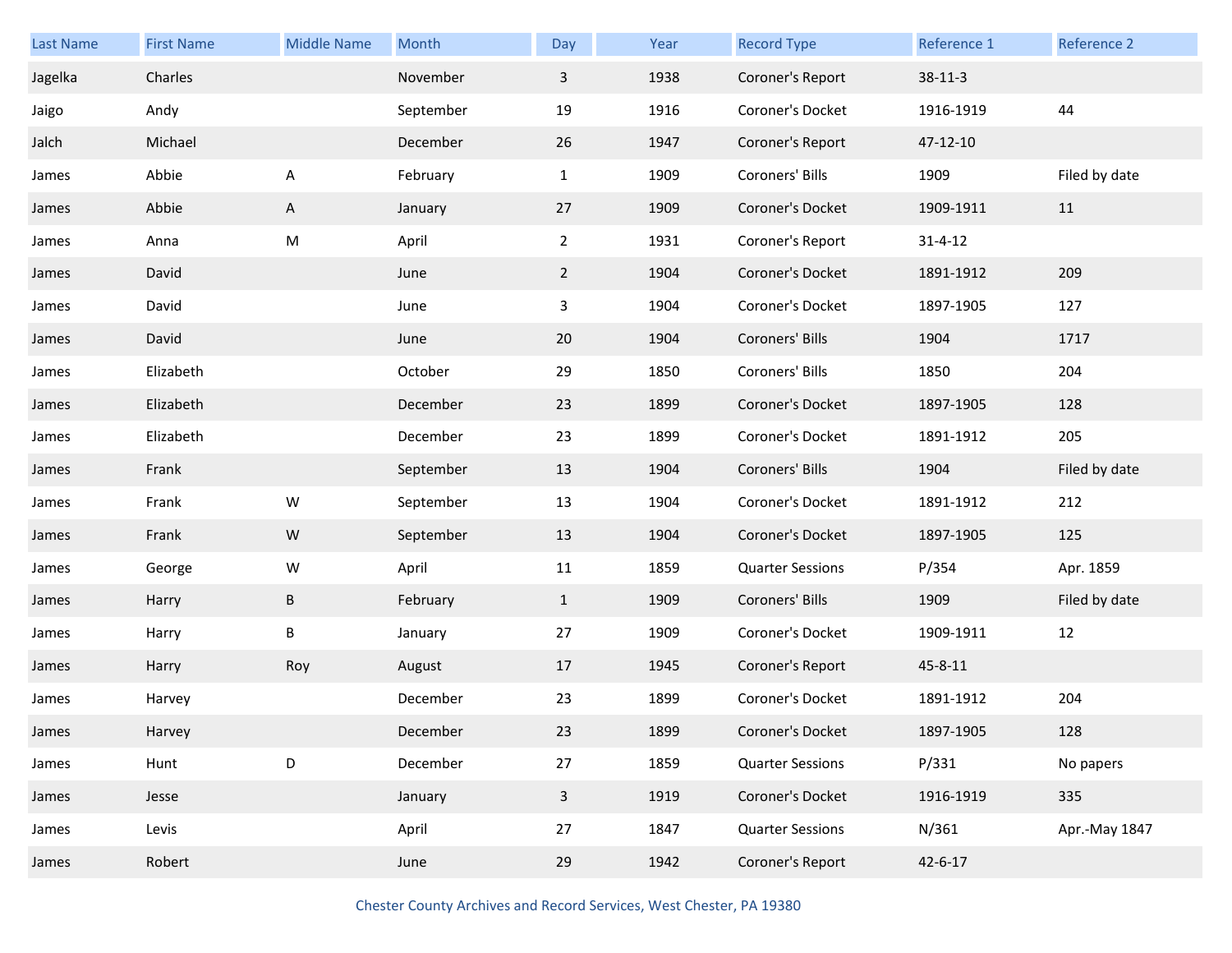| Last Name | <b>First Name</b> | <b>Middle Name</b> | Month     | Day          | Year | <b>Record Type</b> | Reference 1   | Reference 2   |
|-----------|-------------------|--------------------|-----------|--------------|------|--------------------|---------------|---------------|
| Jameson   | James             | A                  | July      | 6            | 1950 | Coroner's Report   | $50 - 7 - 4$  |               |
| Jameston  | William           |                    | June      | 28           | 1935 | Coroner's Report   | 35-6-14       |               |
| Jamieson  | Hugh              |                    | August    | 12           | 1907 | Coroner's Docket   | 1906-1908     | 245           |
| Jamison   | Clement           | R                  | December  | 30           | 1952 | Coroner's Report   | 52-12-25      |               |
| Jamison   | Dyral             |                    | September | 13           | 1948 | Coroner's Report   | 48-9-23       |               |
| Jamison   | E                 | Atwood             | September | 17           | 1952 | Coroner's Report   | 52-9-14       |               |
| Jamison   | Edgar             | С                  | February  | 3            | 1955 | Coroner's Report   | $55 - 2 - 2$  |               |
| Jamison   | Hugh              |                    | August    | 14           | 1907 | Coroners' Bills    | 1907          | 2015          |
| Jamison   | Paul              | Н                  | March     | 23           | 1940 | Coroner's Report   | $40 - 3 - 11$ |               |
| Jamison   | William           | Τ                  | December  | 22           | 1941 | Coroner's Report   | 41-12-28      |               |
| Janney    | William           | ${\sf M}$          | July      | 8            | 1910 | Coroners' Bills    | 1910          | 1802          |
| Janney    | William           | M                  | June      | 28           | 1910 | Coroner's Docket   | 1909-1911     | 188           |
| Januses   | John              |                    | May       | 11           | 1937 | Coroner's Report   | $37 - 5 - 13$ |               |
| Japavolo  | Giovanno          |                    | December  | 22           | 1887 | Coroners' Bills    | 1887          | Filed by Date |
| Jarrett   | Charles           |                    | June      | $\mathbf{1}$ | 1953 | Coroner's Report   | $53-6-2$      |               |
| Jarriel   | Joseph            |                    | April     | 23           | 1939 | Coroner's Report   | $39 - 4 - 13$ |               |
| Jarvis    | John              |                    | December  | 11           | 1884 | Coroners' Bills    | 1884          | Filed by Date |
| Jarvis    | William           | Clyde              | January   | 4            | 1953 | Coroner's Report   | $53-1-6$      |               |
| Jasnosz   | John              |                    | August    | 23           | 1930 | Coroner's Report   | $30 - 8 - 11$ |               |
| Javaick   | Lew               |                    | February  | 14           | 1906 | Coroner's Docket   | 1906-1908     | 18            |
| Jay       | Manerva           | н                  | January   | 4            | 1911 | Coroner's Docket   | 1909-1911     | 275           |
| Jay       | Minerva           |                    | January   | 9            | 1911 | Coroners' Bills    | 1911          | $\mathbf{3}$  |
| Jay       | Norman            |                    | May       | 14           | 1943 | Coroner's Report   | 43-5-14       |               |
| Jeanette  | Mickey            |                    | March     | 25           | 1937 | Coroner's Report   | $37 - 3 - 18$ |               |
| Jefferies | Morris            |                    | November  | 20           | 1904 | Coroner's Docket   | 1891-1912     | 206           |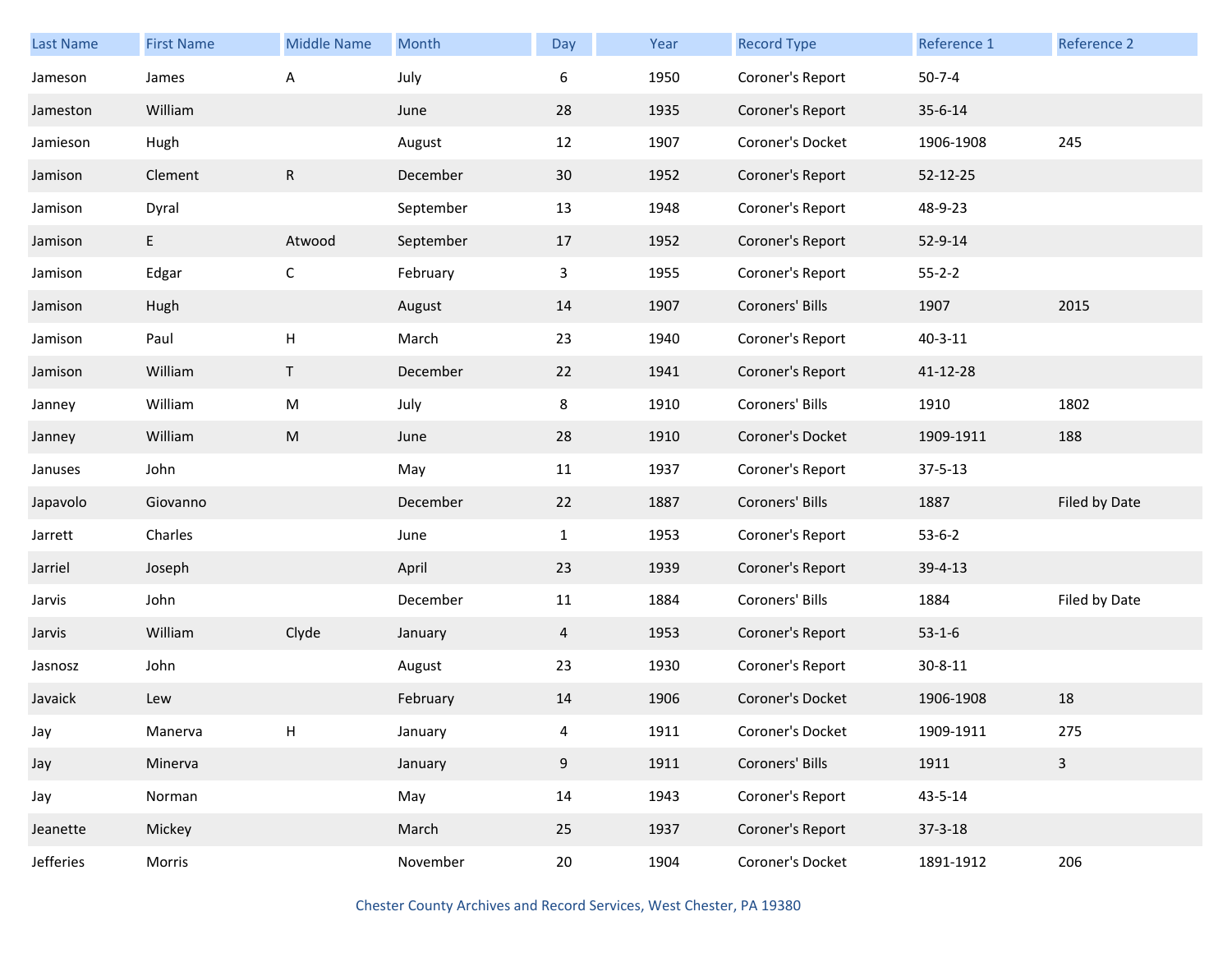| Last Name | <b>First Name</b> | <b>Middle Name</b> | Month     | <b>Day</b> | Year | <b>Record Type</b>      | Reference 1   | Reference 2   |
|-----------|-------------------|--------------------|-----------|------------|------|-------------------------|---------------|---------------|
| Jefferies | Morris            |                    | November  | 28         | 1904 | Coroners' Bills         | 1904          | 3196          |
| Jefferies | Nicholas          |                    | June      | 17         | 1910 | Coroner's Docket        | 1909-1911     | 181           |
| Jefferies | Nicholas          |                    | June      | 20         | 1910 | Coroners' Bills         | 1910          | 1724-1740     |
| Jefferies | Nicholas          |                    | June      | 20         | 1910 | Coroners' Bills         | 1910          | 1737          |
| Jefferis  | Henry             |                    | February  | 18         | 1899 | Coroner's Docket        | 1891-1912     | 212           |
| Jefferis  | Henry             | P                  | February  | 18         | 1899 | Coroner's Docket        | 1897-1905     | 125           |
| Jefferis  | John              | О.                 | December  | 11         | 1884 | Coroners' Bills         | 1884          | 2910          |
| Jefferis  | Marion            |                    | January   | 7          | 1930 | Coroner's Report        | $30 - 1 - 1$  |               |
| Jefferis  | Mildred           | E. Swinehart       | July      | 6          | 1954 | Coroner's Report        | $54 - 7 - 4$  |               |
| Jefferis  | Morris            |                    | November  | 20         | 1904 | Coroner's Docket        | 1897-1905     | 277           |
| Jefferis  | Wilson            | $\mathsf{T}$       | April     | 9          | 1951 | Coroner's Report        | $51 - 4 - 7$  |               |
| Jefferson | Charles           |                    | February  | 9          | 1948 | Coroner's Report        | $48 - 2 - 8$  |               |
| Jefferson | George            |                    | May       | 28         | 1917 | Coroner's Docket        | 1916-1920     | 83            |
| Jefferson | Samuel            |                    | February  | 9          | 1930 | Coroner's Report        | $30 - 2 - 4$  |               |
| Jeffreys  | Sidney            | ${\sf R}$          | August    | 29         | 1945 | Coroner's Report        | 45-8-16       |               |
| Jeffries  | Daniel            |                    | July      | 11         | 1933 | Coroner's Report        | $33 - 7 - 4$  |               |
| Jeffris   | Elizabeth         |                    | May       | 17         | 1796 | Coroner's Report        | Filed by date |               |
| Jenkins   | Agnus             |                    | April     | 27         | 1852 | Coroners' Bills         | 1852          | Filed by Date |
| Jenkins   | D                 | H                  | April     | 26         | 1893 | Coroner's Report        | 1893-4-1      |               |
| Jenkins   | D                 | Н                  | April     | 27         | 1893 | Coroners' Bills         | 1893          | 1249          |
| Jenkins   | Dorcas            |                    | January   | 26         | 1852 | <b>Quarter Sessions</b> | O/224         | Jan. 1852     |
| Jenkins   | Dorcus            |                    | December  |            | 1851 | Coroners' Bills         | 1851          | Filed by Date |
| Jenkins   | John              | Henry              | March     | 14         | 1941 | Coroner's Report        | $41 - 3 - 12$ |               |
| Jenkins   | Laura             |                    | September |            | 1905 | Coroners' Bills         | 1905          | Filed by date |
| Jenkins   | Laura             |                    | July      | 19         | 1905 | Coroner's Docket        | 1891-1912     | 217           |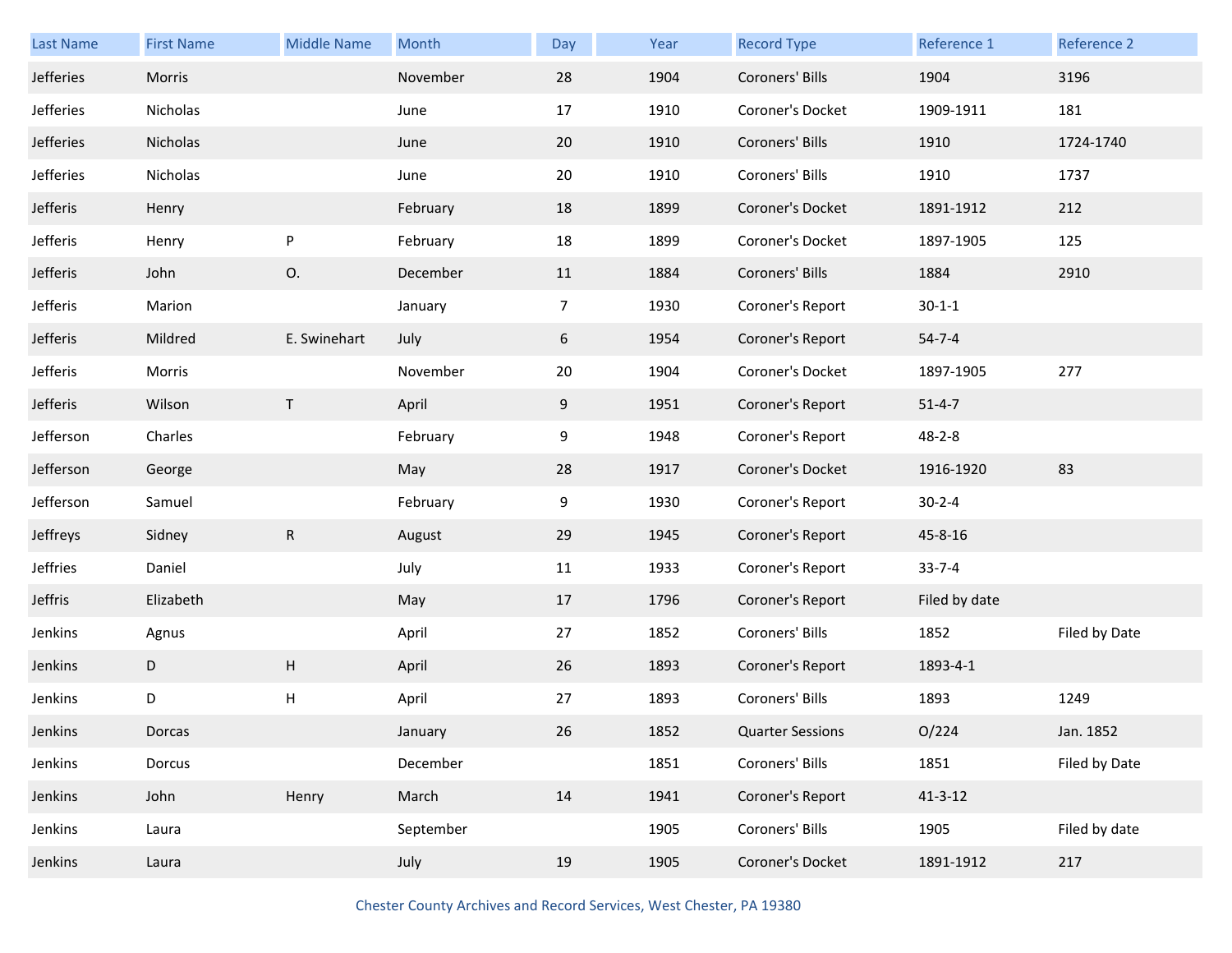| <b>Last Name</b> | <b>First Name</b> | <b>Middle Name</b> | Month     | Day             | Year | <b>Record Type</b> | Reference 1    | Reference 2   |
|------------------|-------------------|--------------------|-----------|-----------------|------|--------------------|----------------|---------------|
| Jenkins          | Laura             |                    | July      | 19              | 1905 | Coroner's Docket   | 1897-1905      | 296           |
| Jenkins          | Laura             |                    | July      | 21              | 1905 | Coroners' Bills    | 1905           | Filed by date |
| Jenkins          | Pompy             |                    | December  | 13              | 1930 | Coroner's Report   | $30 - 12 - 6$  |               |
| Jenkins          | Richard           | Dale               | November  | 21              | 1952 | Coroner's Report   | $52 - 11 - 21$ |               |
| Jenkins          | Robert            | A                  | September | 14              | 1934 | Coroner's Report   | 34-9-13        |               |
| Jenkins          | Walter            |                    | May       | 10              | 1947 | Coroner's Report   | $47 - 5 - 6$   |               |
| Jenner           | Sidney            |                    | June      | 27              | 1915 | Coroner's Docket   | 1915           | 52            |
| Jennings         | Mildred           |                    | October   | 27              | 1941 | Coroner's Report   | 41-10-14       |               |
| Jerman           | Stanislaus        |                    | September |                 | 1895 | Coroners' Bills    | 1895           | 2491          |
| Jerman           | Stanislaus        |                    | September | 14              | 1895 | Coroners' Bills    | 1895           | 2463          |
| Jerman           | Stanislaus        |                    | August    | 22              | 1895 | Coroner's Report   | 1895-8-4       |               |
| Jerrehian        | Joseph            | M                  | August    | 27              | 1942 | Coroner's Report   | 42-8-27        |               |
| Jester           | Frank             | S                  | March     | 18              | 1936 | Coroner's Report   | $36 - 3 - 13$  |               |
| Jewell           | Carol             |                    | December  | 24              | 1953 | Coroner's Report   | 53-12-10       |               |
| Jewell           | Carol             | Ann                | January   | $\overline{7}$  | 1954 | Coroner's Report   | 53-12-18       |               |
| Jewell           | Ethel             | K                  | January   | 7 <sup>1</sup>  | 1954 | Coroner's Report   | 53-12-18       |               |
| Jilek            | Albert            | ${\sf W}$          | December  | 18              | 1951 | Coroner's Report   | 51-12-20       |               |
| Jocot            | Alfred            | Robert             | June      | 13              | 1946 | Coroner's Report   | $46 - 6 - 5$   |               |
| Johm             | Harry             | A                  | July      | $\mathbf{1}$    | 1915 | Coroner's Docket   | 1915           | 56            |
| John             | Amos              |                    | May       | 14              | 1832 | Coroner's Report   | Filed by date  |               |
| John             | Charles           |                    | February  | 4               | 1944 | Coroner's Report   | 44-1-28        |               |
| John             | Daniel            |                    | December  | 5 <sub>5</sub>  | 1954 | Coroner's Report   | $54-12-8$      |               |
| John             | John              | Williams           | August    | 21              | 1903 | Coroner's Docket   | 1891-1912      | 215           |
| John             | Joseph            | E                  | August    | 21              | 1934 | Coroner's Report   | $34 - 8 - 8$   |               |
| John             | Phil              |                    | November  | 30 <sub>o</sub> | 1903 | Coroner's Docket   | 1891-1912      | 212           |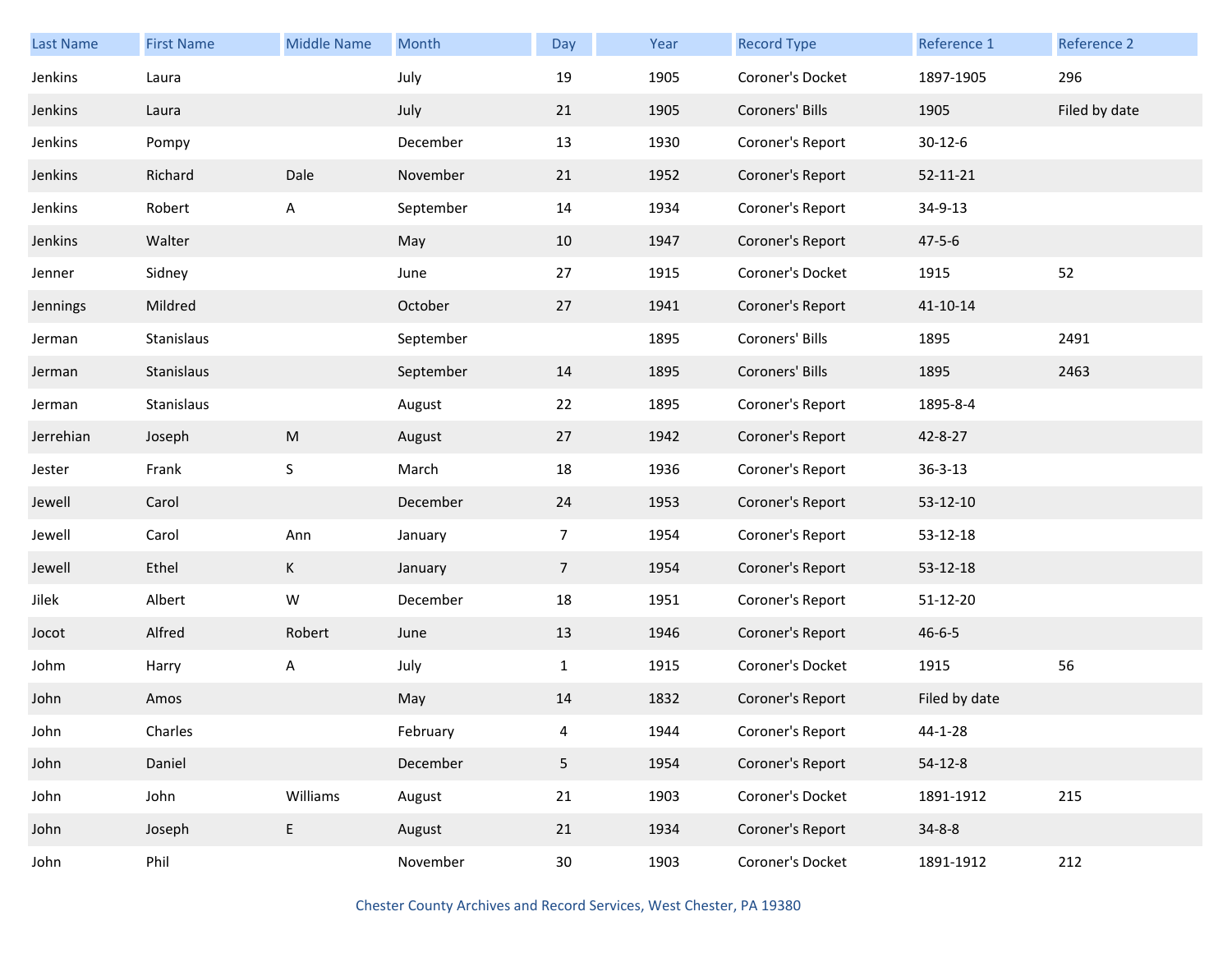| Last Name | <b>First Name</b> | <b>Middle Name</b>        | Month     | Day            | Year | <b>Record Type</b> | Reference 1   | Reference 2   |
|-----------|-------------------|---------------------------|-----------|----------------|------|--------------------|---------------|---------------|
| John      | Phil              |                           | November  | 30             | 1903 | Coroner's Docket   | 1897-1905     | 131           |
| John      | Scenator          |                           | June      | 26             | 1905 | Coroner's Docket   | 1897-1905     | 295           |
| John      | Wiliam            |                           | August    | 21             | 1903 | Coroner's Docket   | 1897-1905     | 131           |
| John      | William           |                           | August    | 24             | 1903 | Coroners' Bills    | 1903          | 1654          |
| John      | William           | $\boldsymbol{\mathsf{H}}$ | February  | 19             | 1908 | Coroners' Bills    | 1908          | Filed by date |
| John      | William           | $\mathsf{H}$              | February  | 15             | 1908 | Coroner's Docket   | 1906-1908     | 328           |
| Johns     | Charles           |                           | June      | 7 <sup>7</sup> | 1909 | Coroners' Bills    | 1909          | Filed by date |
| Johns     | Charlie           |                           | June      | $\mathbf{1}$   | 1909 | Coroner's Docket   | 1909-1911     | 51            |
| Johns     | George            | ${\sf W}$                 | October   | 14             | 1878 | Coroner's Report   | Filed by date |               |
| Johnson   | Α                 | W                         | August    | 10             | 1911 | Coroner's Docket   | 1909-1911     | 364           |
| Johnson   | Abner             | G                         | June      | $\overline{4}$ | 1944 | Coroner's Report   | $44 - 6 - 3$  |               |
| Johnson   | Abraham           | ${\sf R}$                 | September | 26             | 1894 | Coroner's Report   | 1894-9-3      |               |
|           |                   |                           |           |                |      |                    |               |               |
| Johnson   | Abraham           | ${\sf R}$                 | September | 26             | 1894 | Coroners' Bills    | 1894          | Filed by Date |
| Johnson   | Alice             | B                         | May       | 31             | 1933 | Coroner's Report   | 33-5-14       |               |
| Johnson   | Amanda            | ${\sf M}$                 | August    | 12             | 1911 | Coroner's Docket   | 1909-1911     | 366           |
| Johnson   | Anna              | Dobson                    | December  | $\overline{2}$ | 1938 | Coroner's Report   | $38-12-2$     |               |
| Johnson   | Benj              | S                         | October   | 15             | 1931 | Coroner's Report   | $31 - 10 - 4$ |               |
| Johnson   | Caroline          |                           | December  | 4              | 1914 | Coroner's Docket   | 1912-1914     | 362           |
| Johnson   | Carrie            |                           | April     | 26             | 1914 | Coroner's Docket   | 1912-1914     | 300           |
| Johnson   | Charles           |                           | March     | 14             | 1900 | Coroner's Docket   | 1891-1912     | 216           |
| Johnson   | Charles           |                           | March     | 14             | 1900 | Coroner's Docket   | 1897-1905     | 130           |
| Johnson   | Charles           |                           | March     | 16             | 1900 | Coroners' Bills    | 1900          | Filed by Date |
| Johnson   | Charles           | $\mathsf E$               | March     | 28             | 1937 | Coroner's Report   | $37 - 3 - 20$ |               |
| Johnson   | Charles           | Edward                    | October   | 24             | 1951 | Coroner's Report   | $51-10-14$    |               |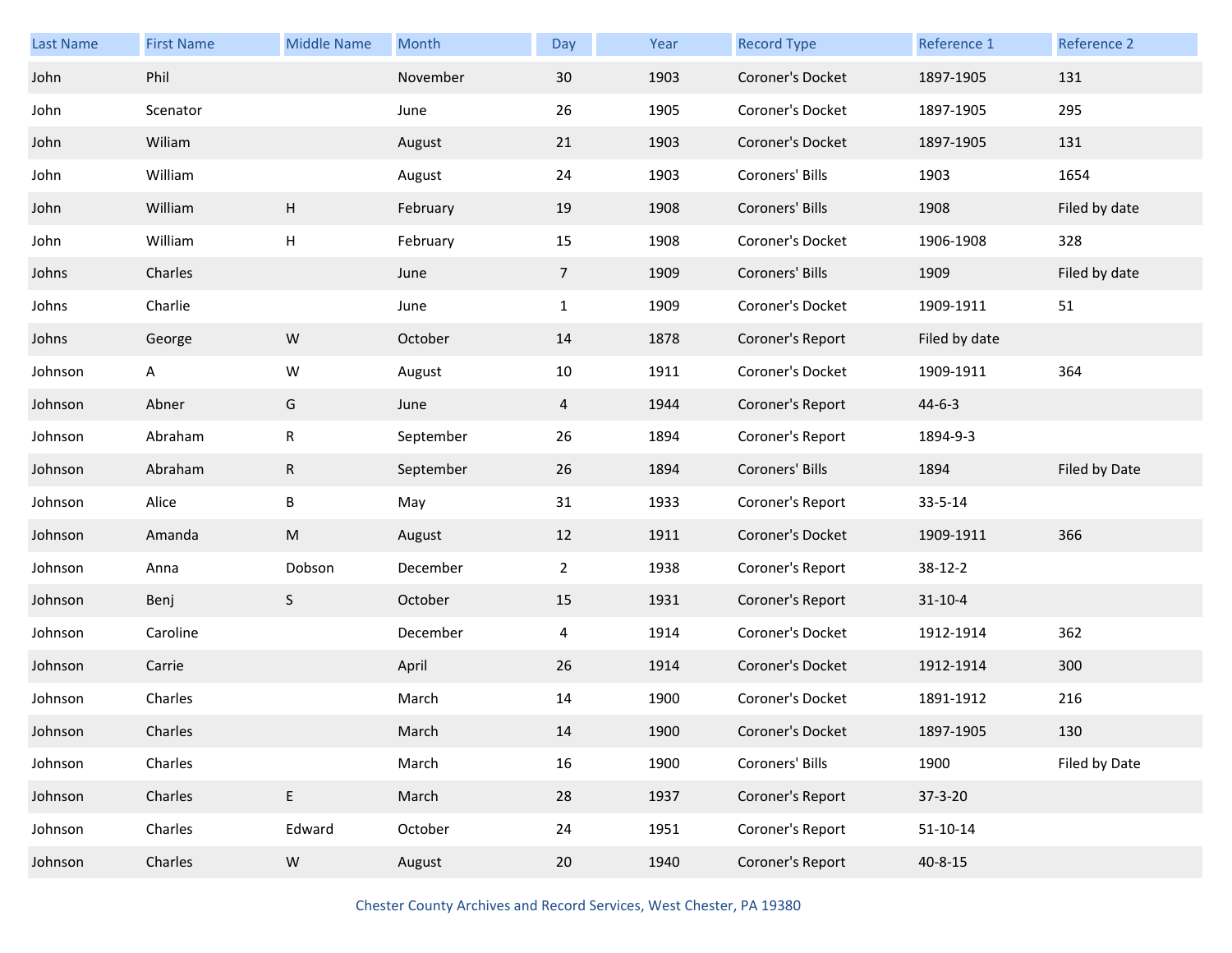| Last Name | <b>First Name</b> | <b>Middle Name</b> | Month     | Day             | Year | <b>Record Type</b>      | Reference 1   | Reference 2   |
|-----------|-------------------|--------------------|-----------|-----------------|------|-------------------------|---------------|---------------|
| Johnson   | Clarence          |                    | May       | 9               | 1952 | Coroner's Report        | $52 - 5 - 11$ |               |
| Johnson   | Daniel            |                    | January   | 15              | 1949 | Coroner's Report        | 49-1-15       |               |
| Johnson   | Darlene           | Helen              | December  | 15              | 1930 | Coroner's Report        | $30 - 12 - 8$ |               |
| Johnson   | David             |                    | February  | 9               | 1856 | <b>Quarter Sessions</b> | P/60          | Jan. 1856     |
| Johnson   | Della             | Harris             | February  | 26              | 1930 | Coroner's Report        | $30 - 2 - 15$ |               |
| Johnson   | Doris             | Ann                | December  | 30 <sup>°</sup> | 1948 | Coroner's Report        | 48-12-19      |               |
| Johnson   | Dudley            |                    | November  | 21              | 1948 | Coroner's Report        | 48-11-10      |               |
| Johnson   | Earl              | H                  | September | 16              | 1936 | Coroner's Report        | 36-9-11       |               |
| Johnson   | Edward            | A                  | April     | 9               | 1952 | Coroner's Report        | $52 - 4 - 8$  |               |
| Johnson   | Eliza             |                    | July      | 8               | 1895 | Coroner's Report        | 1895-7-11     |               |
| Johnson   | Eliza             |                    | October   | $\mathbf{1}$    | 1908 | Coroner's Docket        | 1906-1908     | 419           |
| Johnson   | Eliza             | Jane               | March     | 25              | 1896 | Coroner's Report        | 1896-3-9      |               |
| Johnson   | Ella              |                    | May       | 15              | 1954 | Coroner's Report        | $54 - 5 - 12$ |               |
| Johnson   | Eugene            |                    | December  | 13              | 1933 | Coroner's Report        | $33 - 12 - 5$ |               |
| Johnson   | Floerence         | Elizabeth          | January   | 23              | 1913 | Coroner's Docket        | 1912-1914     | 163           |
| Johnson   | Florence          | Elizabeth          | January   | 27              | 1913 | Coroners' Bills         | 1913          | 88            |
| Johnson   | Frances           |                    | May       | 5               | 1950 | Coroner's Report        | $50 - 5 - 4$  |               |
| Johnson   | Frank             | $\mathsf{C}$       | May       | $\mathbf{1}$    | 1942 | Coroner's Report        | $42 - 5 - 1$  |               |
| Johnson   | Franklin          | A                  | April     | 24              | 1900 | Coroner's Docket        | 1891-1912     | 209           |
| Johnson   | Franklin          | Α                  | April     | 24              | 1900 | Coroner's Docket        | 1897-1905     | 126           |
| Johnson   | Franklin          | Α                  | May       | 10              | 1900 | Coroners' Bills         | 1900          | Filed by Date |
| Johnson   | George            |                    | June      | 21              | 1898 | Coroner's Docket        | 1897-1905     | 125           |
| Johnson   | George            |                    | June      | 22              | 1898 | Coroners' Bills         | 1898          | 1946          |
| Johnson   | George            |                    | June      | 21              | 1898 | Coroner's Docket        | 1891-1912     | 218           |
| Johnson   | George            | A                  | July      | 9               | 1954 | Coroner's Report        | $54 - 7 - 7$  |               |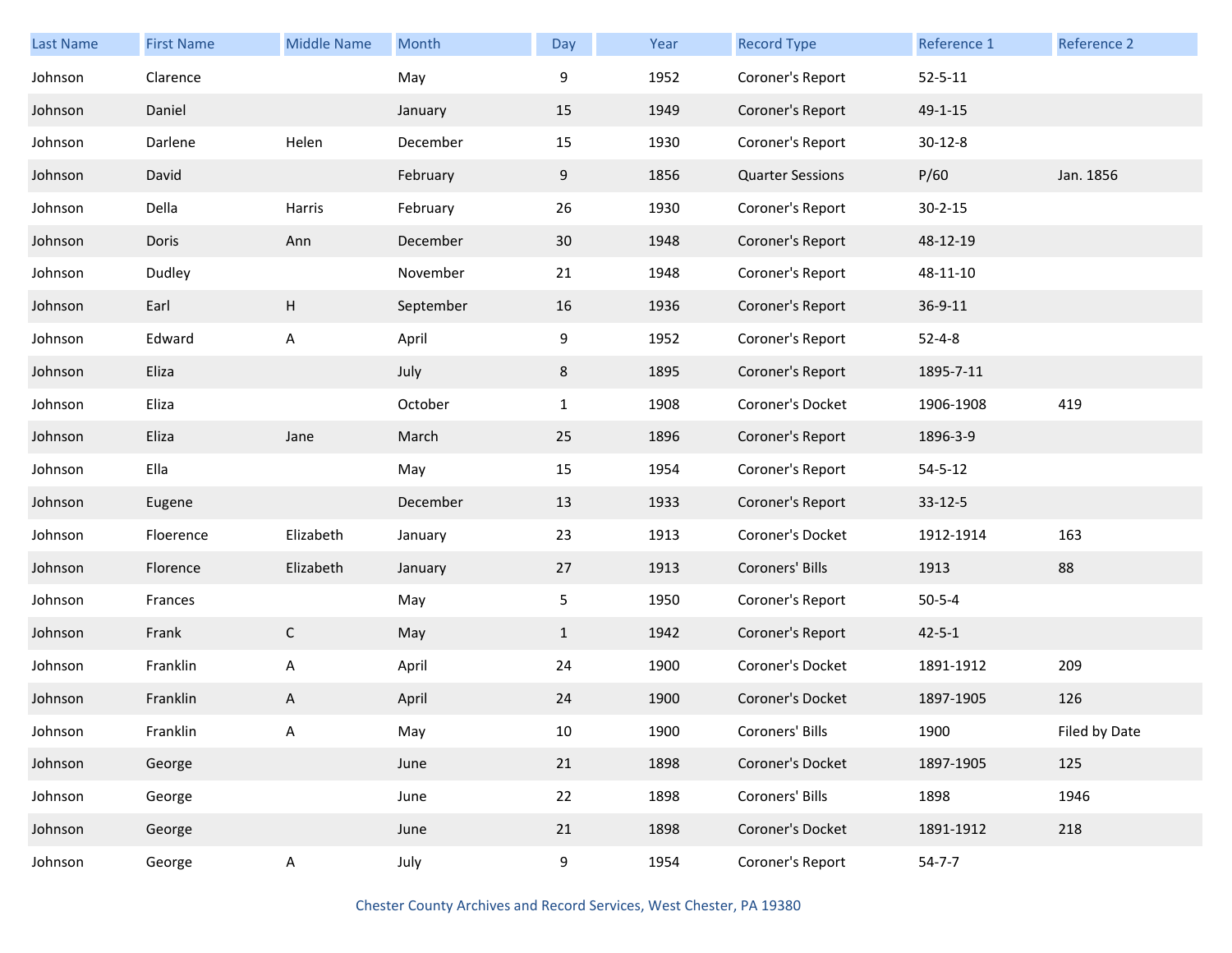| <b>Last Name</b> | <b>First Name</b> | <b>Middle Name</b> | Month     | Day         | Year | <b>Record Type</b> | Reference 1    | Reference 2   |
|------------------|-------------------|--------------------|-----------|-------------|------|--------------------|----------------|---------------|
| Johnson          | George            | Robert             | February  | 5           | 1945 | Coroner's Report   | 45-2-21        |               |
| Johnson          | Glenmoore         | C                  | June      | 25          | 1943 | Coroner's Report   | 43-6-18        |               |
| Johnson          | Glennard          |                    | November  | $2^{\circ}$ | 1938 | Coroner's Report   | $38 - 11 - 2$  |               |
| Johnson          | Hannah            |                    | April     | 28          | 1917 | Coroner's Docket   | 1916-1919      | 107           |
| Johnson          | Hans              |                    | March     | 27          | 1942 | Coroner's Report   | $42 - 3 - 18$  |               |
| Johnson          | Harriet           | L                  | July      | 21          | 1935 | Coroner's Report   | $35 - 7 - 13$  |               |
| Johnson          | Harry             |                    | July      | 23          | 1934 | Coroner's Report   | $34 - 7 - 17$  |               |
| Johnson          | Harry             | $\mathsf C$        | October   | 6           | 1945 | Coroner's Report   | $45 - 10 - 5$  |               |
| Johnson          | Harry             | Martin             | November  | 19          | 1954 | Coroner's Report   | 54-11-9        |               |
| Johnson          | Henry             |                    | August    | 17          | 1903 | Coroners' Bills    | 1903           | Filed by date |
| Johnson          | Henry             |                    | August    | 10          | 1903 | Coroner's Docket   | 1891-1912      | 207           |
| Johnson          | Henry             |                    | August    | 10          | 1903 | Coroner's Docket   | 1897-1905      | 128           |
| Johnson          | Henry             |                    | November  | 16          | 1913 | Coroner's Docket   | 1912-1914      | 251           |
| Johnson          | Henry             |                    | June      | 14          | 1948 | Coroner's Report   | 46-6-10        |               |
| Johnson          | Herbert           |                    | September | 11          | 1918 | Coroner's Docket   | 1916-1919      | 289           |
| Johnson          | Horace            |                    | November  | 8           | 1896 | Coroner's Report   | 1896-11-2      |               |
| Johnson          | J                 | Н                  | November  | 28          | 1901 | Coroner's Docket   | 1897-1905      | 131           |
| Johnson          | J                 | H                  | November  | 28          | 1901 | Coroner's Docket   | 1891-1912      | 210           |
| Johnson          | $\mathsf J$       | Leroy              | November  | 22          | 1955 | Coroner's Report   | $55 - 11 - 12$ |               |
| Johnson          | J                 | Worth              | April     | 28          | 1907 | Coroner's Docket   | 1906-1908      | 196           |
| Johnson          | Jackson           |                    | April     | 20          | 1941 | Coroner's Report   | $41 - 4 - 16$  |               |
| Johnson          | James             |                    | February  | 25          | 1900 | Coroner's Docket   | 1891-1912      | 206           |
| Johnson          | James             |                    | February  | 28          | 1900 | Coroners' Bills    | 1900           | 364           |
| Johnson          | James             |                    | October   | 15          | 1903 | Coroner's Docket   | 1897-1905      | 132           |
| Johnson          | James             |                    | October   | 15          | 1903 | Coroner's Docket   | 1891-1912      | 218           |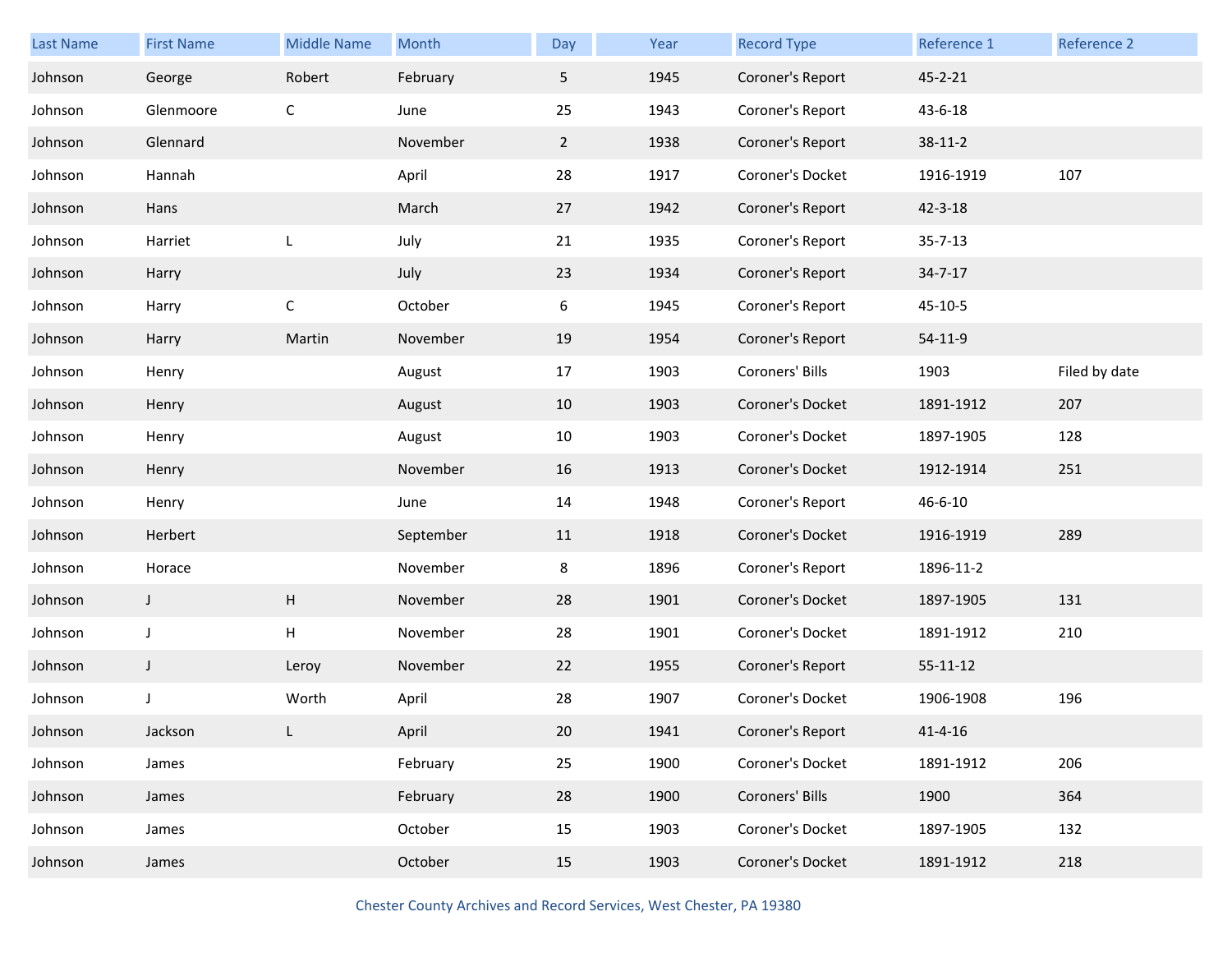| <b>Last Name</b> | <b>First Name</b> | <b>Middle Name</b> | Month     | Day            | Year | <b>Record Type</b> | Reference 1   | Reference 2   |
|------------------|-------------------|--------------------|-----------|----------------|------|--------------------|---------------|---------------|
| Johnson          | James             |                    | September | 30             | 1948 | Coroner's Report   | 48-9-21       |               |
| Johnson          | James             |                    | July      | 17             | 1951 | Coroner's Report   | $51 - 7 - 13$ |               |
| Johnson          | Jeremiah          |                    | May       | 24             | 1898 | Coroner's Docket   | 1897-1905     | 126           |
| Johnson          | Jeremiah          |                    | May       | 24             | 1898 | Coroner's Docket   | 1891-1912     | 208           |
| Johnson          | Jesse             |                    | November  | 16             | 1945 | Coroner's Report   | 45-11-9       |               |
| Johnson          | John              |                    | December  | 27             | 1799 | Coroner's Report   | Filed by date |               |
| Johnson          | John              |                    | June      | 28             | 1898 | Coroners' Bills    | 1898          | 1986          |
| Johnson          | John              |                    | June      | 21             | 1898 | Coroners' Bills    | 1898          | 1939          |
| Johnson          | John              |                    | June      | 19             | 1898 | Coroner's Docket   | 1897-1905     | 126           |
| Johnson          | John              |                    | June      | 19             | 1898 | Coroner's Docket   | 1891-1912     | 208           |
| Johnson          | John              |                    | January   | 21             | 1930 | Coroner's Report   | $30 - 1 - 18$ |               |
| Johnson          | John              |                    | February  | 26             | 1945 | Coroner's Report   | 45-2-31       |               |
| Johnson          | John              | $\mathsf E$        | March     | 29             | 1912 | Coroner's Docket   | 1912-1914     | 40            |
| Johnson          | John              | H                  | October   | 17             | 1905 | Coroner's Docket   | 1891-1912     | 220           |
| Johnson          | John              | Henry              | October   | 23             | 1905 | Coroners' Bills    | 1905          | Filed by date |
| Johnson          | John              | Henry              | October   | 17             | 1905 | Coroner's Docket   | 1897-1905     | 326           |
| Johnson          | John              | M                  | June      | 27             | 1941 | Coroner's Report   | $41 - 6 - 11$ |               |
| Johnson          | Joseph            | $\mathsf{C}$       | January   | 8              | 1951 | Coroner's Report   | $51 - 1 - 8$  |               |
| Johnson          | Josephine         | L                  | January   | 21             | 1944 | Coroner's Report   | 44-1-20       |               |
| Johnson          | Julius            | R.L.               | March     | 17             | 1950 | Coroner's Report   | $50-3-8$      |               |
| Johnson          | Katharine         | Louise             | February  | $\overline{7}$ | 1912 | Coroner's Docket   | 1912-1914     | 17            |
| Johnson          | Kelso             |                    | April     | 16             | 1947 | Coroner's Report   | $47 - 4 - 9$  |               |
| Johnson          | Leah              |                    | February  | 13             | 1945 | Coroner's Report   | $45 - 2 - 5$  |               |
| Johnson          | Leaza             |                    | October   | 7 <sup>7</sup> | 1908 | Coroners' Bills    | 1908          | Filed by date |
| Johnson          | Leroy             |                    | September | 25             | 1948 | Coroner's Report   | 48-9-8        |               |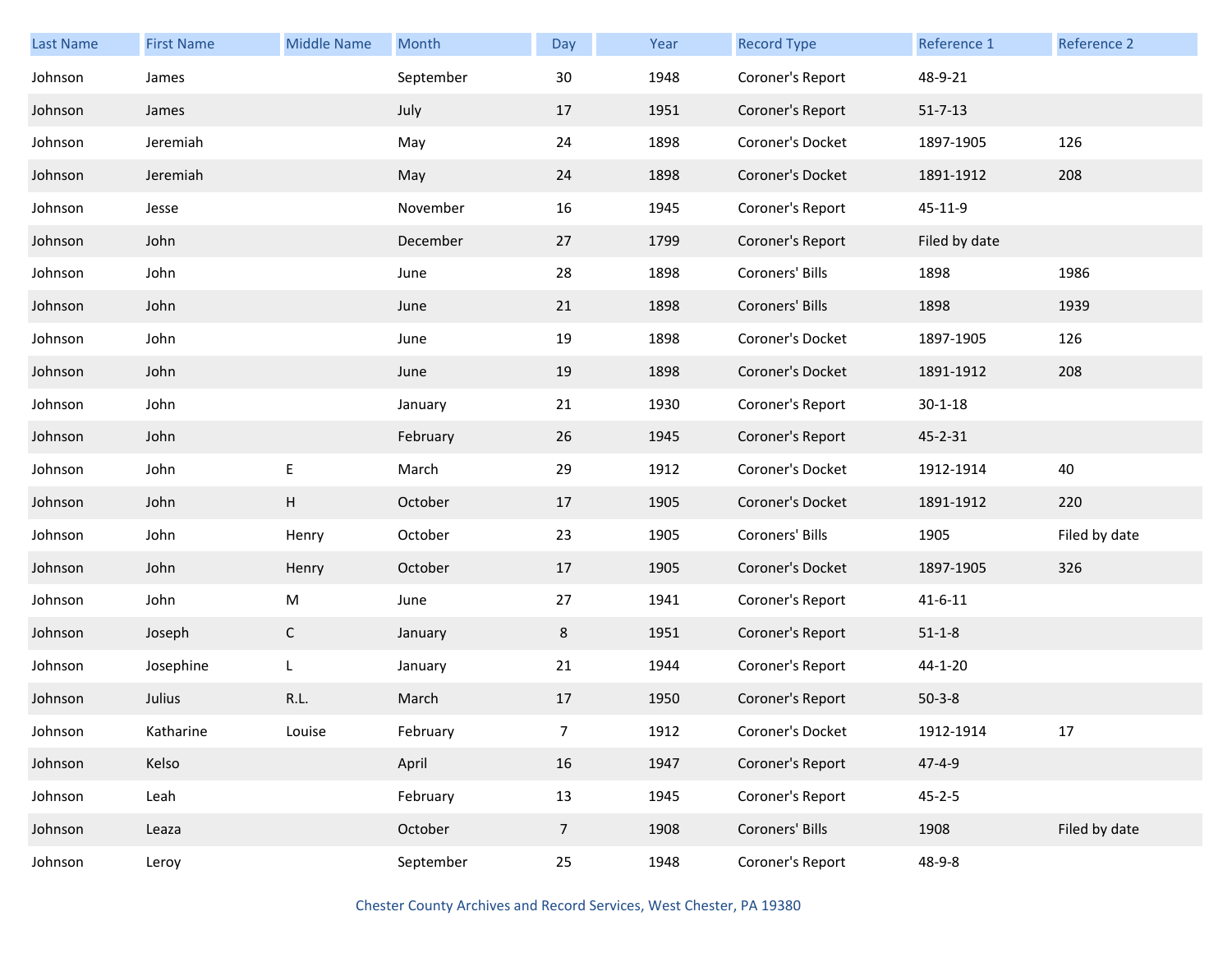| Last Name | <b>First Name</b> | <b>Middle Name</b> | Month    | Day            | Year | <b>Record Type</b>      | Reference 1   | Reference 2   |
|-----------|-------------------|--------------------|----------|----------------|------|-------------------------|---------------|---------------|
| Johnson   | Lillian           |                    | January  | 20             | 1911 | Coroner's Docket        | 1909-1911     | 281           |
| Johnson   | Lillian           |                    | January  | 21             | 1930 | Coroner's Report        | $30 - 1 - 19$ |               |
| Johnson   | Linwood           |                    | February | 15             | 1950 | Coroner's Report        | $50 - 2 - 16$ |               |
| Johnson   | M                 | Leroy              | February | 13             | 1942 | Coroner's Report        | $42 - 2 - 9$  |               |
| Johnson   | Margaret          |                    | May      | 31             | 1918 | Coroner's Docket        | 1916-1920     | 130           |
| Johnson   | Martin            | Stephen            | June     | 18             | 1954 | Coroner's Report        | $54 - 6 - 7$  |               |
| Johnson   | Mary              |                    | February | $\overline{4}$ | 1858 | <b>Quarter Sessions</b> | P/254         | Jan. 1858     |
| Johnson   | Mary              |                    | June     | $\mathbf{1}$   | 1858 | Coroners' Bills         | 1858          | 295           |
| Johnson   | Mary              |                    | June     | $\mathbf{1}$   | 1858 | Coroners' Bills         | 1858          | 298           |
| Johnson   | Mary              | Lake               | December | 20             | 1942 | Coroner's Report        | 42-12-12      |               |
| Johnson   | Monroe            |                    | May      | 12             | 1954 | Coroner's Report        | $54 - 5 - 7$  |               |
| Johnson   | Ola               | R                  | May      |                | 1911 | Coroners' Bills         | 1911          | 1418          |
| Johnson   | Ola               | Ruth               | April    | 17             | 1911 | Coroner's Docket        | 1909-1911     | 318           |
| Johnson   | Orville           | $\mathsf R$        | July     | 24             | 1944 | Coroner's Report        | 44-7-11       |               |
| Johnson   | $\mathsf R$       | Frank              | August   | 31             | 1949 | Coroner's Report        | 49-8-16       |               |
| Johnson   | Richard           |                    | October  | 6              | 1912 | Coroner's Docket        | 1912-1914     | 117           |
| Johnson   | Robert            |                    | May      | $\mathbf{3}$   | 1854 | <b>Quarter Sessions</b> | O/449         | Apr. 1854     |
| Johnson   | Robert            |                    | October  | 5              | 1936 | Coroner's Report        | $36 - 10 - 6$ |               |
| Johnson   | Robert            |                    | November | $\mathbf{3}$   | 1939 | Coroner's Report        | 39-11-18      |               |
| Johnson   | Robert            |                    | August   | 20             | 1903 | Coroner's Docket        | 1897-1905     | 129           |
| Johnson   | Robert            | L                  | August   | 24             | 1903 | Coroners' Bills         | 1903          | Filed by date |
| Johnson   | Robert            | L                  | August   | 20             | 1903 | Coroner's Docket        | 1891-1912     | 217           |
| Johnson   | Robert            | Lee                | August   | $\overline{2}$ | 1931 | Coroner's Report        | $31 - 8 - 3$  |               |
| Johnson   | Rowland           | $\sf B$            | May      | 17             | 1900 | Coroner's Docket        | 1897-1905     | 130           |
| Johnson   | Rowland           | B                  | May      | 28             | 1900 | Coroners' Bills         | 1900          | 1768          |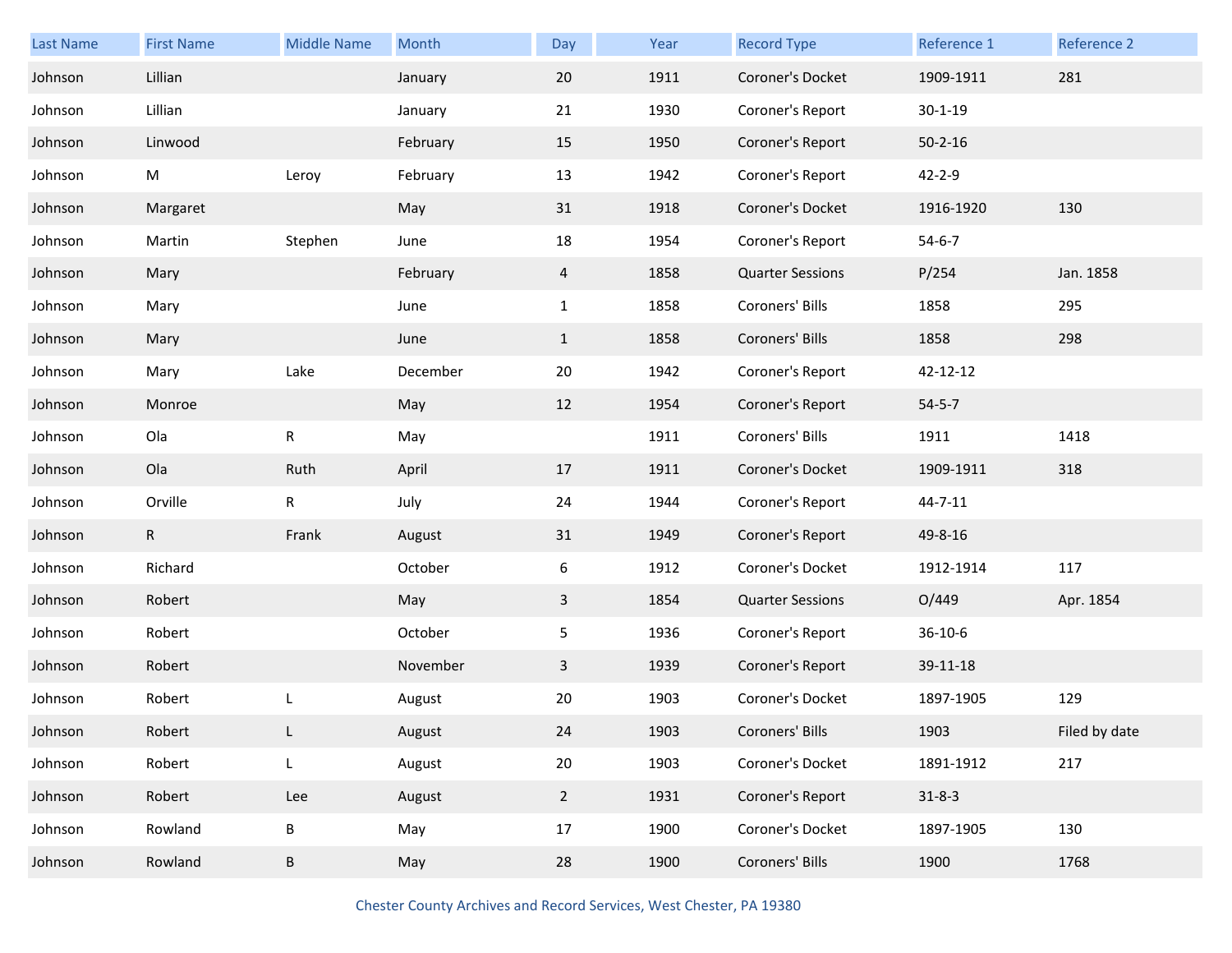| Last Name | <b>First Name</b> | <b>Middle Name</b>     | Month    | Day            | Year | <b>Record Type</b>      | Reference 1   | Reference 2   |
|-----------|-------------------|------------------------|----------|----------------|------|-------------------------|---------------|---------------|
| Johnson   | Rowland           | B                      | May      | 17             | 1900 | Coroner's Docket        | 1891-1912     | 221           |
| Johnson   | Samuel            |                        | July     | 22             | 1935 | Coroner's Report        | $35 - 7 - 15$ |               |
| Johnson   | Samuel            |                        | May      | $\overline{7}$ | 1951 | Coroner's Report        | $51 - 5 - 4$  |               |
| Johnson   | Stanely           | S                      | August   | 26             | 1903 | Coroner's Docket        | 1891-1912     | 211           |
| Johnson   | Stanley           | <b>Stearick McKinl</b> | August   | 26             | 1903 | Coroner's Docket        | 1897-1905     | 132           |
| Johnson   | Stella            |                        | November | 22             | 1945 | Coroner's Report        | 45-11-13      |               |
| Johnson   | Steve             |                        | August   | 19             | 1938 | Coroner's Report        | 38-8-14       |               |
| Johnson   | Thomas            |                        | July     | 30             | 1945 | Coroner's Report        | $45 - 7 - 18$ |               |
| Johnson   | W                 | A                      | August   | 14             | 1911 | Coroners' Bills         | 1911          | 1880          |
| Johnson   | William           |                        | January  | 11             | 1862 | <b>Quarter Sessions</b> | Q/75          | Jan. 1862     |
| Johnson   | William           |                        | June     | 9              | 1900 | Coroner's Docket        | 1891-1912     | 210           |
| Johnson   | William           |                        | February | 18             | 1934 | Coroner's Report        | $34 - 2 - 15$ |               |
| Johnson   | William           | $\mathsf C$            | December | 27             | 1950 | Coroner's Report        | 50-12-23      |               |
| Johnson   | William           | Н                      | June     | 14             | 1900 | Coroners' Bills         | 1900          | 1888          |
| Johnson   | William           | Н                      | June     | 14             | 1900 | Coroners' Bills         | 1900          | 1890          |
| Johnson   | William           | Н                      | June     | 9              | 1900 | Coroner's Docket        | 1897-1905     | 129           |
| Johnson   | William           | Lamb                   | August   | 15             | 1907 | Coroners' Bills         | 1907          | Filed by date |
| Johnson   | William           | Lamb                   | August   | 15             | 1907 | Coroner's Docket        | 1906-1908     | 247           |
| Johnson   | William           | P                      | December | 30             | 1938 | Coroner's Report        | 38-12-19      |               |
| Johnson   | William           | ${\sf R}$              | April    | 15             | 1939 | Coroner's Report        | $39-4-8$      |               |
| Johnson   | Winfield          |                        | June     | 23             | 1907 | Coroner's Docket        | 1906-1908     | 221           |
| Johnson   | Zachiriah         | P                      | April    | 7 <sup>7</sup> | 1930 | Coroner's Report        | $30 - 4 - 4$  |               |
| Johnston  | $\mathsf{A}$      | ${\sf W}$              | August   | 14             | 1911 | Coroners' Bills         | 1911          | Filed by date |
| Johnston  | Amanda            | ${\sf M}$              | August   | 21             | 1911 | Coroners' Bills         | 1911          | Filed by date |
| Johnston  | Amanda            | M                      | August   | 14             | 1911 | Coroners' Bills         | 1911          | 1875          |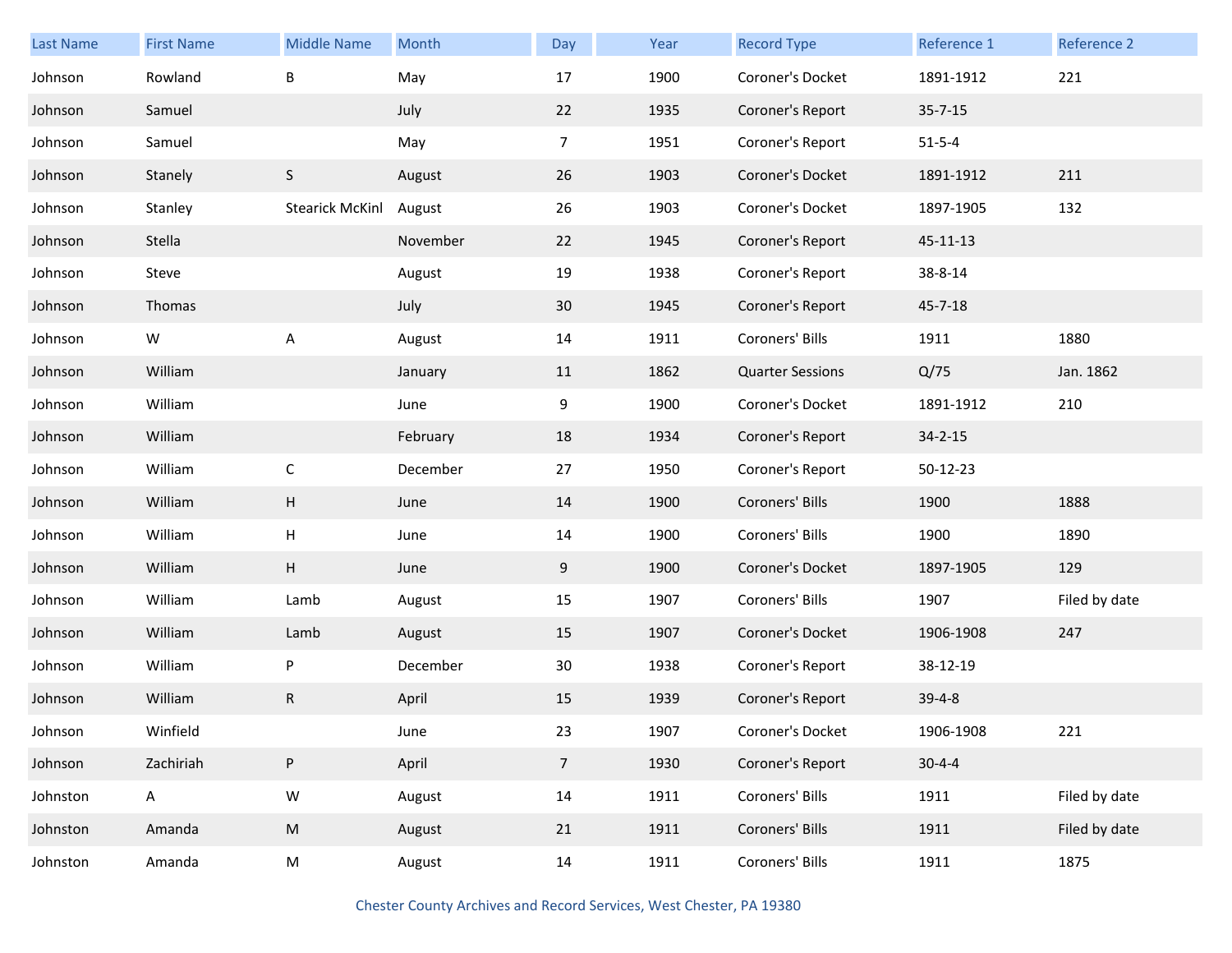| Last Name | <b>First Name</b> | <b>Middle Name</b> | Month    | Day          | Year | <b>Record Type</b>      | Reference 1   | Reference 2   |
|-----------|-------------------|--------------------|----------|--------------|------|-------------------------|---------------|---------------|
| Johnston  | Henry             | $\mathsf{C}$       | July     | 15           | 1910 | Coroners' Bills         | 1910          | 1833          |
| Johnston  | Henry             | $\mathsf C$        | July     | 11           | 1910 | Coroner's Docket        | 1909-1911     | 195           |
| Johnston  | Isaac             |                    | October  | 10           | 1939 | Coroner's Report        | 39-10-5       |               |
| Johnston  | James             |                    | March    | 28           | 1900 | Coroners' Bills         | 1900          | 945           |
| Johnston  | James             |                    | February | 25           | 1900 | Coroner's Docket        | 1897-1905     | 129           |
| Johnston  | John              | Е                  | April    | $\mathbf{1}$ | 1912 | Coroners' Bills         | 1912          | Filed by date |
| Johnston  | Lillian           |                    | January  | 20           | 1911 | Coroners' Bills         | 1911          | 44            |
| Johnston  | Ola               | Ruth               | April    | 19           | 1911 | Coroners' Bills         | 1911          | 872           |
| Johnston  | Samuel            |                    | January  | 28           | 1850 | <b>Quarter Sessions</b> | O/121         | Jan. 1850     |
| Johnston  | Turner            | Lee                | November | 6            | 1938 | Coroner's Report        | 38-11-6       |               |
| Joner     | Mack              |                    | July     | 20           | 1954 | Coroner's Report        | $54 - 7 - 10$ |               |
| Jones     | (child of Clara)  |                    | February | 18           | 1901 | Coroner's Docket        | 1897-1905     | 129           |
| Jones     | (child of Clara)  |                    | February | 18           | 1901 | Coroner's Docket        | 1891-1912     | 207           |
| Jones     | (child of Serena) |                    | August   | 27           | 1904 | Coroner's Docket        | 1897-1905     | 228           |
| Jones     | (child of Serena) |                    | August   | 27           | 1904 | Coroner's Docket        | 1891-1912     | 221           |
| Jones     | (Infant of Edna)  |                    | June     | 5            | 1931 | Coroner's Report        | $31 - 6 - 13$ |               |
| Jones     | Albert            | ${\sf M}$          | November | 11           | 1946 | Coroner's Report        | 46-11-10      |               |
| Jones     | Albert            | W                  | October  | 23           | 1906 | Coroner's Docket        | 1906-1908     | 123           |
| Jones     | Alfred            | ${\sf M}$          | December | 19           | 1910 | Coroners' Bills         | 1910          | Filed by date |
| Jones     | Alfred            | M                  | December | 10           | 1910 | Coroner's Docket        | 1909-1911     | 252           |
| Jones     | Alice             |                    | January  | 22           | 1945 | Coroner's Report        | $45 - 1 - 7$  |               |
| Jones     | Anna              |                    | February | 27           | 1905 | Coroners' Bills         | 1905          | Filed by date |
| Jones     | Anna              |                    | February | 26           | 1905 | Coroner's Docket        | 1897-1905     | 277           |
| Jones     | Anna              |                    | February | 26           | 1905 | Coroner's Docket        | 1891-1912     | 211           |
| Jones     | Benjamin          | E                  | November | 29           | 1887 | Coroners' Bills         | 1887          | Filed by Date |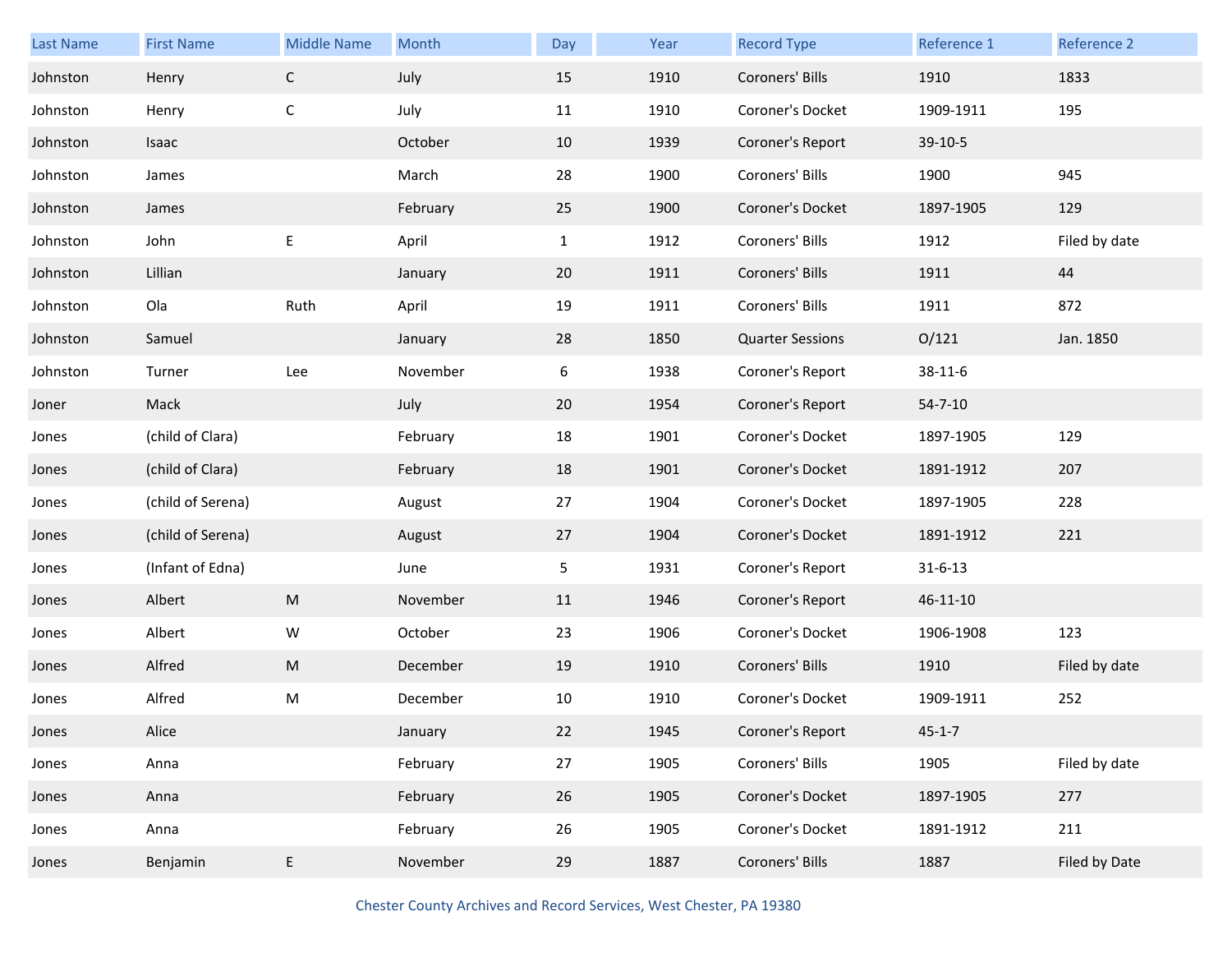| <b>Last Name</b> | <b>First Name</b> | <b>Middle Name</b> | Month     | Day            | Year | <b>Record Type</b>      | Reference 1   | Reference 2   |
|------------------|-------------------|--------------------|-----------|----------------|------|-------------------------|---------------|---------------|
| Jones            | Bertha            |                    | February  | 13             | 1899 | Coroner's Docket        | 1897-1905     | 127           |
| Jones            | Carol             | May                | April     | 6              | 1954 | Coroner's Report        | $54 - 4 - 7$  |               |
| Jones            | Cassanda          |                    | March     | 28             | 1933 | Coroner's Report        | $33 - 3 - 15$ |               |
| Jones            | Catharine         |                    | April     | 13             | 1914 | Coroner's Docket        | 1912-1914     | 293           |
| Jones            | Charles           | ${\mathsf W}$      | December  | 15             | 1938 | Coroner's Report        | 38-12-10      |               |
| Jones            | Clayton           |                    | July      | 14             | 1940 | Coroner's Report        | $40 - 7 - 11$ |               |
| Jones            | David             |                    | November  | 12             | 1861 | <b>Quarter Sessions</b> | Q/102         | Apr. 1862     |
| Jones            | David             |                    | October   | 24             | 1899 | Coroner's Docket        | 1891-1912     | 205           |
| Jones            | David             |                    | October   | 24             | 1899 | Coroner's Docket        | 1897-1905     | 127           |
| Jones            | Edmond            |                    | June      | 10             | 1945 | Coroner's Report        | $45 - 6 - 9$  |               |
| Jones            | Elizabeth         | E                  | October   | $\mathbf{1}$   | 1936 | Coroner's Report        | $36 - 10 - 1$ |               |
| Jones            | Elizabeth         | M                  | December  | 15             | 1938 | Coroner's Report        | 38-12-9       |               |
| Jones            | Fred              |                    | January   | 18             | 1942 | Coroner's Report        | $42 - 1 - 11$ |               |
| Jones            | Frederick         |                    | December  | 25             | 1947 | Coroner's Report        | 47-12-11      |               |
| Jones            | George            | W                  | June      | 4              | 1894 | Coroner's Report        | 1894-6-1      |               |
| Jones            | George            | W                  | June      | 6              | 1894 | Coroners' Bills         | 1894          | Filed by Date |
| Jones            | H                 | Roy                | March     | 28             | 1933 | Coroner's Report        | 33-3-14       |               |
| Jones            | Harry             | L                  | June      | 19             | 1915 | Coroner's Docket        | 1915          | 48            |
| Jones            | Henry             | J                  | July      | 6              | 1944 | Coroner's Report        | $44 - 7 - 2$  |               |
| Jones            | Hettie            | Trimble            | December  | 22             | 1887 | Coroners' Bills         | 1887          | Filed by Date |
| Jones            | Howard            | C                  | September | 3              | 1903 | Coroner's Docket        | 1897-1905     | 130           |
| Jones            | Howard            | $\mathsf{C}$       | September | $\overline{7}$ | 1903 | Coroners' Bills         | 1903          | 1819          |
| Jones            | Howard            | $\mathsf{C}$       | September | $\overline{3}$ | 1903 | Coroner's Docket        | 1891-1912     | 215           |
| Jones            | Howard            | G                  | November  | 20             | 1891 | Coroner's Report        | 1891-11-1     |               |
| Jones            | James             |                    | August    | 19             | 1908 | Coroners' Bills         | 1908          | 2275          |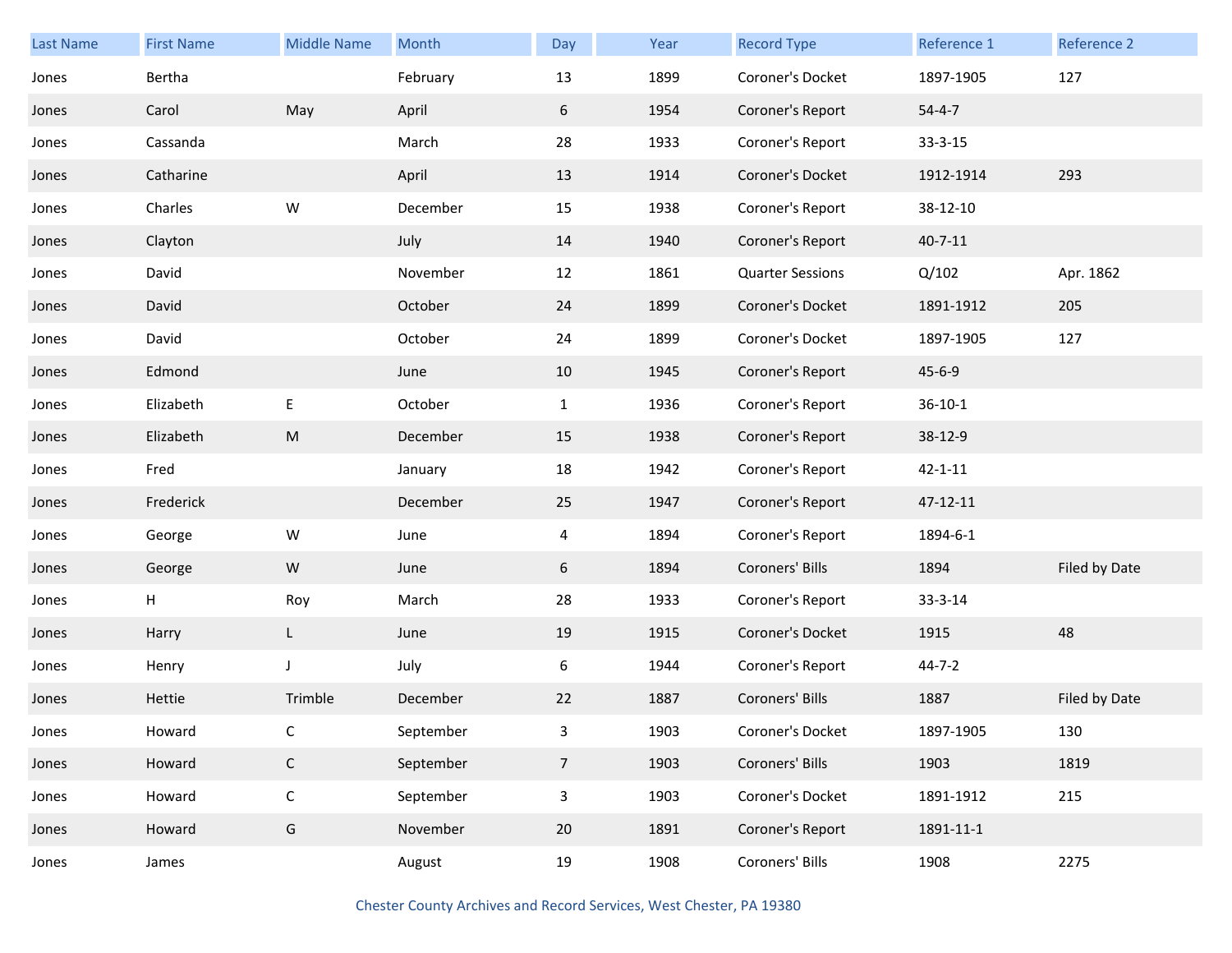| Last Name | <b>First Name</b> | <b>Middle Name</b> | Month     | Day | Year | <b>Record Type</b>      | Reference 1   | Reference 2 |
|-----------|-------------------|--------------------|-----------|-----|------|-------------------------|---------------|-------------|
| Jones     | James             |                    | August    | 11  | 1908 | Coroner's Docket        | 1906-1908     | 393         |
| Jones     | John              |                    | March     | 23  | 1898 | Coroner's Docket        | 1897-1905     | 125         |
| Jones     | John              |                    | March     | 23  | 1898 | Coroner's Docket        | 1891-1912     | 214         |
| Jones     | John              |                    | December  | 17  | 1938 | Coroner's Report        | 38-12-12      |             |
| Jones     | John              |                    | November  | 12  | 1948 | Coroner's Report        | 48-11-6       |             |
| Jones     | John              | A                  | October   | 6   | 1913 | Coroner's Docket        | 1912-1914     | 244         |
| Jones     | John              | B                  | June      | 21  | 1936 | Coroner's Report        | $36 - 6 - 15$ |             |
| Jones     | John              | Н                  | August    | 22  | 1906 | Coroner's Docket        | 1906-1908     | 103         |
| Jones     | John              | Н                  | August    | 28  | 1906 | Coroners' Bills         | 1906          | 1750        |
| Jones     | Jonathan          |                    | July      | 21  | 1832 | Coroner's Report        | Filed by date |             |
| Jones     | Josephine         |                    | September | 25  | 1941 | Coroner's Report        | $41 - 8 - 24$ |             |
| Jones     | Josephine         |                    | August    | 19  | 1941 | Coroner's Report        | $41 - 8 - 17$ |             |
| Jones     | Keesay            |                    | December  | 25  | 1908 | Coroner's Docket        | 1906-1908     | 443         |
| Jones     | Keesay            |                    | January   | 6   | 1909 | Coroners' Bills         | 1909          | 6           |
| Jones     | Margaret          |                    | August    | 12  | 1944 | Coroner's Report        | 44-8-11       |             |
| Jones     | Mary              |                    | November  | 10  | 1900 | Coroners' Bills         | 1900          | 2997        |
| Jones     | Mary              |                    | November  | 8   | 1900 | Coroner's Docket        | 1891-1912     | 219         |
| Jones     | Mary              |                    | November  | 8   | 1900 | Coroner's Docket        | 1897-1905     | 132         |
| Jones     | Mary              |                    | March     | 31  | 1940 | Coroner's Report        | $40 - 3 - 13$ |             |
| Jones     | Mary Jane         |                    | March     | 9   | 1876 | Coroner's Report        | Filed by date |             |
| Jones     | Nathan            |                    | January   | 27  | 1862 | <b>Quarter Sessions</b> | Q/75          | Jan. 1862   |
| Jones     | Paul              |                    | January   | 20  | 1942 | Coroner's Report        | $42 - 1 - 15$ |             |
| Jones     | Paul              | $\sf B$            | November  | 9   | 1950 | Coroner's Report        | $50-11-3$     |             |
| Jones     | Phebe             | Ann                | July      | 8   | 1895 | Coroner's Report        | 1895-7-1      |             |
| Jones     | Sarah             |                    | June      | 28  | 1799 | Coroner's Report        | Filed by date |             |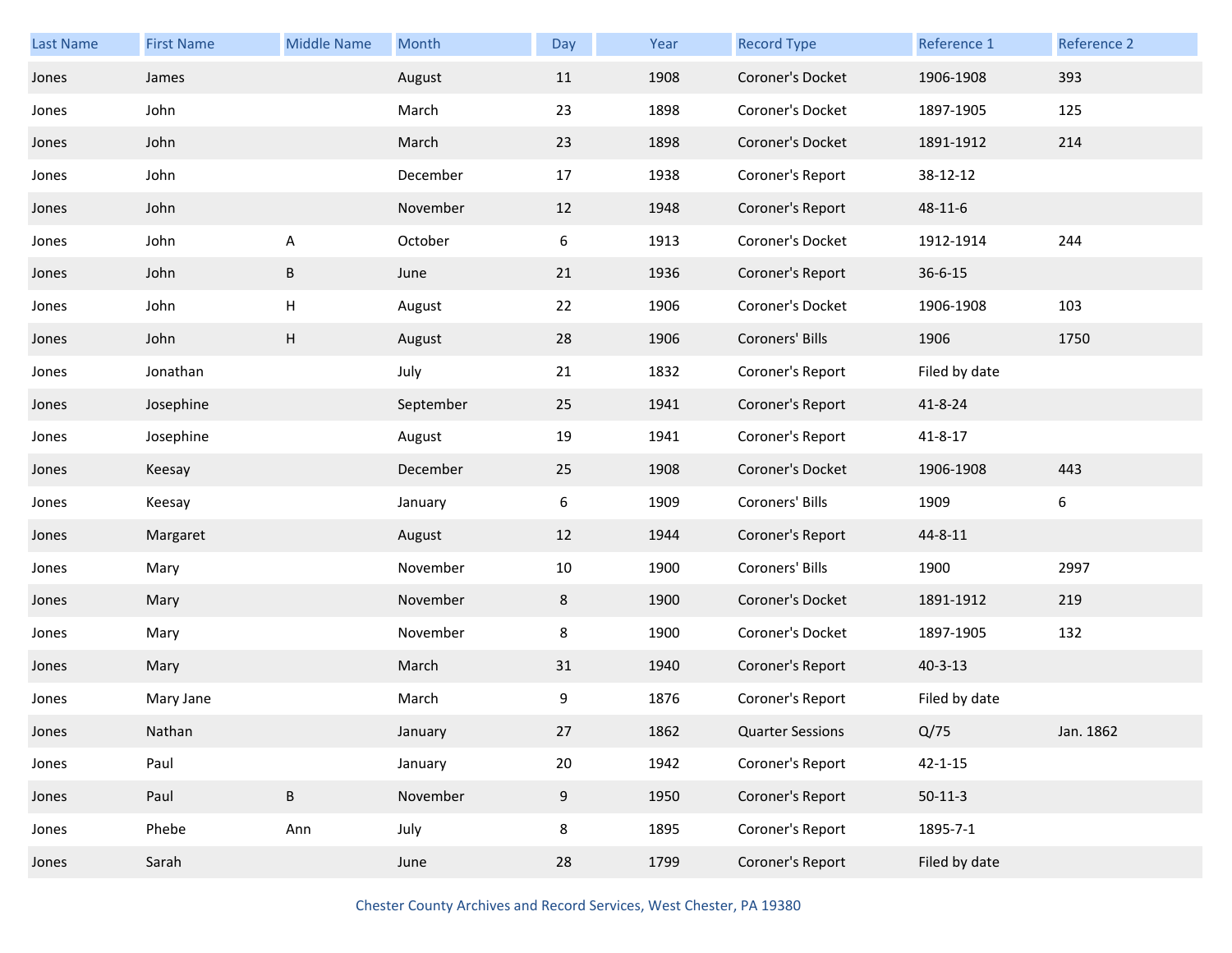| Last Name | <b>First Name</b> | <b>Middle Name</b> | Month     | Day | Year | <b>Record Type</b> | Reference 1   | Reference 2   |
|-----------|-------------------|--------------------|-----------|-----|------|--------------------|---------------|---------------|
| Jones     | Thomas            |                    | May       | 10  | 1806 | Coroner's Report   | Filed by date |               |
| Jones     | Thomas            |                    | July      | 21  | 1915 | Coroner's Docket   | 1915          | 63            |
| Jones     | Thomas            | J                  | May       | 19  | 1949 | Coroner's Report   | 49-5-11       |               |
| Jones     | William           | Townsend           | February  | 28  | 1952 | Coroner's Report   | $52 - 2 - 26$ |               |
| Jones     | William           | W                  | August    | 3   | 1933 | Coroner's Report   | $33 - 8 - 5$  |               |
| Jons      | Bertha            |                    | February  | 15  | 1899 | Coroners' Bills    | 1899          | 393           |
| Jonston   | Samuel            |                    | February  | 18  | 1796 | Coroner's Report   | Filed by date |               |
| Jordan    | (Infant)          |                    | September | 30  | 1939 | Coroner's Report   | 39-9-16       |               |
| Jordan    | Aubrey            | Clyde              | July      | 6   | 1909 | Coroners' Bills    | 1909          | Filed by date |
| Jordan    | Aubry             | Clyde              | June      | 25  | 1909 | Coroner's Docket   | 1909-1911     | 59            |
| Jordan    | Charles           |                    | September | 27  | 1894 | Coroner's Report   | 1894-9-1      |               |
| Jordan    | Charles           |                    | September | 28  | 1894 | Coroners' Bills    | 1894          | 2451          |
| Jordan    | Charles           | L                  | January   | 31  | 1952 | Coroner's Report   | $52 - 1 - 23$ |               |
| Jordan    | Frank             | ${\sf M}$          | May       | 31  | 1930 | Coroner's Report   | $30 - 5 - 1$  |               |
| Jordan    | Frank             | ${\sf M}$          | May       | 31  | 1930 | Coroner's Report   | $30 - 5 - 3$  |               |
| Jordan    | Jasper            | L                  | March     | 4   | 1948 | Coroner's Report   | $48 - 3 - 2$  |               |
| Jordon    | Edward            | ${\sf M}$          | June      | 23  | 1945 | Coroner's Report   | 45-6-19       |               |
| Josmowski | Johyne            |                    | June      | 6   | 1931 | Coroner's Report   | $31 - 6 - 10$ |               |
| Jost      | Lillian           | Н                  | September | 17  | 1934 | Coroner's Report   | 34-9-15       |               |
| Joyce     | Sarah             | K                  | January   | 23  | 1945 | Coroner's Report   | $45 - 1 - 19$ |               |
| Joyce     | Stephen           | J                  | February  | 3   | 1948 | Coroner's Report   | $48 - 2 - 6$  |               |
| Judge     | Patrick           |                    | June      | 26  | 1905 | Coroners' Bills    | 1905          | 1723          |
| Judge     | Patrick           |                    | June      | 24  | 1905 | Coroner's Docket   | 1897-1905     | 297           |
| Judge     | Patrick           |                    | June      | 24  | 1905 | Coroner's Docket   | 1891-1912     | 220           |
| Jumper    | Leon              | Richard            | March     | 28  | 1956 | Coroner's Report   | 56-3-30       |               |